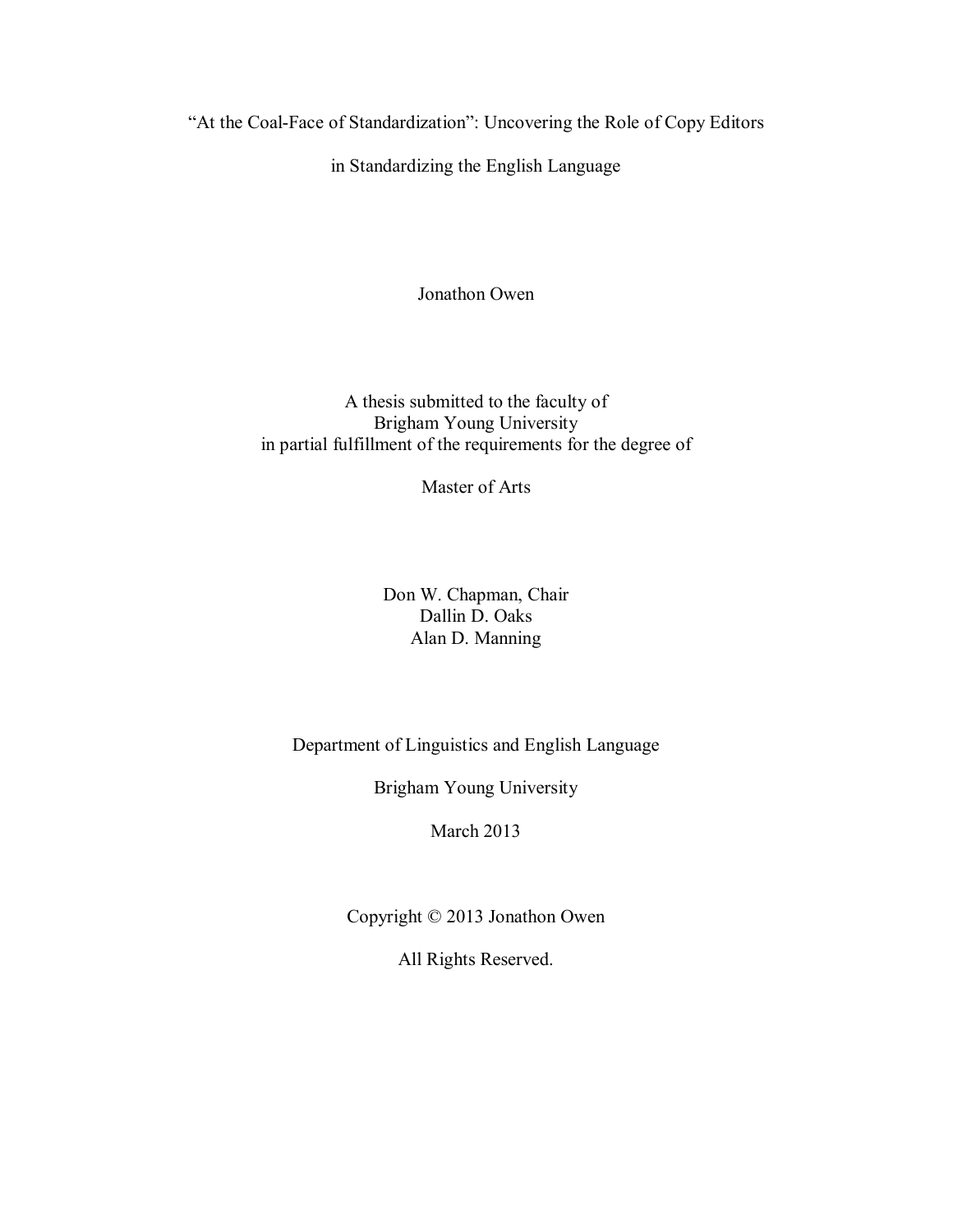#### ABSTRACT

## "At the Coal-Face of Standardization": Uncovering the Role of Copy Editors in Standardizing the English Language

## Jonathon Owen Department of Linguistics and English Language, BYU Master of Arts

Though much work has been done on the definition of Standard English and on the standardization process, little attention has been paid to the role of copy editors in that process. Editors comprise a class of craft professionals employed to remove errors from texts and make them more consistent, but when editors speak about editors at all, they generally rely on anecdotes rather than hard data about what editors do. Since formal written English is often used as a baseline for determining what is standard, and since corpora of published writing are increasingly used to research questions of usage, it is important to understand the role of copy editors in shaping the text that we see on the printed page.

This study examines the usage and grammar changes made by student editorial interns in twenty-two academic journal articles. Volunteer professional editors were then solicited to edit the same articles, and their changes were compared against the interns' changes. The changes were counted and categorized to determine which usage rules can be considered most important to copy editors and thus most essential to distinguishing Standard Edited English from standard unedited writing.

It was found that the most frequent changes were several grammatical items and a few lexical items, including the that/which rule, avoidance of towards, increased parallelism, and standardization of s-genitive forms. These changes confirm the idea that editors play a role in standardization, particularly codifying certain forms by reducing optional variation. From this data we can conclude that educated written usage and edited usage are not necessarily the same and should not be conflated. These findings also have implications for the use of corpus data in usage studies by showing that the final version of a printed work does not necessarily show the usage of edited writers but likely has a substantial contribution from copy editors.

Keywords: copy editing, usage, grammar, English language, standardization, Standard English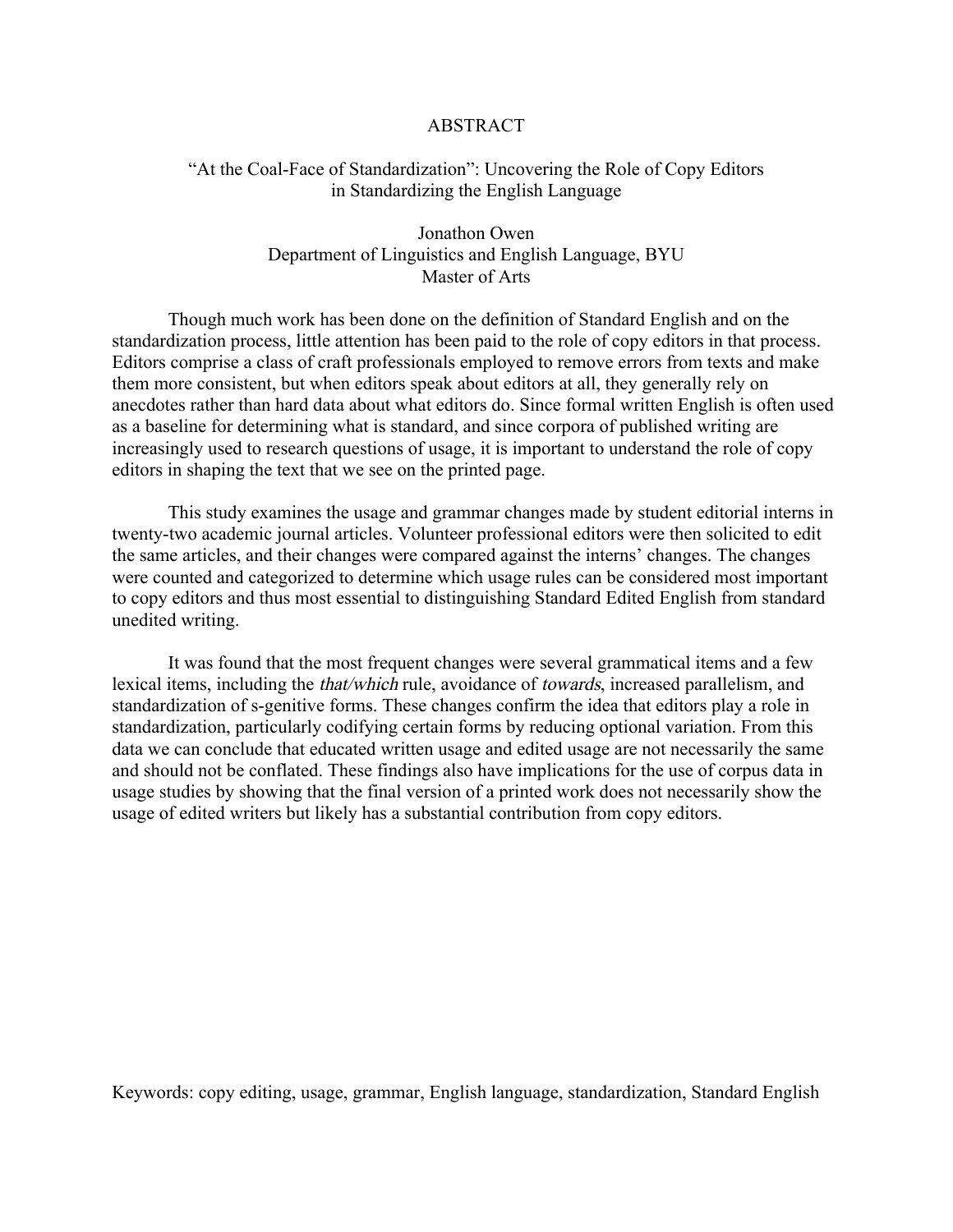## ACKNOWLEDGEMENTS

I would like to thank my thesis committee, Don W. Chapman, Dallin D. Oaks, and Alan D. Manning, for their support and feedback as I worked on my thesis, particularly my advisor, Dr. Chapman, for his close involvement in directing my research. He helped me to take a rough idea and shape it into a workable study. I will also greatly miss our frequent discussions on language change, standardization, and prescriptivism.

I am also grateful to Dr. Mel Thorne, director of the Faculty Editing Service, for providing the edited manuscripts that were used in this study, and to the volunteers who participated in my editing survey. I appreciate their time and efforts and the valuable data that they provided.

I would also like to thank my family and friends for their support throughout my graduate studies. Above all, I am thankful to my wife for her patience and support over the years and for acting as a second set of eyes as I pulled my final draft together. I couldn't have done this without her.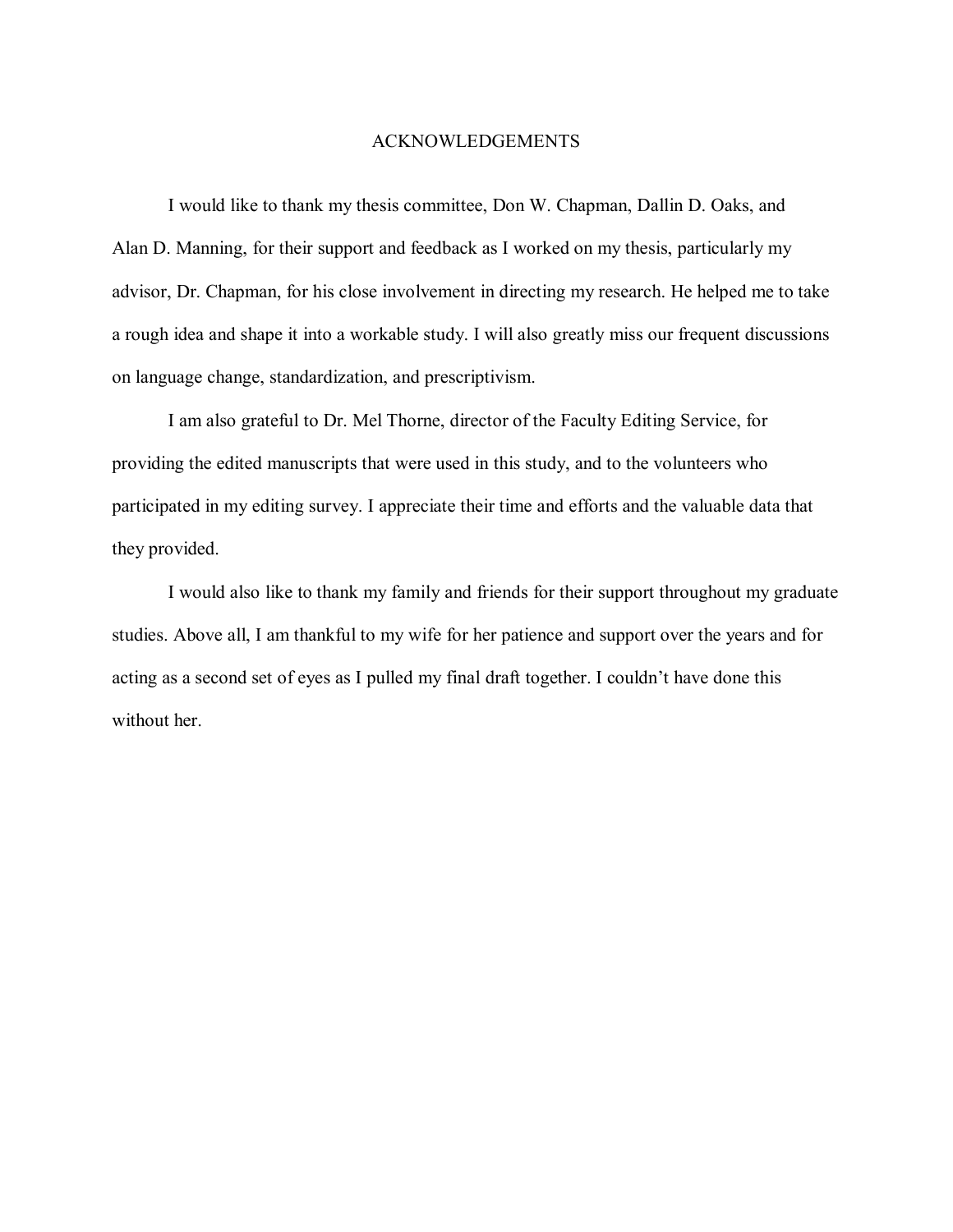|  | <b>Table of Contents</b> |
|--|--------------------------|
|  |                          |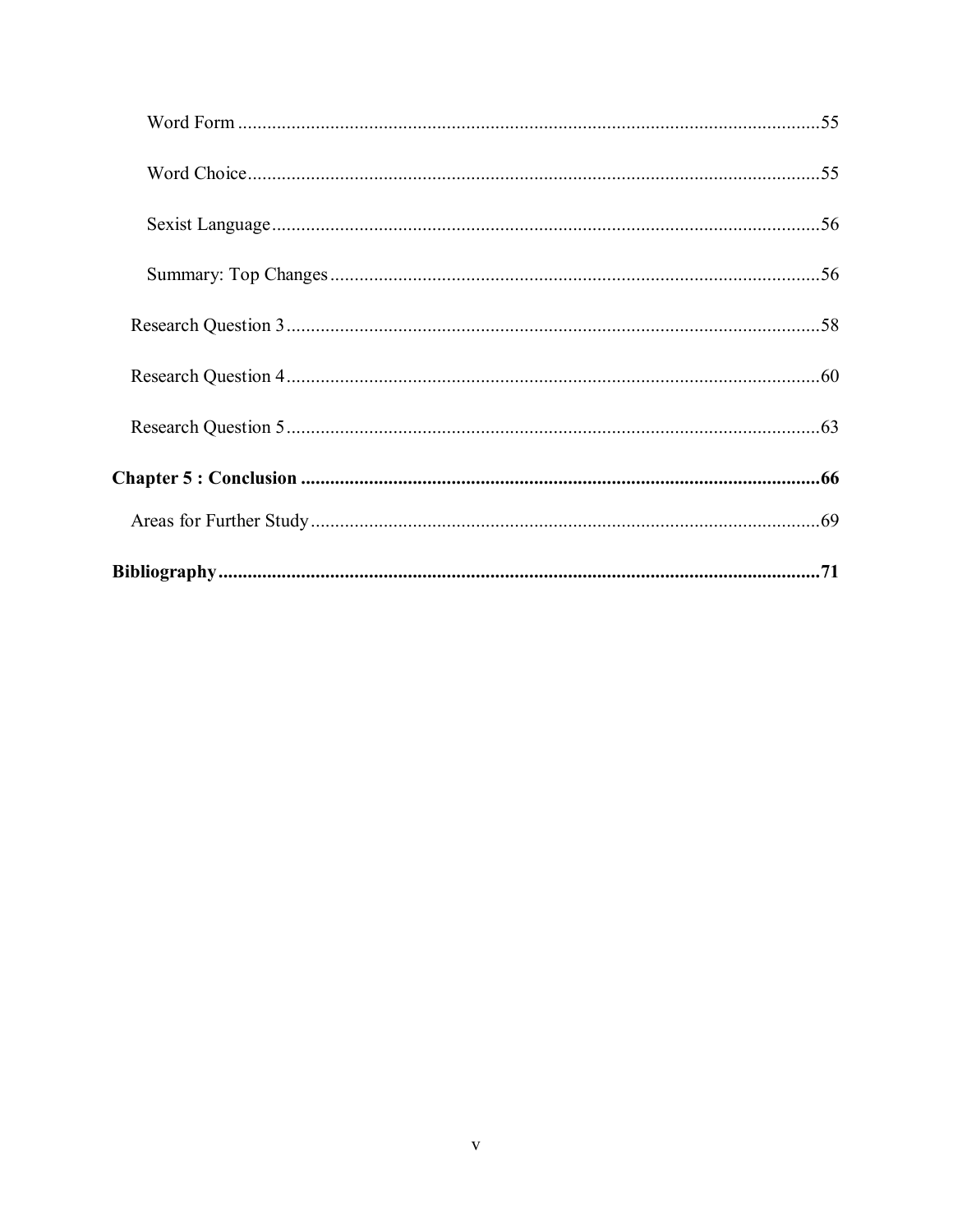# **List of Tables**

| Table 4.1: Intern and Volunteer Editor Correction Counts and Rates by Category 48 |  |
|-----------------------------------------------------------------------------------|--|
|                                                                                   |  |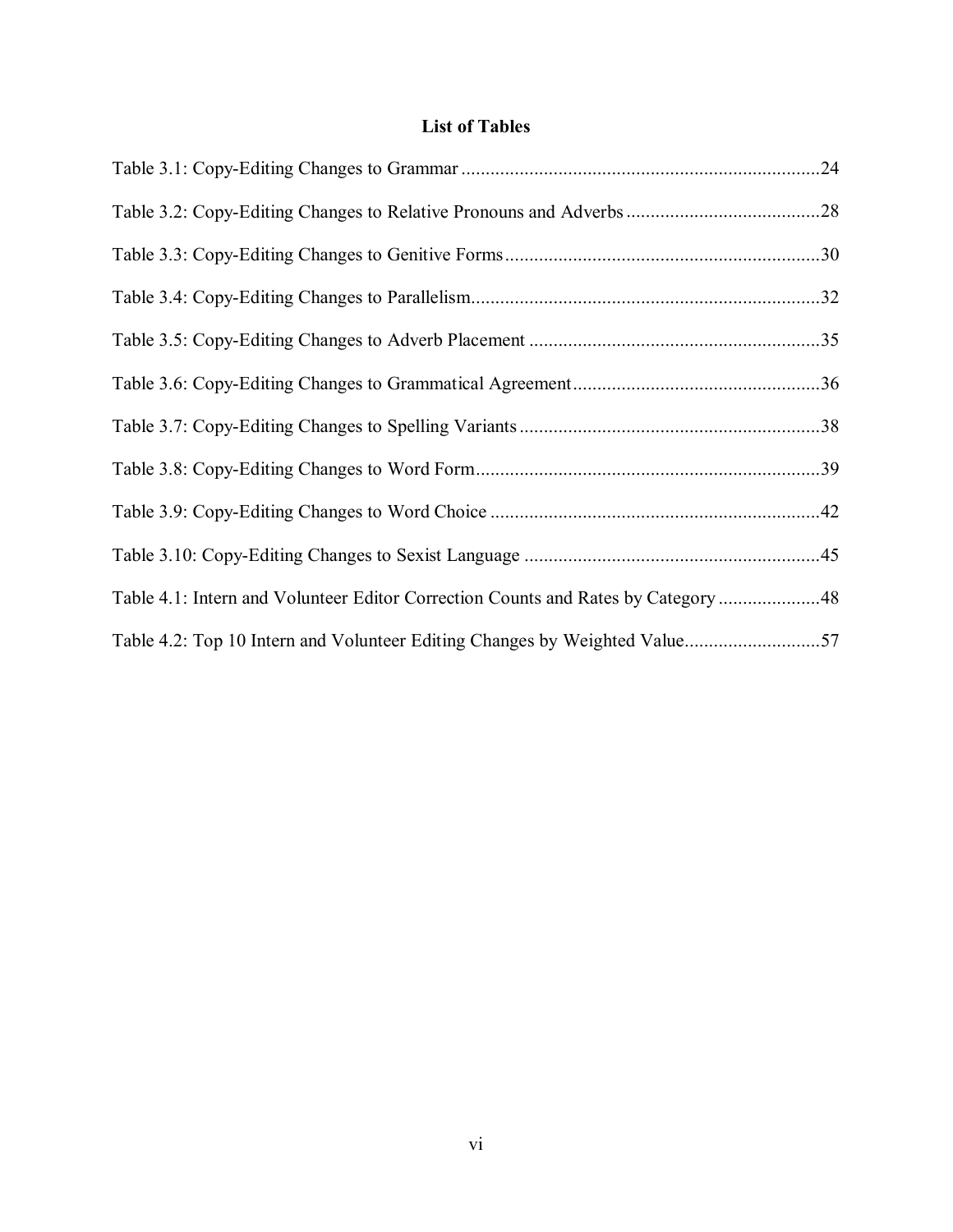# **List of Figures**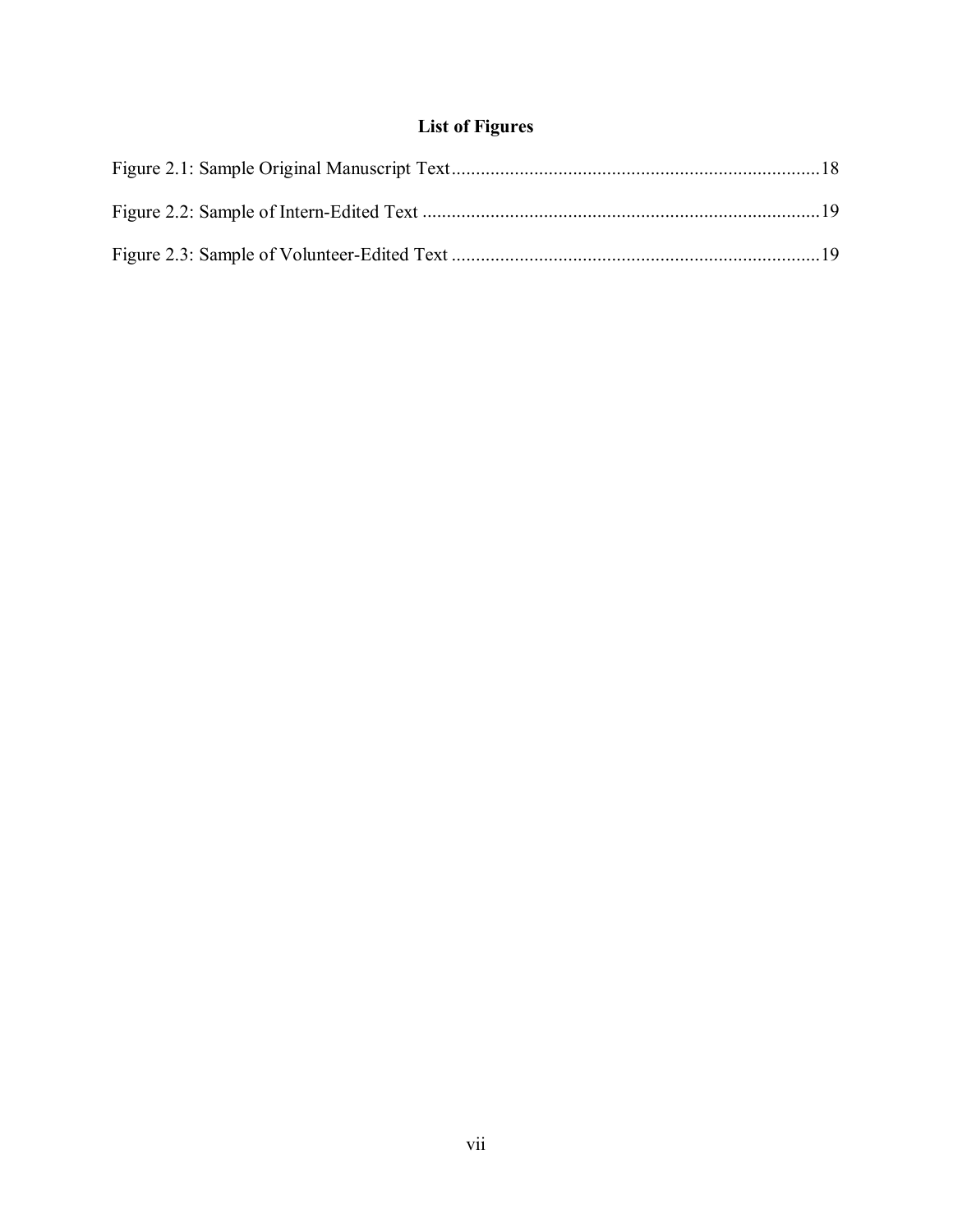#### **Chapter 1: Introduction**

<span id="page-7-0"></span>Copy editing is an important but often overlooked stage of the publication process. Virtually everything we see in print has been looked over by an editor or proofreader, but we scarcely stop to consider the effect it has on what we call Standard Written English. Yet editors play a significant role in standardizing written English by deciding which usage rules to enforce in print. This study will explore that role in greater detail using evidence from actual edited manuscripts. It will then discuss the results and some of their implications for definitions of Standard English and future research in usage and standardization.

Previous studies attempting to determine what Standard English usage is have often relied upon corpora of published material, such as the older Brown Corpus or British National Corpus or the newer Corpus of Contemporary American English or Google Books Ngram corpus (see for example Snyder 2007). Usage guides are also coming to rely on data from corpora in their descriptions (for example Garner 2009; Peters 2004). Peters writes, "The computerized corpus is perhaps the single most important development for the description of English usage" (2006: 768). These corpora have given linguists and grammarians powerful new tools for studying language, but they all have the limitation of showing only the final product of the standardization process, after it has passed through the hands of copy editors on the way to publication. This final product appears to be the author's but may in fact have substantial contributions from editors and copy editors. And because the signs of editorial intervention are effaced as part of the editorial process, the usage of English-speaking writers cannot be separated from usage imposed on them by copy editors. Thus, while corpora are useful for telling us about published writing, any corpus-based attempt to answer the question of what should be considered correct—especially when it comes to questions of debated usage—is essentially circular, because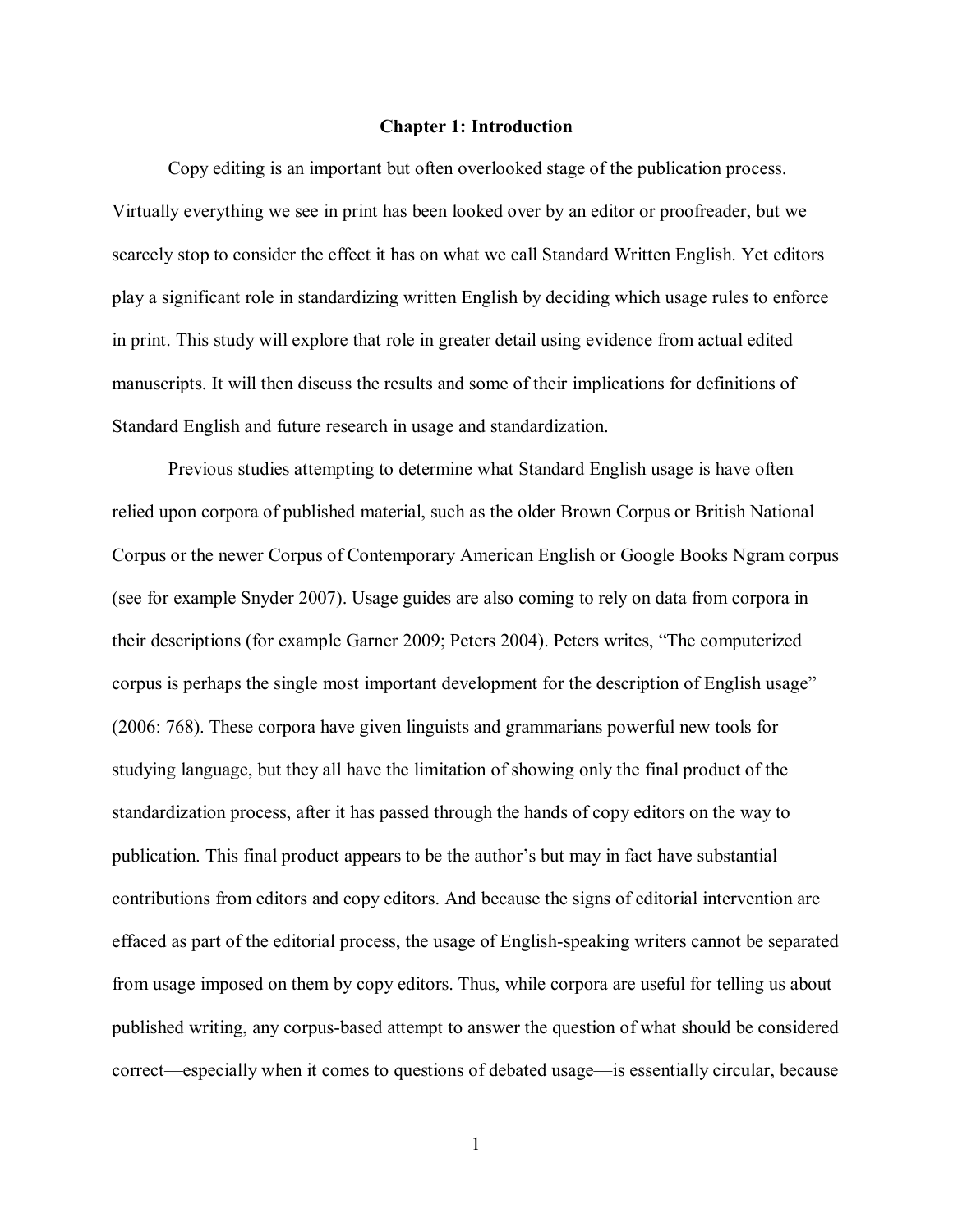it relies in part on data provided by a class of professionals whose job it is to make a text correct. The effects of editorial intervention are scarcely if ever considered when interpreting corpus data, yet as Deborah Cameron says, "the marks of editing are all over published writing" (1995: 34). She notes that "the belief that language should ideally be used in a consistent or uniform manner is a central tenet of what Milroy and Milroy call the 'ideology of standardization,'" adding that "today's copy editors are involved in [the process of standardization], but in what would seem on the face of things to be rather peripheral ways" (1995: 38, 39). However, she says that "copy editors are crucial, because they help to sustain the *illusion* of a uniform standard language" (39). Just how crucial are copy editors in maintaining a standard language? Are they merely creating the illusion of uniformity, or is their work more substantial than that? If Cameron is right and editors are involved in standardization in only peripheral ways, how are we as linguists to know for sure? We have no tools or data with which to measure the size of the effect of copy editing on Standard English, only occasional anecdotal claims about editors' penchant for imposing invented and unnecessary rules.

Clearly more solid facts about the editing process and editors' role in standardization are needed. To this end I have set out to answer several related questions: (1) What changes are copy editors making with regard to grammar and usage? (2) As a side question that grew out of the data collection method, how do novice and professional editorial practice differ with regard to the kinds of changes made? (3) What role can copy editors be said to play in the standardization of English? (4) Given  $(1)$ ,  $(2)$ , and  $(3)$ , what conclusions can be made about the nature of Standard English, particularly about Standard Edited English? (5) What implications do these conclusions have for the use of corpora in describing Standard English? This study is not, however, a definitive description of Standard English, nor is it an exhaustive survey of editing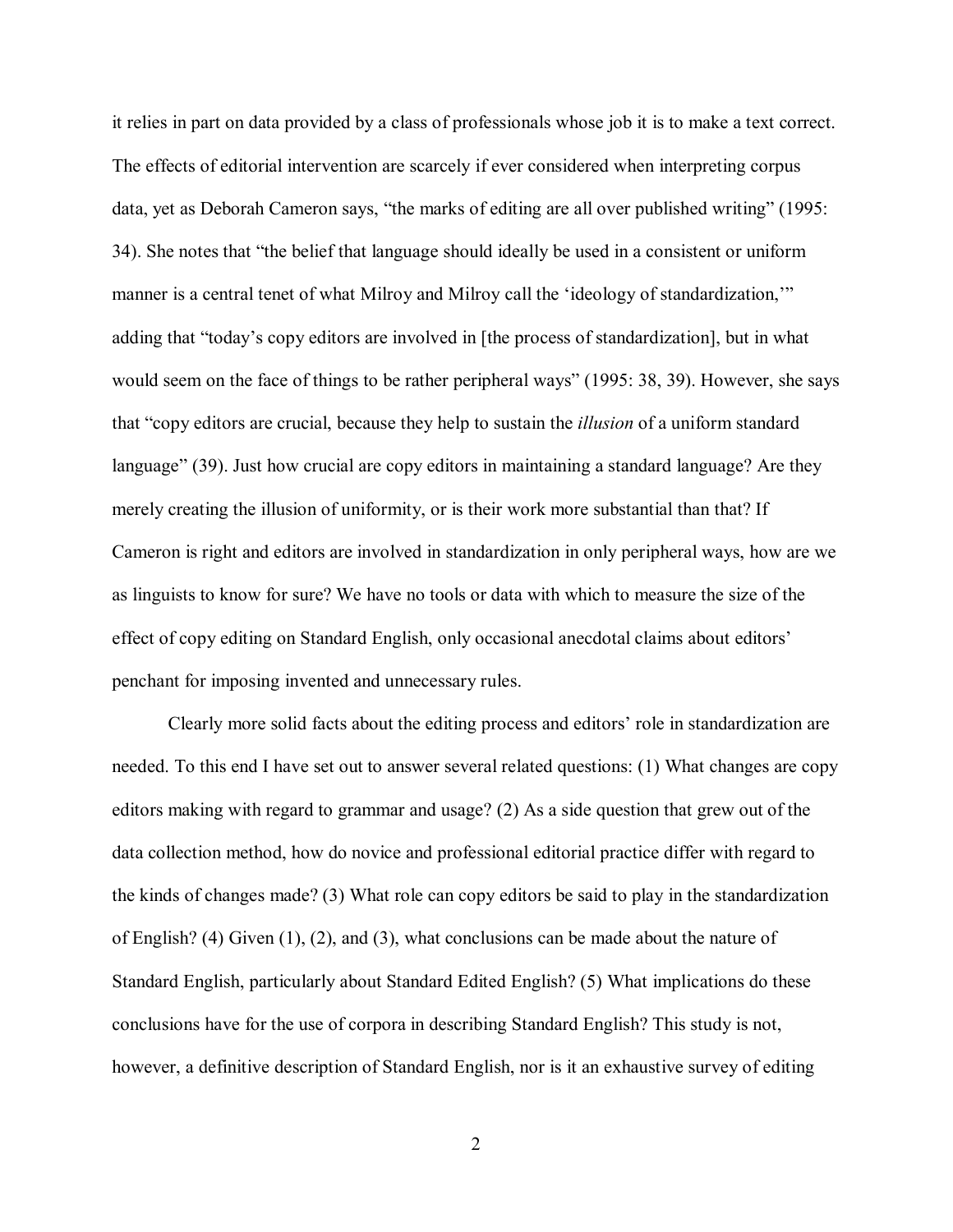practice. Furthermore, it is not designed to assess the costs or benefits of copy editing or to determine what is or should be considered correct or incorrect usage. Hopefully, though, this study may lay some groundwork for further research and discussion in those areas.

## <span id="page-9-0"></span>**Literature Review**

Standard English has long been a topic of discussion and debate among linguists. Although Standard English is everywhere and is invoked in discussions ranging from syntax to sociolinguistics (see for example J. Milroy 1999a), it is apparently difficult to define with much certainty. Various definitions have been proposed, including "the set of norms to which speakers and writers conform to a greater or lesser extent" (Finegan 2003: 146), "the fixity of spelling, lexicon and grammar which derives from the work of the prescriptivist writers of the eighteenth century" (L. Milroy 1999b: 174), "that form of the language used by professional writers" (Knott 1934: 83), "the social dialect used by educated Americans" (Ebbitt & Ebbitt 1990: 243), or the variety of English which "regulates or limits the variations" found in the various dialects of English (McLain 1976: 247). But Leslie Milroy also says that "standardization is best treated as a process, since attempts to locate a specific standard (product) are doomed to failure" (1999b: 173). Though the definitions variously include notions of prestige, education, and uniformity, they mostly seem to gravitate to the idea that the most standard English is to be found in writing. It is in writing these other definitions all converge. Published writing is generally produced by educated speakers and, aside from fiction written in dialect, is more likely than speech to exhibit the kind of formality and uniformity considered to be necessary features of Standard English. John Joseph notes the natural draw of using the written form of the language as the standard: "The fact that linguistic norms are abstracted from usage which, besides being disparate, is in a constant state of change, makes them seem very tenuous indeed. Hence the appeal of the literary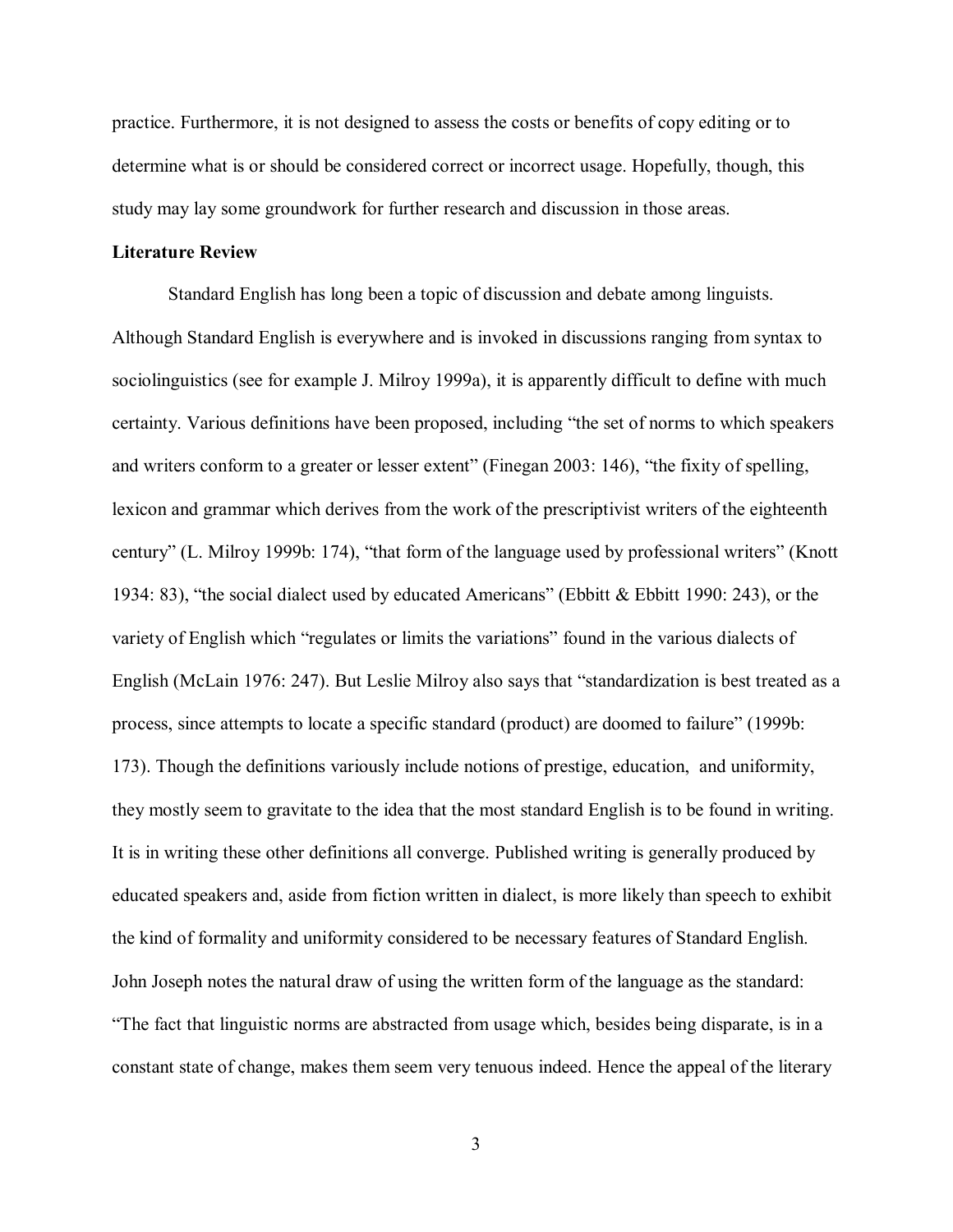norm, which offers something material and permanent: the control decision of a writer, probably seconded by an editor, both prestigious cultural occupations. . . . The literary norm is the foundation for some of the greatest achievements of language control, especially the monumental dictionaries which provide literary citations for their entries" (1987: 119).

As Leslie Milroy stated, language standardization is a process, and Einar Haugen proposed four major steps in that process: (1) the society must first *select* a particular norm or set of norms; (2) the language must undergo *codification*, or have its variation limited; (3) it must also undergo *elaboration* of function, allowing the language to be used in a greater range of styles and registers; and finally the language must be *accepted* by the community that uses it (1966: 931). Although these steps may be applied to any form of language, it is in writing that they have the greatest opportunity for conscious or overt application. Joseph writes,

Typically, writers function as the instrument of elaboration, sweeping with new words beyond the bounds of hitherto accepted usage. The editor—who has the final say in linguistic matters—controls the new utterance, first by deciding whether it is suitable for publication, then by suppressing those instances where the writer has produced, not innovation adding to the language's resources, but mere self-indulgent novelty. This function is given increased weight in standardization by the heavy reliance of grammarians and lexicographers on literary citations: the examples at their disposal are with few exceptions the outcome of previous sifting by one or more editors. (1987: 114)

Unfortunately, linguists have long resisted the urge to treat the written language as *the* language, focusing instead on speech. However, as Edward Finegan argues, "It was certainly wrong to say for English—as linguists did—that spoken language is the language. Linguists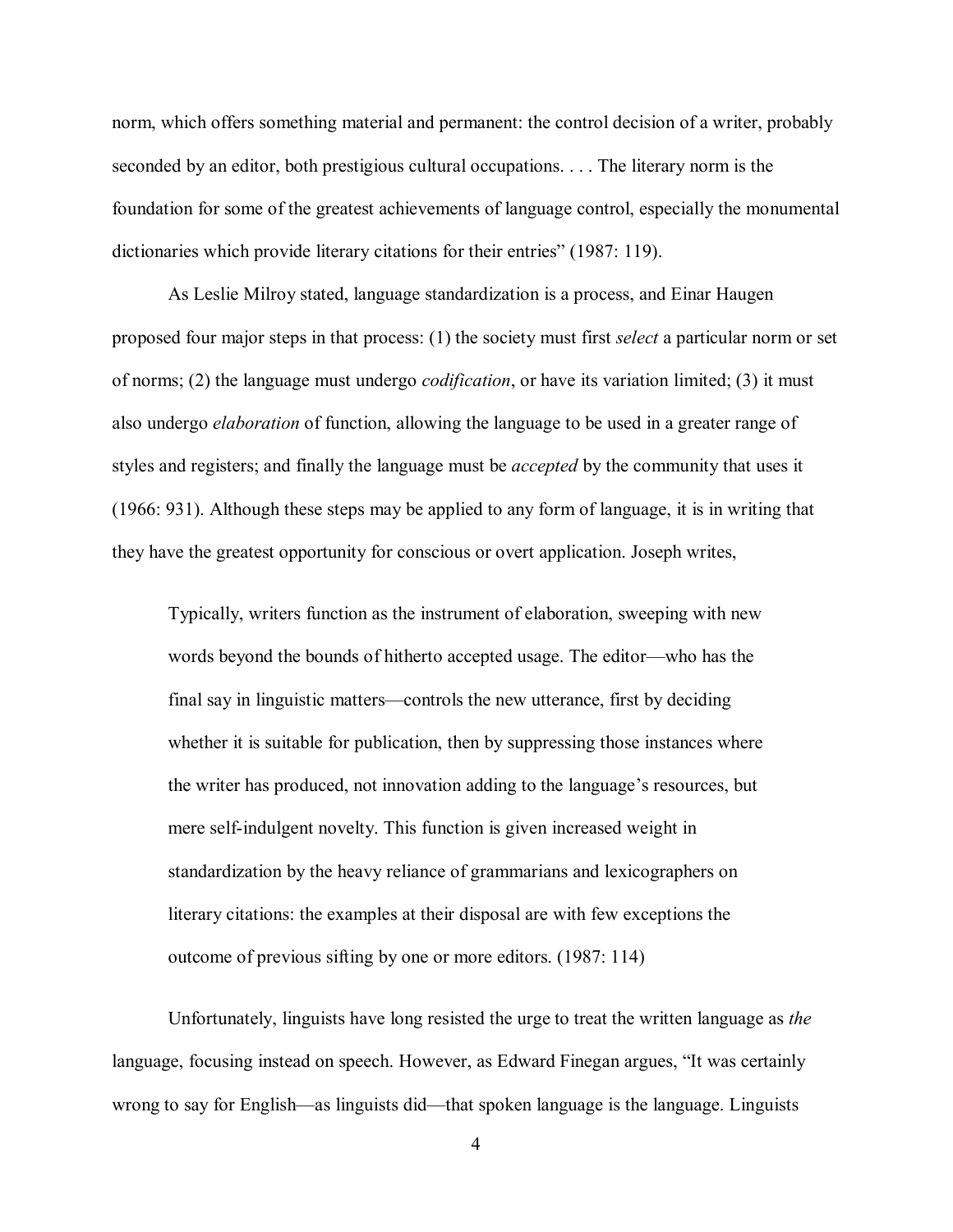overreacted to the fact that laypersons, when they talk of language, employ terms that apply better to writing. . . . To the extent that nonlinguists talk of 'language,' writing is their reference point, and writing and speech are often confused, as when people talk about 'sounding out all the letters' of a word" (1980: 169–70). Many linguists have agreed that Standard English is written English. Carter writes, "To a considerable extent standard English grammar may be best defined as the grammar of standard written English" (1999: 166), and Cheshire similarly notes, "Written English has continued to be the reference point for the standard variety, with grammarians during the eighteenth century codifying the forms used in writing" (1999: 130). And McArthur says simply, "Print is privileged" (2001: 3). Bartsch elaborates on the notion that the written language is considered the model of standard language and is therefore the most correct in the eyes of its users: "We thus have a hierarchy of notions that pertain to acceptability and correctness of syntactic form: 1. Syntactically correct according to the standard of written language; 2. Syntactically incorrect according to the written standard, but acceptable in everyday spoken language; 3. Syntactically incorrect and not acceptable in everyday spoken language of native speakers; 4. Otherwise incorrect and unacceptable but can, if at least understandable and interpretable, be acceptable when used by people of whom one does not expect correct speech" (1987: 16).

And written English is, by and large, edited English. Stainton writes, "Editors are everywhere. They are at work wherever words are being written and published" (2002: 3). Copy editing provides a choice opportunity to limit variation in written works. Indeed, publishers are so keen to ensure that their publications conform to Standard English that they employ editors to correct and standardize spelling, correct grammar and usage problems, and remove other errors or infelicities to ensure that the text conforms to audience expectations. McArthur connects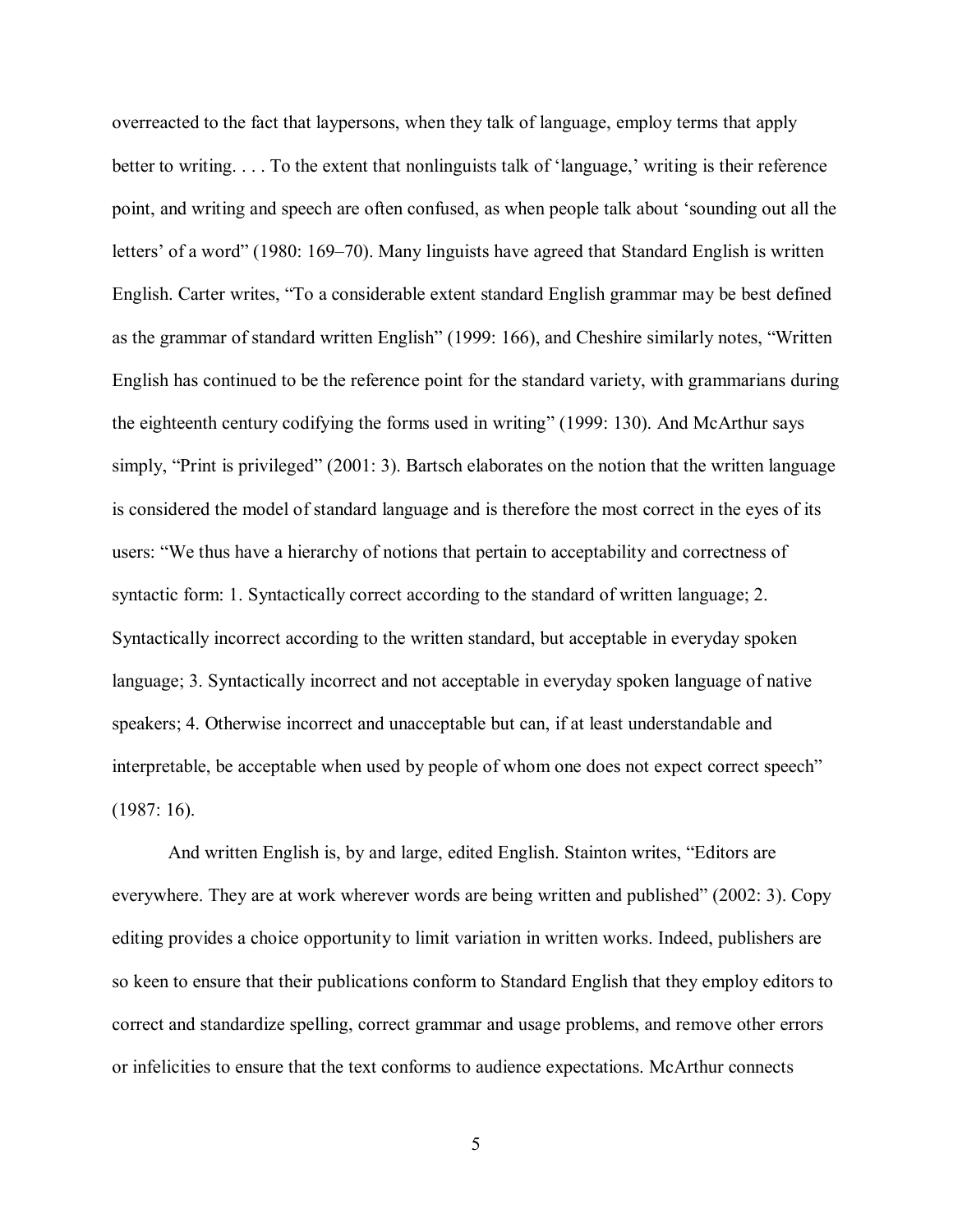edited English with Standard English, noting that "the editing process . . . [and] the compilation and review of language companions, style guides, and usage manuals . . . necessarily tie in with the question of whether there is such a thing as World Standard English (WSE), within whose framework much of the world's editing is done" (2001: 3).

However, although copy editing constitutes a stage of the publication process for nearly all professionally published material, its role as a sociolinguistic phenomenon in regulating the language and defining Standard English has often been mentioned only in passing or, more frequently, overlooked entirely. Joseph is aware of editors' role in standardizing the language and of their near absence from discussions of standardization: "Another profession whose influence is exceedingly important has scarcely been taken into consideration. I refer to editors" (1987: 114). McArthur, too, says that "there are few beings on earth more prescriptive and single-minded than copy-editors and proof-readers. They have to be. They work at the coal-face of standardization" (2001: 4). As we will see in this study, although usage writers and dictionaries play a role in describing and prescribing usage, it is copy editors who enforce certain usage rules in practice. McArthur then quotes one Lisa Delpit, who more explicitly identifies Standard English with edited English: "I don't use the term standard English. What I talk about is edited English, which essentially is the English you see in books—English that has been taken through an editing process. Some people's home language is more closely related to edited English than other people's, but nobody exactly speaks edited English. It's important to make the distinction because edited English is the language of power" (quoted in McArthur 2001: 8).

Indeed, it seems clear that editing must play a role in the standardization process; editors weed out certain usages or spellings and help keep others alive, indicating that at some level they are selecting forms to be used in Standard Written English or are reinforcing norms that have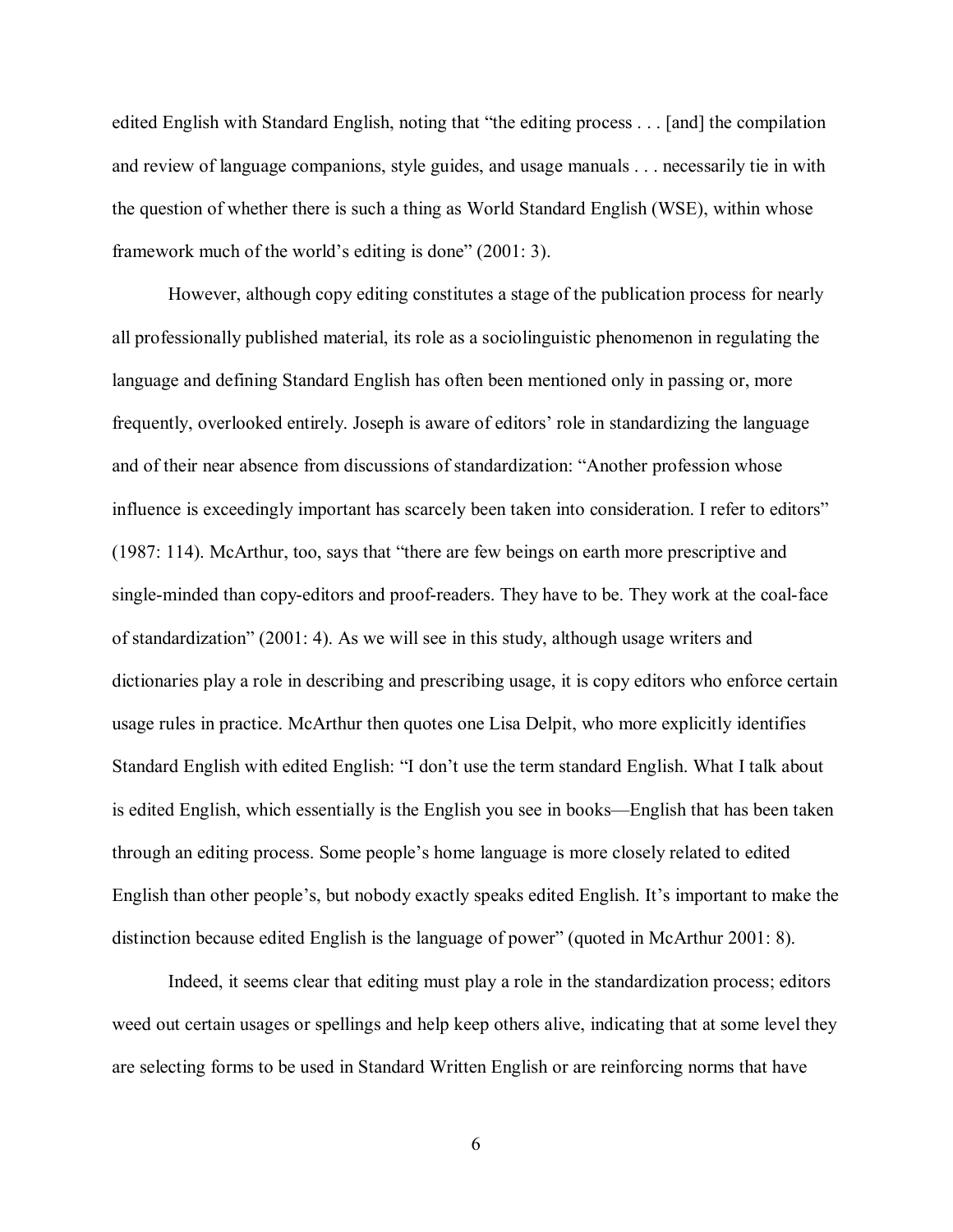already been selected and codified. However, it appears that editors rarely discuss Standard English; even the authoritative and comprehensive *Chicago Manual of Style* treats it only briefly, in a chapter on grammar and usage by Bryan Garner. He cryptically states, "In any age, careful users of the language will make distinctions; careless users will blur them. We can tell, by the words someone uses and the way they go together, something about the education and background of that person. We know whether people speak educated English and write what is commonly referred to as Standard Written English" (2003: 5.199). Then, before providing a "glossary of troublesome expressions," he writes, "In the short space of this chapter, only the basics of Standard Written English can be covered. Because no language stands still—because the standards of good usage change, however slowly—no guide could ever satisfy all professional editors. What is intended here is a guide that steers writers and editors toward the unimpeachable uses of language" (5.201). It seems implicit in these passages that Standard Written English is being equated with adherence to certain usage items. It is also clear that as language changes, editors must continually choose among variants, which will be judged and either accepted as standard or rejected. In this continuous cycle, editors are at the forefront of the decision-making. Joseph notes that "it is at [the editor's] desk, rather than the grammarians's, Language Minister's, or Academician's, that linguistic innovations make their first appearance, and where, for lack of a precedent, the decision on hierarchization and limitation must be made. Faced with deadlines, the editor assumes the judicial as well as the executive function: . . . the editor must decide *hic et nunc* whether a given word or syntactic device is acceptable" (1987: 114–15). He adds, "No one will overrule this judgment. The editor will be brought to task only for erring on the side of elaboration and allowing the new, seldom or never for erring on the side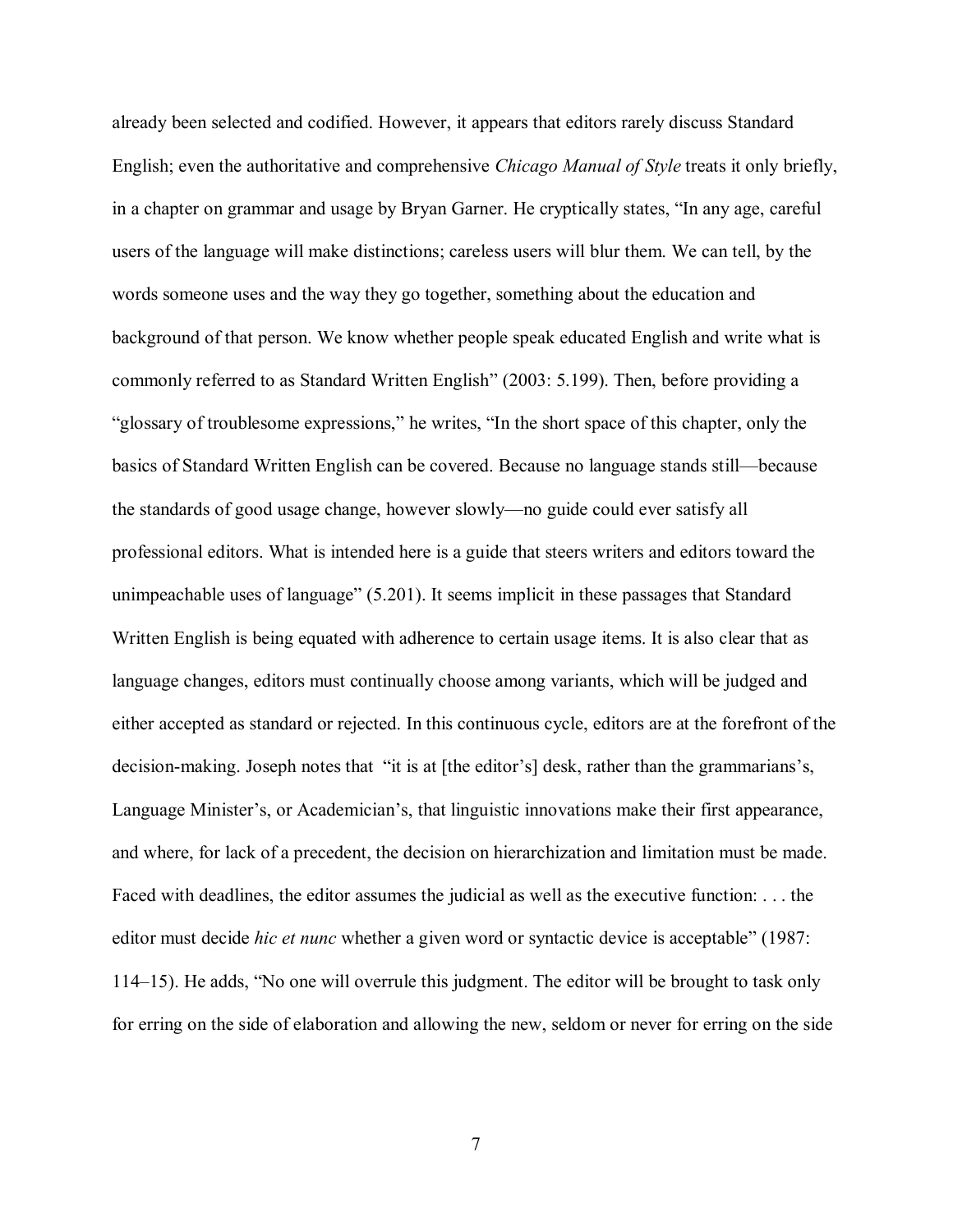of control and being conservative. All these considerations make it very likely that editors play the single most substantial and direct role in linguistic control at the present time" (115).

On the dearth of discussion on edited English, McArthur says, "To my regret, few scholars and teachers of languages discuss print as a medium in its own right, or in its distinctive relationship with writing and editing" (2001: 8). Perhaps part of the reason for the absence of editing from discussions about Standard English is that the copy-editing process is hidden from the public eye; readers see only the end product and never truly know how much of what they see is the author's own text and how much is the result of editorial intervention. Indeed, one of the goals of copy editors is to be invisible; ideally, a reader should never have reason to think about copy editing. When copy editing is too apparent—or too obviously lacking—it becomes a distraction to the reader. Thus editing is by design an intentionally invisible layer of gatekeeping.

Nevertheless, although editing does not appear to have been explored in any real depth, several linguists have treated it as an aspect of Standard English or as a part of the standardization process, especially in the eyes of non-linguists. Edward Finegan notes that "'English' for most teachers then meant *writing*—indeed, monitored, *edited* writing!" (1980: 170). Cameron says, "The key actors in reproducing particular notions of 'style' are not authors and academics, nor even teachers of composition, though they play a significant supporting role, but copy editors" (34). Yet Cameron also takes a rather cynical view of copy editors, stating that "today's copy editors are involved in [the process of standardization], but in what would seem on the face of things to be rather peripheral ways" (39). However, although she then claims that "the activities of copy editors are crucial, because they help to sustain the *illusion* of a uniform standard language" (39), she later argues that style is a commodity and that "uniformity is taken to an extreme that might well be called 'hyperstandardization': the mania for imposing a rule on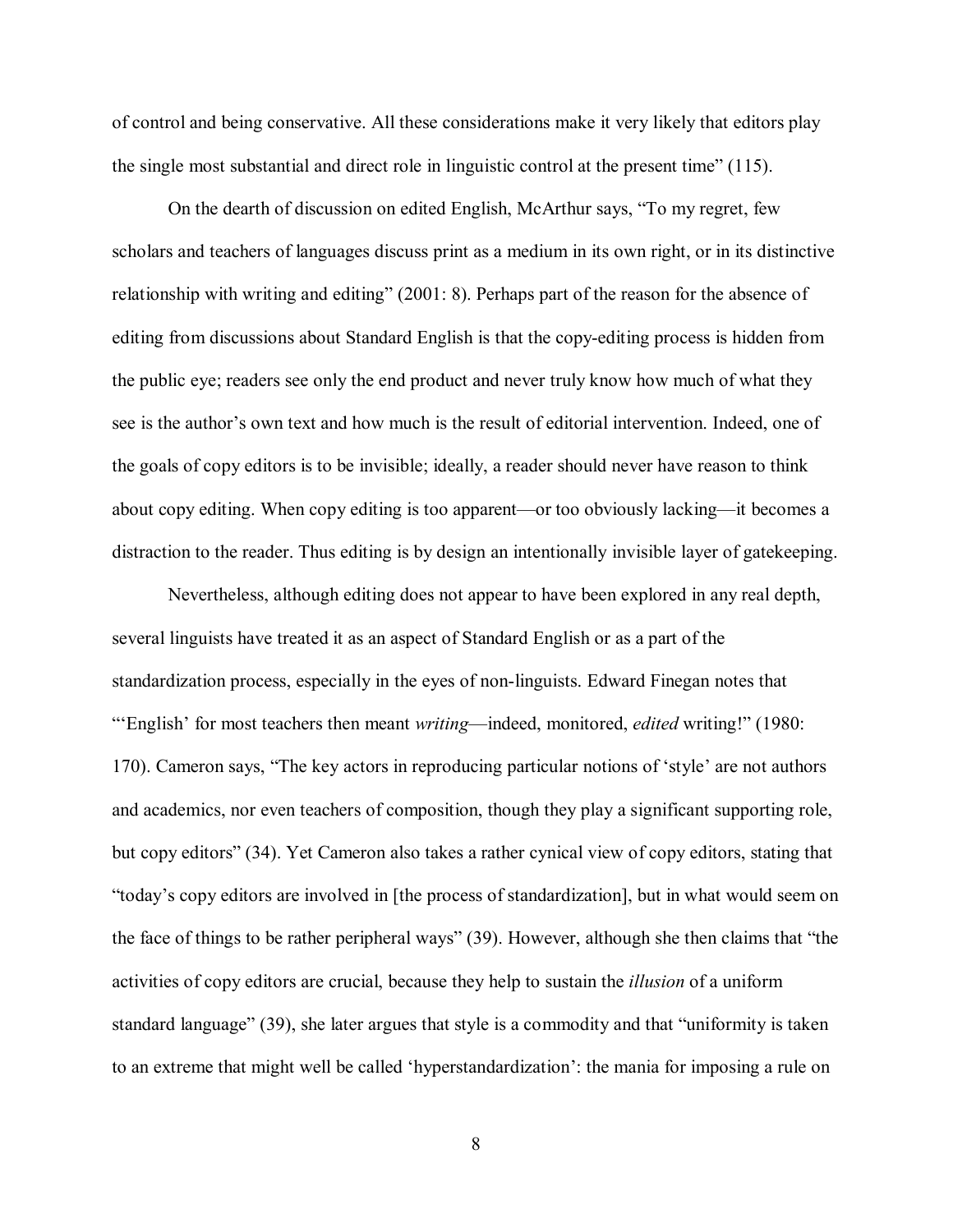any conceivable point of usage, in a way that goes beyond any ordinary understanding of what is needed to ensure efficient communication" (46–47). She then says that "the kind of variation copy editors deal with today—*-ise* or -*ize* and the like—could hardly be said to present a comparable problem" to the differences between dialects around the start of the Early Modern English period (47).

Cameron's "hyperstandardization" seems related to the idea of "regulative rules" put forth by others. McLain, for example, argues that

standard English is made up of the very large set of constitutive rules common to all dialects, and, where the dialects present variation, standard English regulates or limits the variations. Some textual presentations of standard English go even further than simply regulating inter-dialectal variations, they attempt to govern intra-dialectal options. . . .

Textbook standard American English incorporates features from a number of prestige spoken dialects, not just one. Nevertheless, a regulatory rule which originates in the socio-economic power of a prestige spoken dialect may have a remarkable staying power in standard English, even if the rule is fading as a constitutive rule of the spoken dialect. The standard language may retain its grip on the rule until the rule, through complete lack of spoken currency, becomes arcane. (247)

That is, Standard English does not simply limit the variation found in nonstandard dialects, but rather adds extra regulative rules to increase the perceived prestige and formality of the standard.

Similarly, other linguists have noted that several of the distinguishing features of Standard English are in fact uncommon in other English varieties or are typologically unusual.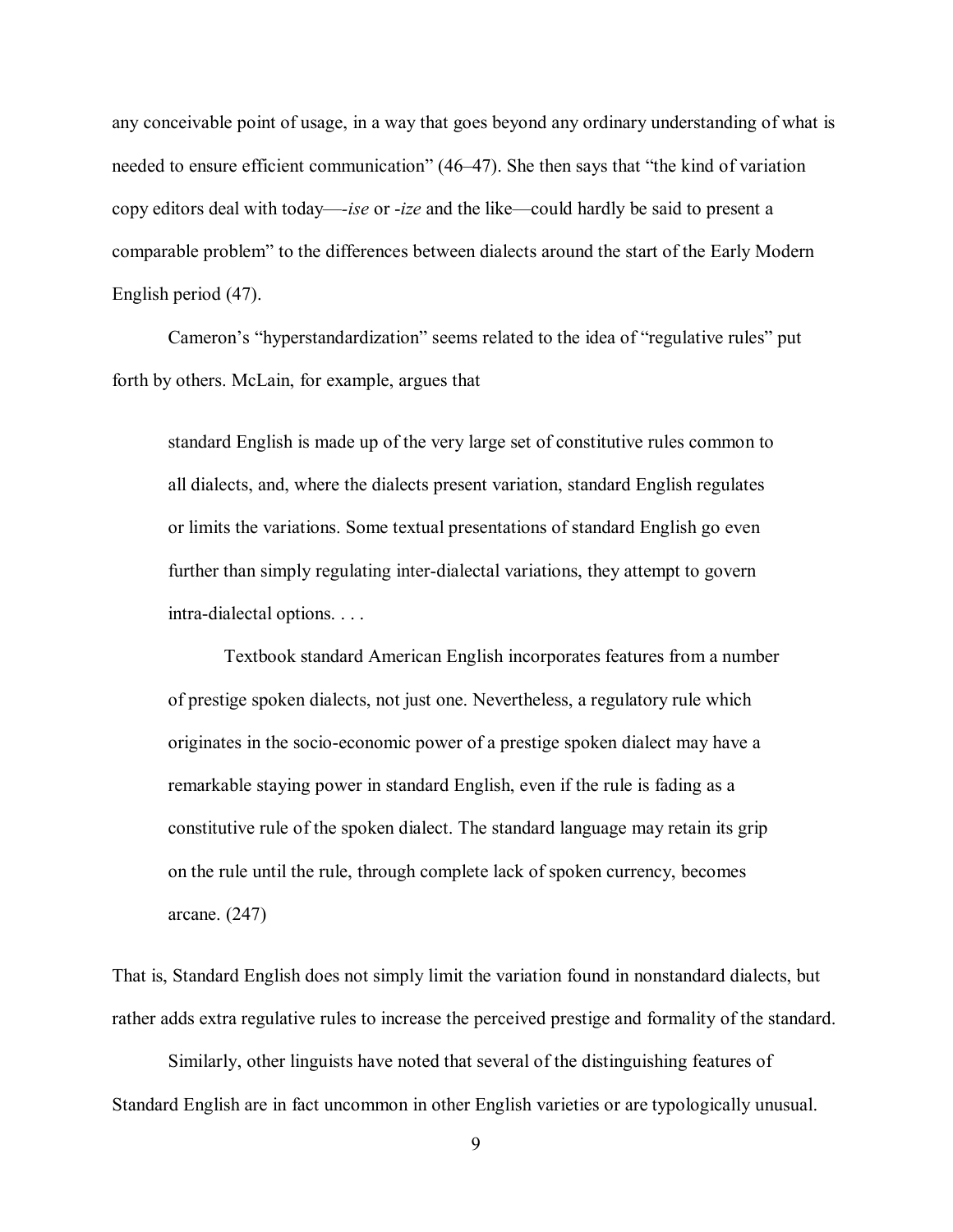Trudgill asserts that "Standard English was selected (though of course, unlike many other languages, not by any overt or conscious decision) as the variety to become the standard variety precisely because it was the variety associated with the social group with the highest degree of power, wealth and prestige" (1999: 124), while Hope similarly argues that "speakers unconsciously favoured linguistically less likely variants because of their sense of the formality of the written language" (2000: 53). Although it is of course speculation to say that centuries of English speakers have unconsciously favored typologically uncommon forms, a survey of copy editing may provide some evidence for these claims.

Cameron says that it is in editors' interest to "edit copy with extreme thoroughness, both to display conscientiousness and to maximize the hours for which they would be paid" (1995: 52). She argues that "from an editor's perspective, then, hyperstandardization has its advantages: it makes a thorough editing job a relatively long job, a source of financial as well as professional satisfaction" (52). My own experience as an editor leads me to be believe that there is much more to copy editing than the sort of inconsequential hyperstandardization that Cameron discusses, although obviously it remains to be seen just how large a role editors play in standardization and which kinds of variation they are involved in regulating. If Standard English is indeed defined partly by its use of regulative rules, then it is safe to assume that copy editing, as an overt level of application of these rules, favors forms that contribute to the formal and prestigious nature of Standard English. A study of real-world practice will also allow us to determine how much of editing involves the application of constitutive rules (for example, correcting grammatical and lexical errors) and how much involves the application of the regulative rules of usage and style. It will also allow us to determine whether the rules that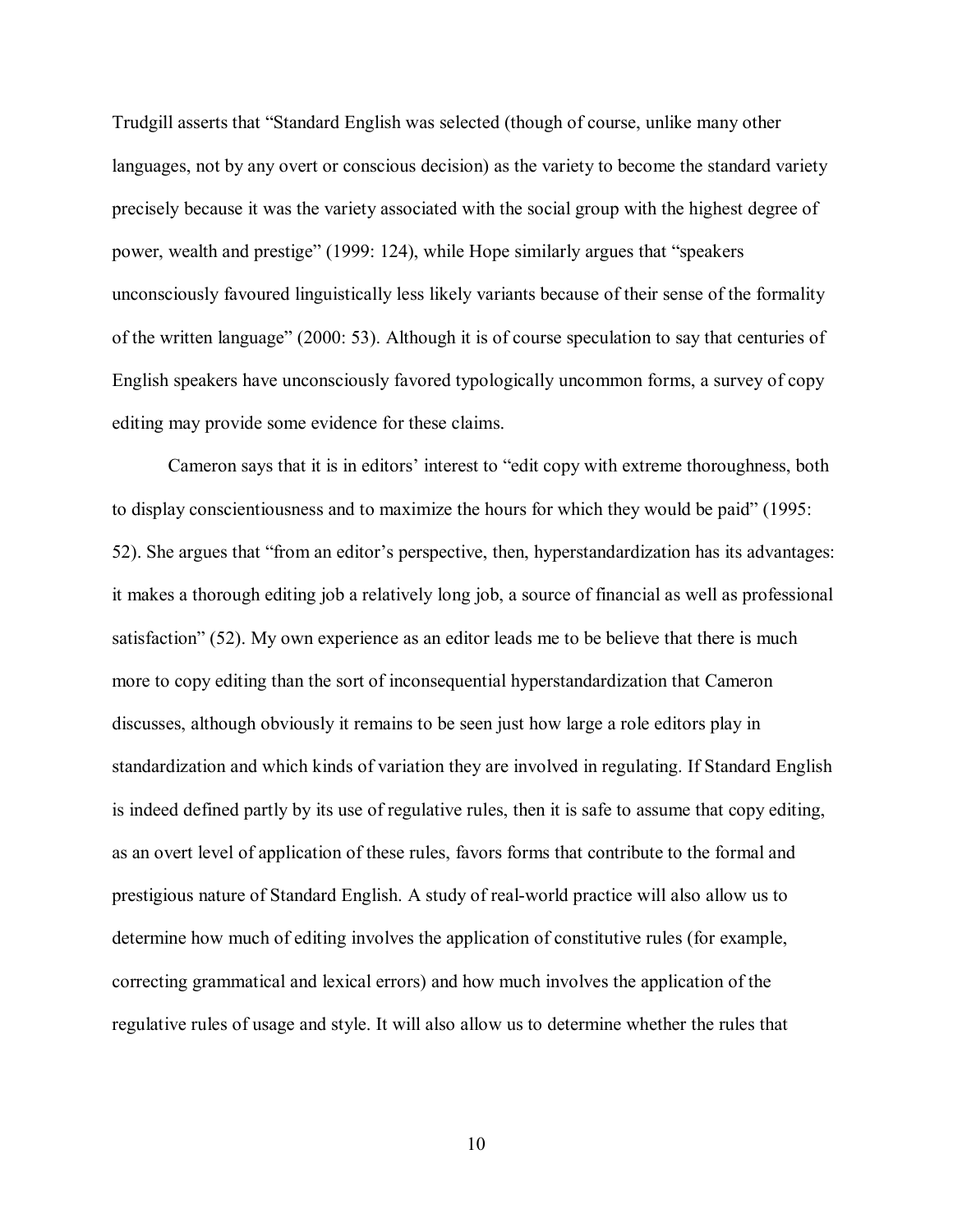editors apply are merely regulating the kind of harmless variation that Cameron discusses or whether they are making more substantial changes that shape the character of Standard English.

It is important to note, however, that editors generally do not view their jobs in the same terms that Cameron and others do. On the role of copy editors, Stainton writes,

The good copyeditor, above all, is a fusspot—one who cares. This is not to say that other workers do not care. They have their cares. In the arena of writing, the editor cares about honest expression, about order, about clarity, and about logic. Copyeditors hate non sequiturs and arguments ad hominem, ambiguities and muddy thinking, inconsistencies and badly proportioned parts, jargon, cant, and gobbledygook. They believe that commas and semicolons matter, that spelling a word correctly is important. (2002: 4–5)

Stainton continues, "The editor's charge is to make sure that the words written will be comprehensible to those who read them," adding that "the good editor tries to make a murky idea clear and to let a brilliant idea sparkle" (5). Bridgwater similarly writes, "Copyediting is the discovery in a manuscript of all usages that may hinder the reader or may stop him short and make him leave the book altogether" (1985: 70). Rather than seeing themselves as creators of hyperstandard rules whose enforcement ensures their own job security, they see it as their job to correct errors and make texts clear, correct, and consistent—the so-called "three Cs" of copy editing.<sup>[1](#page-17-0)</sup> It is interesting to note that some of these Cs align quite nicely with some of the distinguishing features of Standard English. The desire for clarity reflects the idea that Standard English is a language of wider communication, a lingua franca suitable for communication

 $\overline{a}$ 

<span id="page-17-0"></span> $<sup>1</sup>$  The number varies from three up to seven, adding notions such as completeness, concision, coherence, and</sup> comprehensibility. See for example Einsohn 2006: 1, which lists four.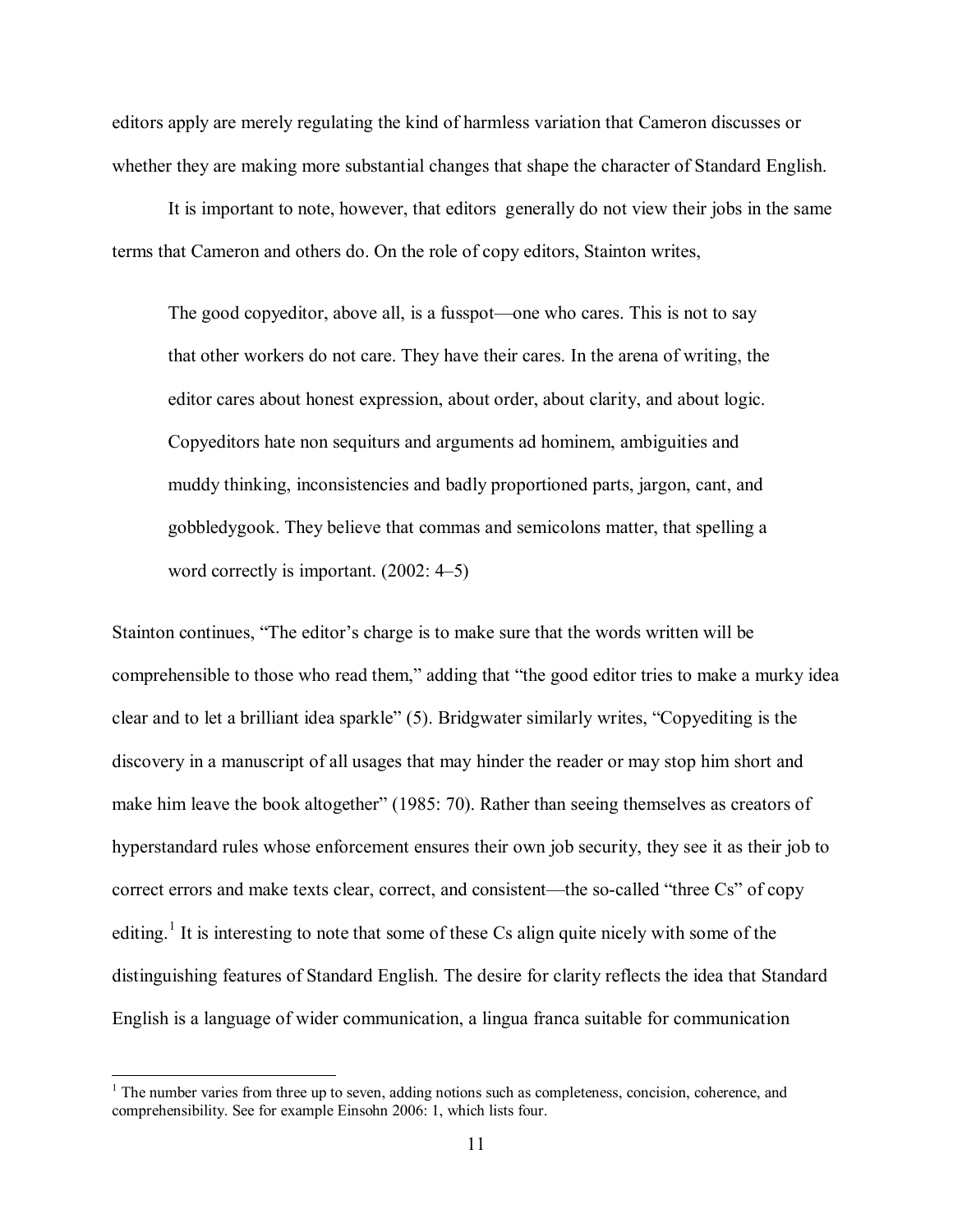anywhere and in any function. Correctness is the desire to avoid those forms marked as nonstandard. And consistency obviously aligns with uniformity, Haugen's codification or Milroy and Milroy's "suppression of optional variability" (1999: 15).

Though there is a strong tendency for editors to remove colloquial and informal forms from writing, editors do not appear to be motivated by an explicit desire to make Standard English more distinct from speech or from nonstandard varieties by the introduction of new regulative rules or the retention of fading forms. Rather, editors seem to believe that that they are merely bringing publications in line with Standard English or resisting the encroachment of new or nonstandard forms. However, it is important to note that published work becomes part of the body of Standard English works against which usage may be judged; as Haugen noted, the standardization process is cyclical. Cameron says, "It is these people's labour that produces the uniform spelling and consistent style of published materials, which in turn set the standard against which all written language (and eventually spoken language too) will come to be evaluated" (1995: 42) Furthermore, editors are presumably keeping many words and constructions out of this body of Standard English, ensuring that they remain nonstandard, or at least slowing or delaying their acceptance as standard. Some editors have even deliberately invoked the image of editors as gatekeepers, slowing the advance of new words and phrases from casual speech to more and more formal registers (Brenner 2012).

To date it appears that no real studies of the copy-editing process itself have been conducted. *One Book/Five Ways* (Association of University Presses 1994) was published as the result of an experiment in which one manuscript was given to five university presses to see the different ways in which each would handle the publication process. Though the book includes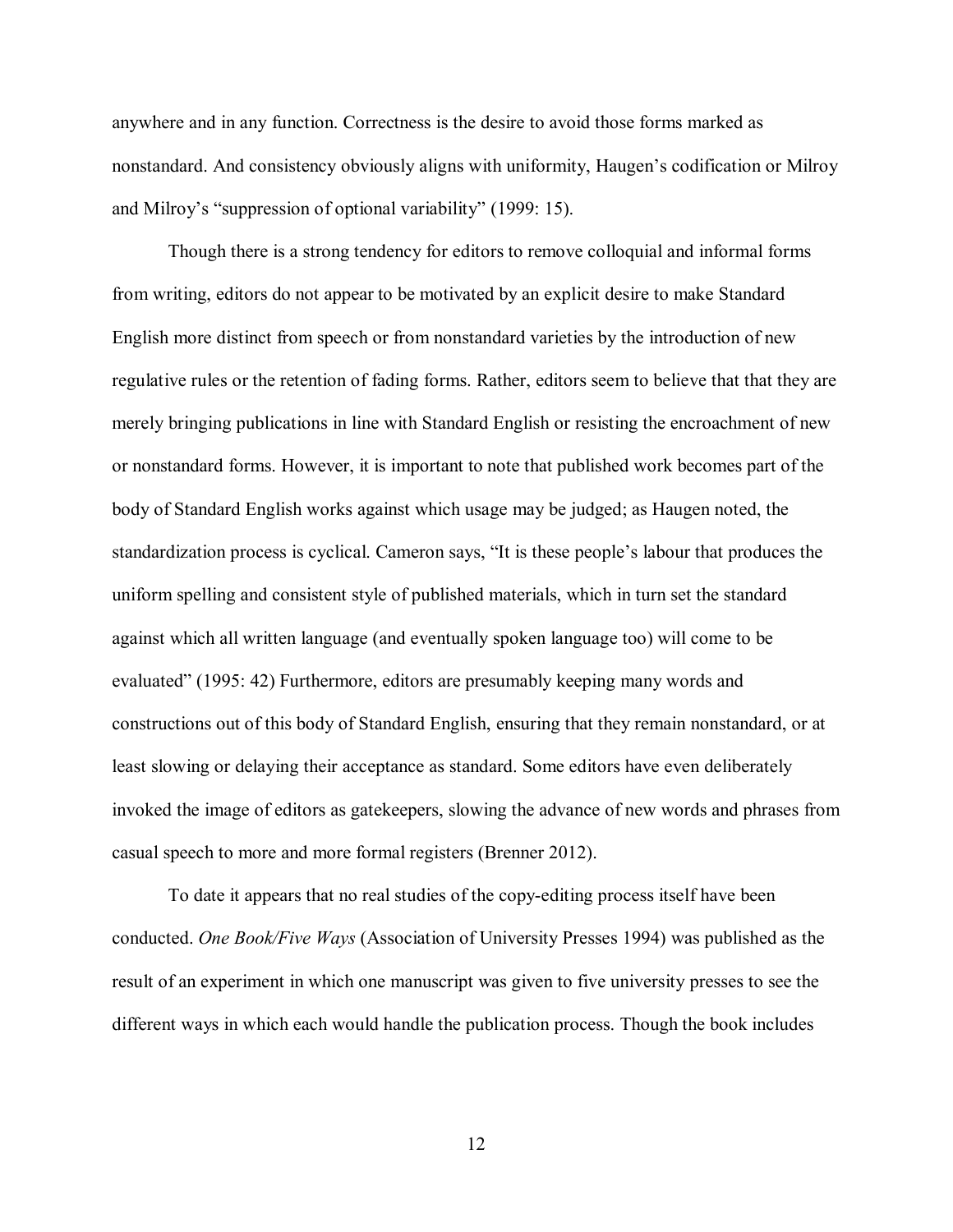images of copy-edited pages from each press, no time was spent discussing the different approaches to copy editing or detailing the kinds of changes copy editors made.

Some research has been done on reader reaction to and perception of error (for example Beason 2001; Hairston 1981; Leonard & Gilsdorf 1990; Williams 1981), while others have evaluated particular usage prescriptions (for example Connatser 2004; Finegan 2003; Mackiewicz 1999; Ottenhoff 1996; Steinberg 1986), sometimes drawing on data from corpora or other databases of published writing. Still others have measured the frequency of certain errors in writing, particularly freshman writing (Connors & Lunsford 1988). But to my knowledge none have examined the kinds of errors copy editors encounter on the job or the kinds of corrections that they make, presumably because of the intentionally invisible nature of copy editing and the difficulty of obtaining marked-up manuscripts.

This survey of copy editing changes will allow us to see how much of editors' work is in service of the ideals of correctness, clarity, and consistency and how much falls more into the realm of regulation or hyperstandardization. It will also afford us a more dynamic view of usage issues and provide an inside look at one of the stages of standardization itself. Though this is a preliminary study, it shows that copy editors indeed have a measurable impact on the types of usages that make it into print, especially in areas of grammar such as relative pronouns and adverbs and genitive forms. Chapter 2 will explain the methodology of this study, while the results will be provided in chapter 3. The results will be explored in greater detail in chapter 4, and finally the implications of this study and areas for further research will be discussed in chapter 5.

And finally, a disclaimer. The careful reader may notice several violations of traditional usage errors throughout this work (for example sentence-initial *however* or sentential *hopefully*).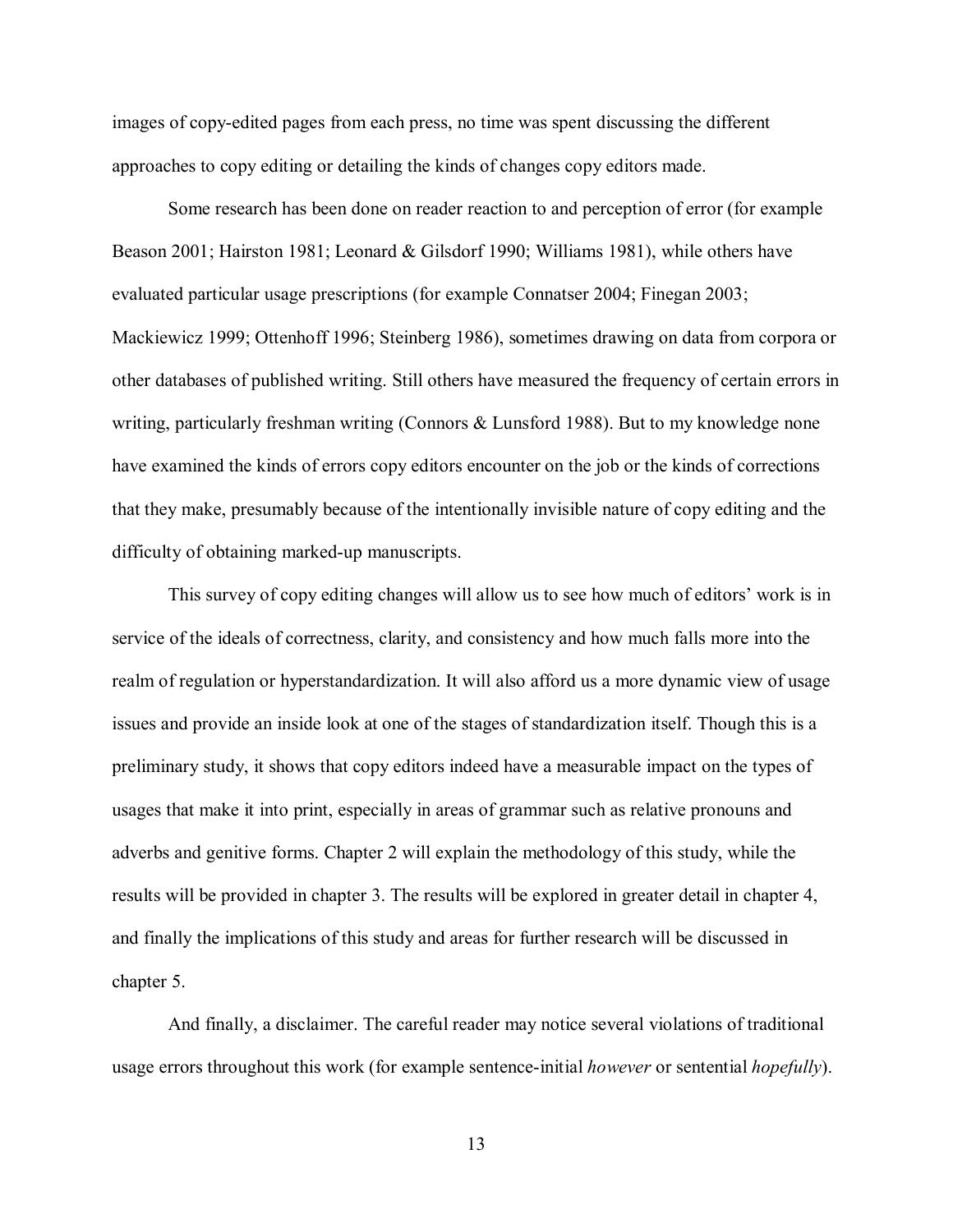While there are undoubtedly occasional typographical errors in this work, in many cases I have deliberately flouted rules that I do not hold to be valid or useful based on my own research and experience.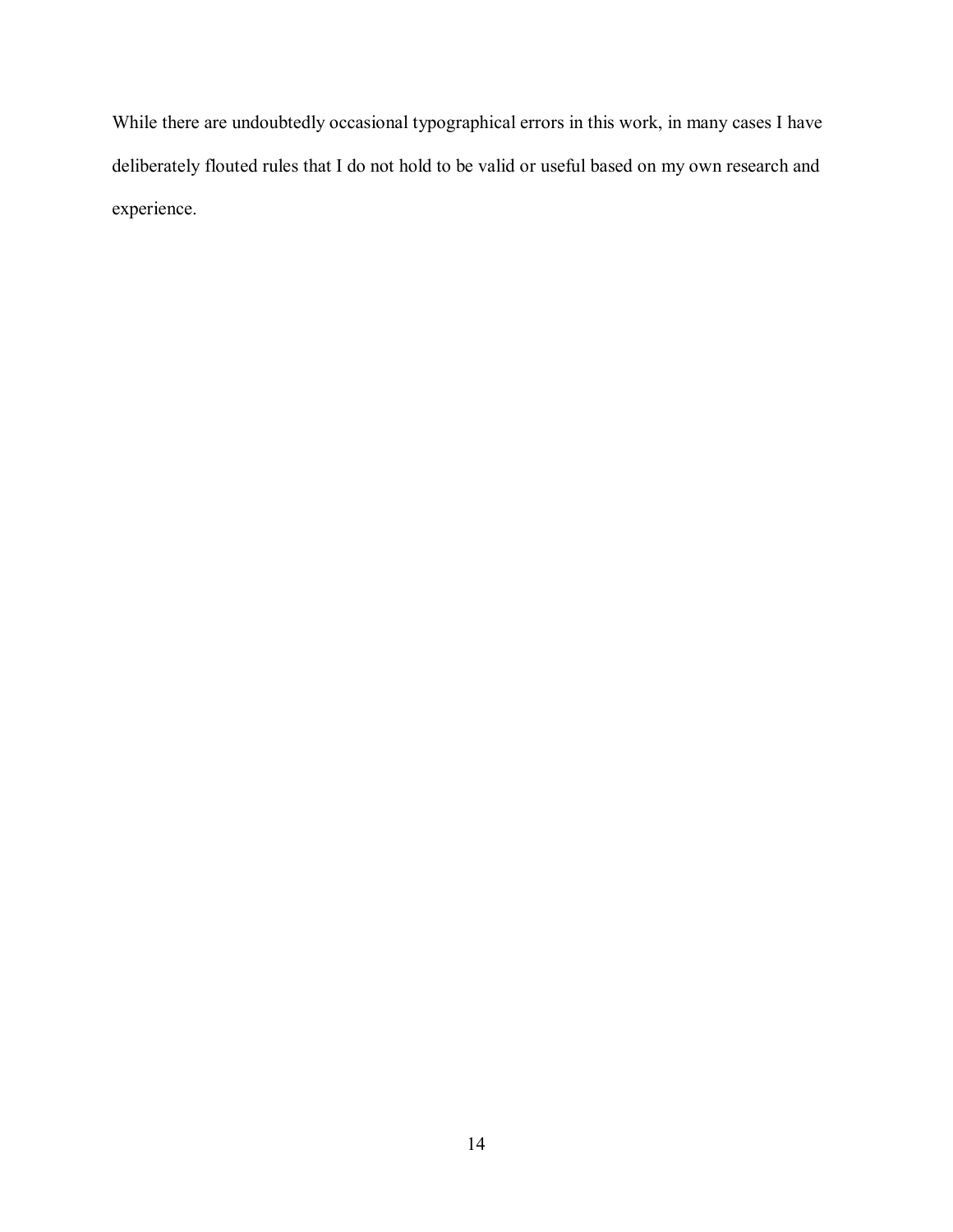#### **Chapter 2: Methods**

<span id="page-21-0"></span>The first step in examining the role of copy editors in the standardization process was to create my own miniature corpus of edited English. I obtained twenty-two edited article manuscripts, comprising close to 185,000 words, from Mel Thorne, director of the Faculty Editing Service at Brigham Young University. The manuscripts were written by professional academic and were copy edited by a student editorial intern and then reviewed and further edited by a professional (either Dr. Thorne or an outside freelancer). The manuscripts were edited in Microsoft Word using the Track Changes feature, preserving the author's original text along with the two rounds of edits. This allowed me to see what changes the copy editors were making and to separate the authors' text from the editors' emendations. I carefully looked over all the tracked changes, recording them in a spreadsheet for analysis. Each entry recorded the document name, the page number, the editor's initials, and the immediate context of both the original and edited text.

It should be noted that these intern editors all had at most a year or two of experience, though they were all in the editing minor at Brigham Young University. This means that they all had, at a minimum, a basic copy-editing course and courses in grammar and usage. Some may have also had advanced editing classes and capstone classes, but most if not all had not had any significant job experience beyond their paid on-campus internships. It is not clear from the tracked changes how many interns were involved; the number was inferred from the initials or names shown with the tracked changes, and sometimes one name appeared in various ways, such as Sally Jones, Sally, or SJ. There were also several sets of changes that apparently were made on various shared computers, so it is not clear whether these were unique individuals or individuals who also edited under other names. It appears that there were between six and twelve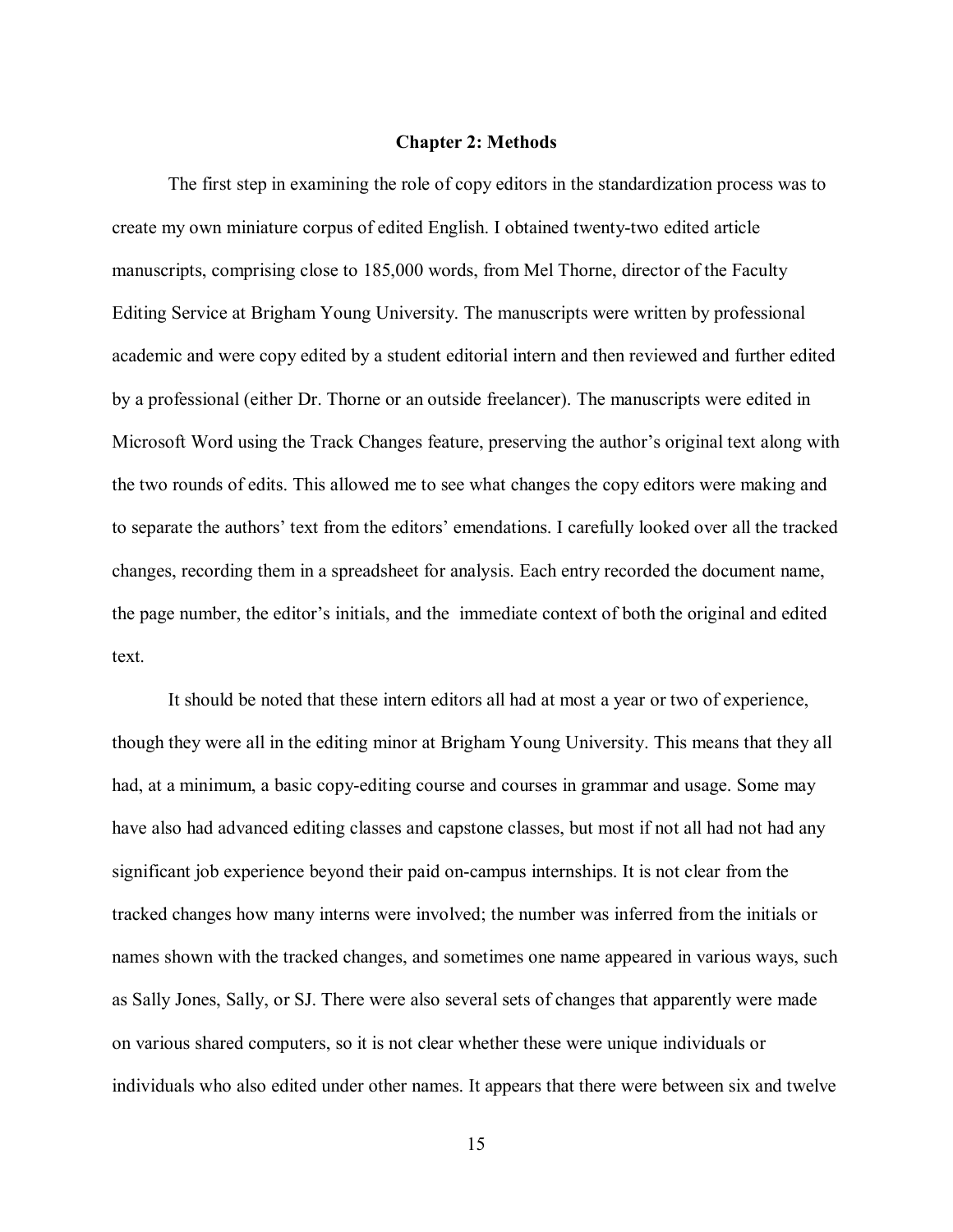intern editors who worked on the manuscripts, and there were five professional editors who reviewed their changes and made additional changes. It is also important to note that the Faculty Editing Services polishes manuscripts before submission to academic journals, so the edits recorded in these manuscripts do not necessarily reflect the final, published forms of the articles. Further editing was presumably done after submission and before publication, but those edits are not included in this study.

In the course of tallying the results, it became evident that simple counts of changes could not tell the whole story of which rules editors were selecting for application. For instance, *which* was changed to *that* far more frequently than *that* was changed to *who*, but these facts by themselves tell us little unless we know how often the proscribed forms of *which* and *that* were used. It could be that *which* as a restrictive relative pronoun was used far more often than *that* as a relative pronoun with a personal antecedent. Or it could be that they were used roughly equally, or that *that* was used more, and that editors merely changed *which* more often than they did *that*. Thus it became clear that it would be necessary to count not only the changes that the copy editors made but the *opportunities* present in the original text to make those changes. This can give us the editing rates for any particular item.

However, it was not feasible to obtain counts of the opportunities for every item. For instance, the word *that* appears over 2,000 times in the corpus, but it was only changed to *who* with a personal antecedent once. Because *that* may function as a relative pronoun, complementizer, or demonstrative pronoun, obtaining an accurate count of the opportunities to make this change would be like looking for a needle in a haystack. Though it would certainly be interesting to calculate the correction rate for every item, time constraints prevented me from doing so.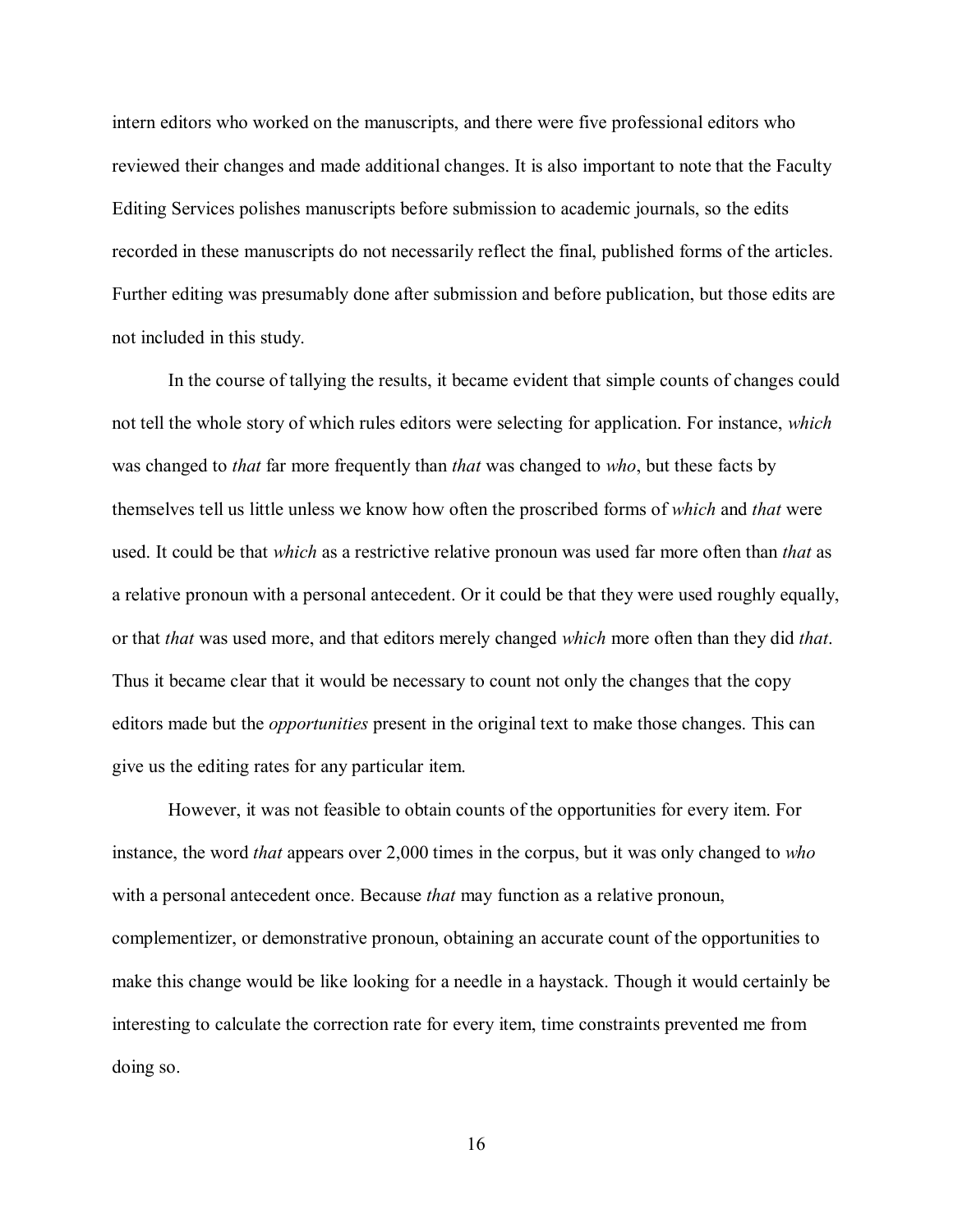And of course, as with any corpus, the results drawn from the data are necessarily limited by the type and quantity of the data. Corpora such as the Corpus of Contemporary American English and the Corpus of Historical American English take steps to balance the data by including equal amounts from different genres and by keeping these proportions consistent over the years, thus reducing the possibilities of anomalous results. Even with these precautions, though, any conclusions drawn about the language as a whole are necessarily extrapolations. This corpus of edited English is even further limited by its relatively small size and its use of texts from only one genre, academic writing. The usage problems present in academic writing may be very different from those of other genres. Not only does usage vary between registers and genres, but editing can vary greatly from one editor or one publisher to another, as demonstrated in the book *One Book/Five Ways*. Editing may well vary from one genre to another, given the fundamental differences between genres and the style guides and manuals that they use. Editors in different fields often use different style guides, for example the *AP Stylebook* for journalism and *The Chicago Manual of Style* for general book publishing, along with a plethora of different styles in different academic fields. Further, if Standard English is generally the writing of the educated, then we may expect academic writing, as the product of more educated writers, to be closer to the standard before editing. This study should not be taken as an exhaustive survey of editing practice generally, but merely as an indication of some of the particular items targeted for standardization by copy editors and the role that copy editors play in the standardization process.

Because much of the editing was done by interns and was not the final edit before publication, I had some concerns about how similar the changes were to those made by professional editors. The usage and grammar rules selected for application by novices may differ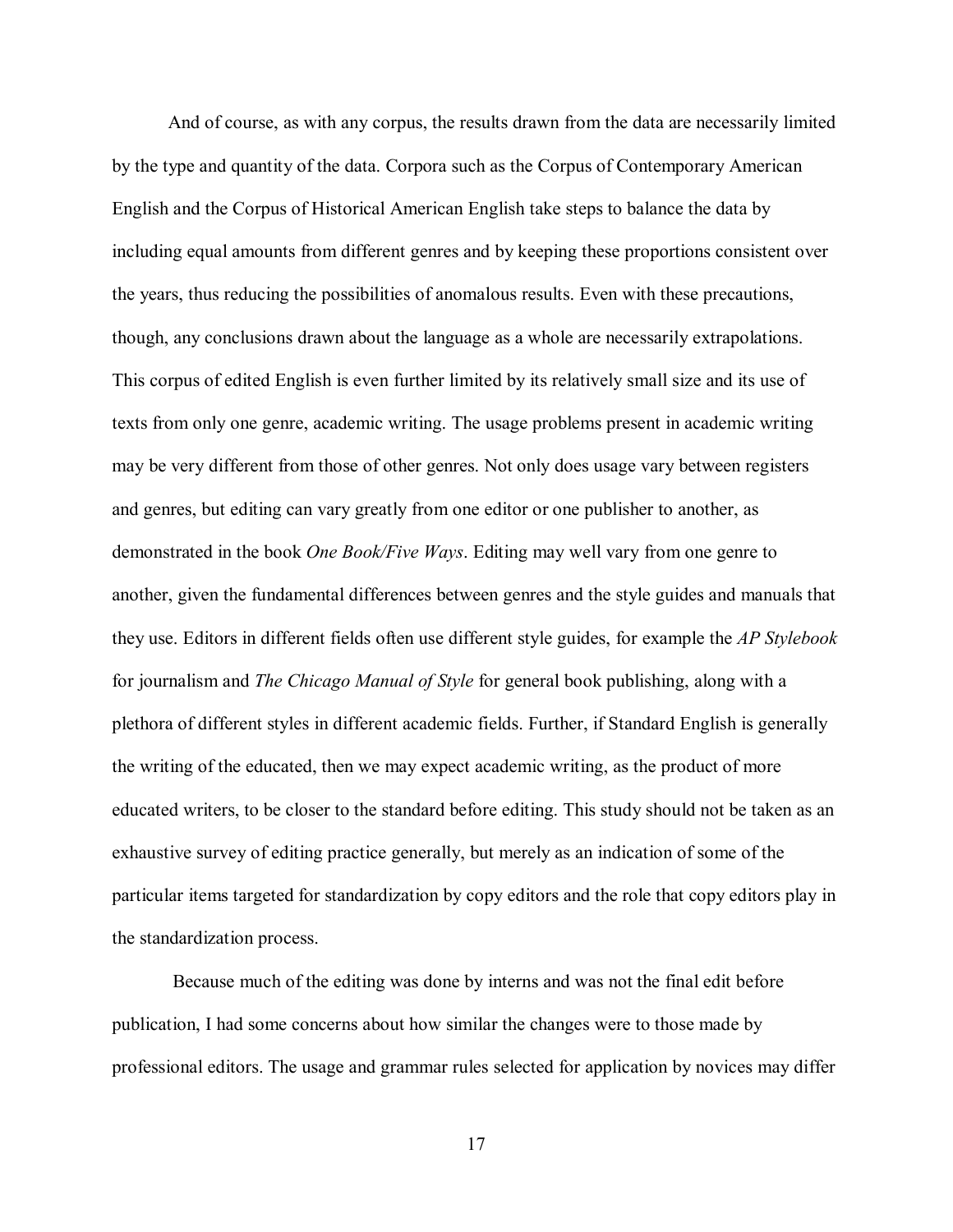from those applied by professionals; that is, novice editors may have more enthusiasm for certain usage items, which may moderate with more experience. On the other hand, novices have not had as much time to learn the rules and thus may miss usage items that a more seasoned editor would catch. We should expect to see novices and veterans making broadly similar changes, though the items selected for editing and the rates of editing may differ in some particulars.

To serve as a check on the data, professional editors were solicited via the internet to edit the manuscripts, and these respondents were given one of the intern-edited manuscripts, though with all of the intern edits stripped out. These volunteers then marked them up using the Track Changes feature and returned them for analysis. Twelve editors responded to my request for volunteers and received a manuscript to edit. However, only five volunteers returned their edited manuscripts (totaling about 35,000 words), and each manuscript only received one edit. Thus only five of the twenty-two manuscripts that were edited by interns were given to the volunteers for editing. Samples of the original and edited manuscript text are provided below.

#### <span id="page-24-0"></span>**Figure 2.1: Sample Original Manuscript Text**

Bellow's characters are on a quest for the essential in life; each in their own way ask: What can we do without, slough off, and what, if we were to lose, would so impoverish our lives that they would be scarcely worth living? The Bellovian hero must ask this question. From Augie March and Tommy Wilhelm to Moses Herzog, Artur Sammler and Charlie Citrine—all of these characters grapple with this query. To answer this question or to be in a position to intuit an answer, each must carefully avoid being caught in the nets the world throws at them: poverty, ignorance, hatred, and confusion—one must constantly avoid these entanglements—the myriad distractions of postmodern culture. The unnamed narrator of *The Bellarosa Connection* takes his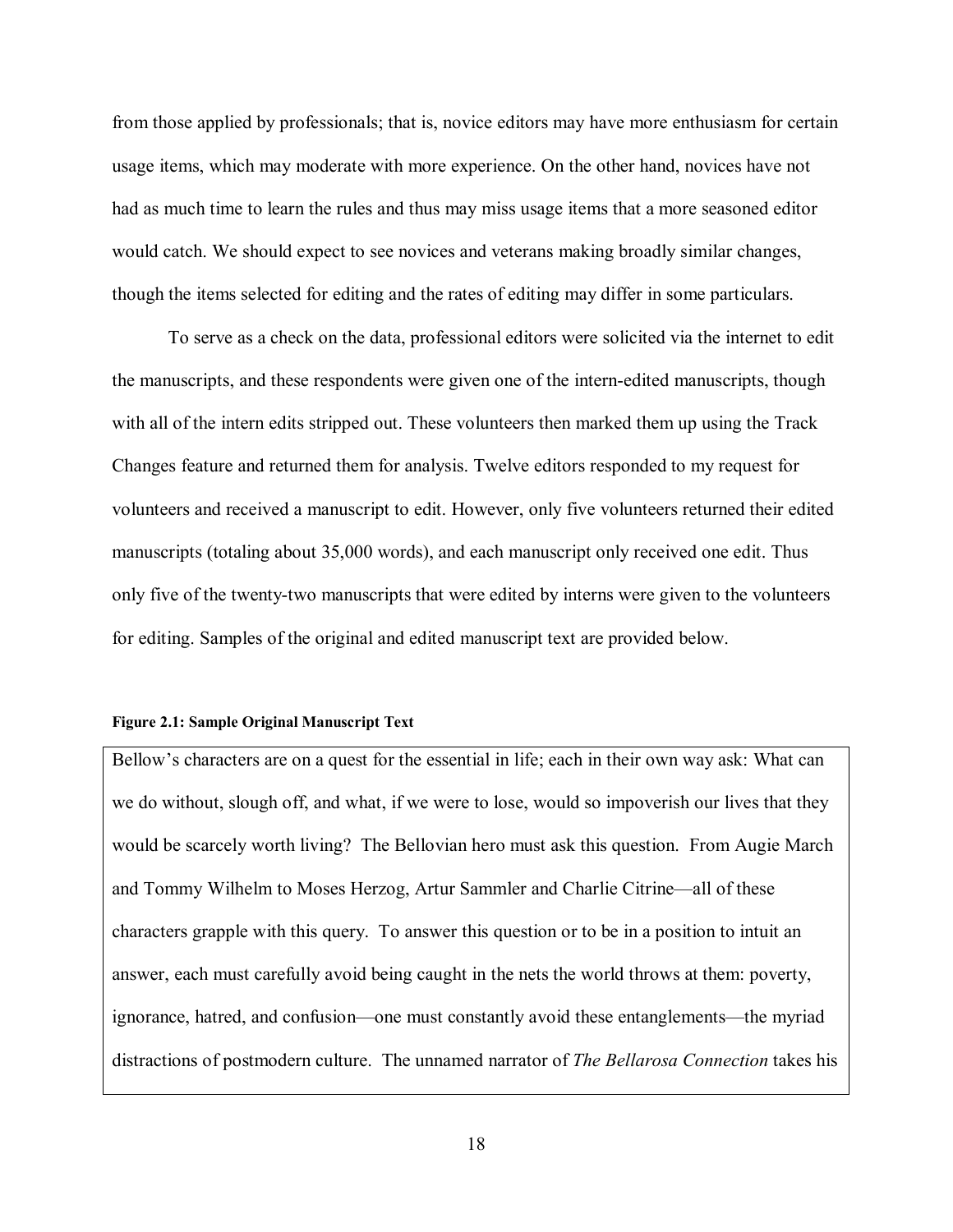#### <span id="page-25-0"></span>**Figure 2.2: Sample of Intern-Edited Text**

Bellow's characters are on a quest for the essential in life; each in their own way, they all ask these questionss: What can we do without, slough off, and what, if we were to lose, what would so impoverish our lives that they would be scarcely worth living? The Bellovian hero must ask this question. From Augie March and Tommy Wilhelm to Moses Herzog, Artur Sammler, and Charlie Citrine— all of these characters grapple with this query. To answer this question or to be in a position to intuit an answer, each all must carefully avoid being caught in the nets the world throws at them: poverty, ignorance, hatred, and confusion, <del>—one must constantly avoid</del> these entanglements—the myriad distractions of postmodern culture.—The unnamed narrator of

#### <span id="page-25-1"></span>**Figure 2.3: Sample of Volunteer-Edited Text**

Bellow's characters are on a quest for the essential in life; each in their his or her own way asks: What can we I do without, slough off, and what, if we I were to lose, would so impoverish  $_{\text{out-my}}$  lifeves that they it would be scarcely worth living? The Bellovian hero must ask this question. From Augie March and Tommy Wilhelm to Moses Herzog, Artur Sammler and Charlie Citrine—all of these characters grapple with this query. To answer this question or to be in a position to *intuit*-formulate an answer, each must carefully avoid being caught in the nets the world throws at them: poverty, ignorance, hatred, and confusion—one must constantly avoid these entanglements—the myriad distractions of postmodern culture. The unnamed narrator of

The intern and volunteer edits are not directly comparable without some caveats. First, some edited items do not appear at all in the volunteer edits simply because the opportunities to make those changes did not appear in any of the five manuscripts given to the volunteers. That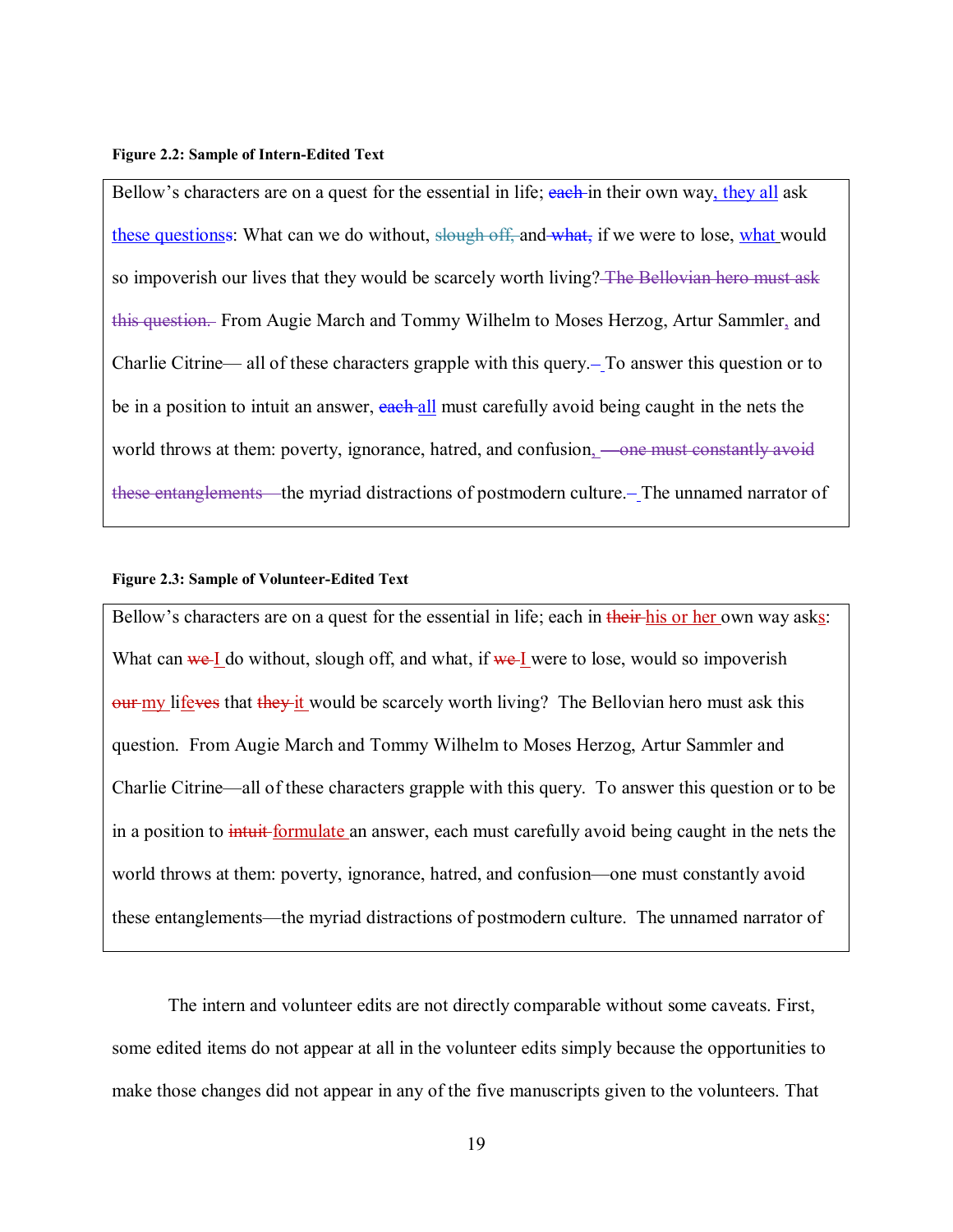is, in some cases a construction that was edited by the interns appeared only in a manuscript that was not given to the volunteers. Where the data is not available, we cannot safely say what the practice of the volunteer editors may have been. Second, the volunteers were all working individually, with no second copy editor to review their changes and catch anything that they might have missed. It may be that the volunteers were more likely to miss minor problems or were more inconsistent in their edits, but there is no way of knowing what effect, if any, the lack of a second edit may have on the data without comparing their documents to other professionally edited documents that received two rounds of edits. Third, the absolute frequencies of changes in the intern and volunteer edits are not directly comparable because of the different sizes of each corpus. However, where provided, the editing rates should effectively normalize these numbers and provide a basis for comparison. Where they are not provided, rates per 1,000 words will be given in parentheses following the edit counts. Fourth, the interns were all trained at the same institution and presumably followed a single style guide. The volunteers come from different backgrounds and may have been editing according to different style guides or no particular style guide at all, though this would have the biggest effect in the more arbitrary matters of punctuation and other matters of style (such as capitalization or hyphenation rules), which were mostly ignored for the purposes of this study. Thus we may see much more consistency in the intern edits than in the volunteer edits. On the other hand, any areas of convergence between the two groups should be given extra consideration as prime areas of standardization. Areas where there is less convergence and more idiosyncratic application of usage rules should be considered more peripheral. Lastly, since the volunteers were all self-selected, they may have consciously or unconsciously strived to be more thorough or to make more changes, especially since they did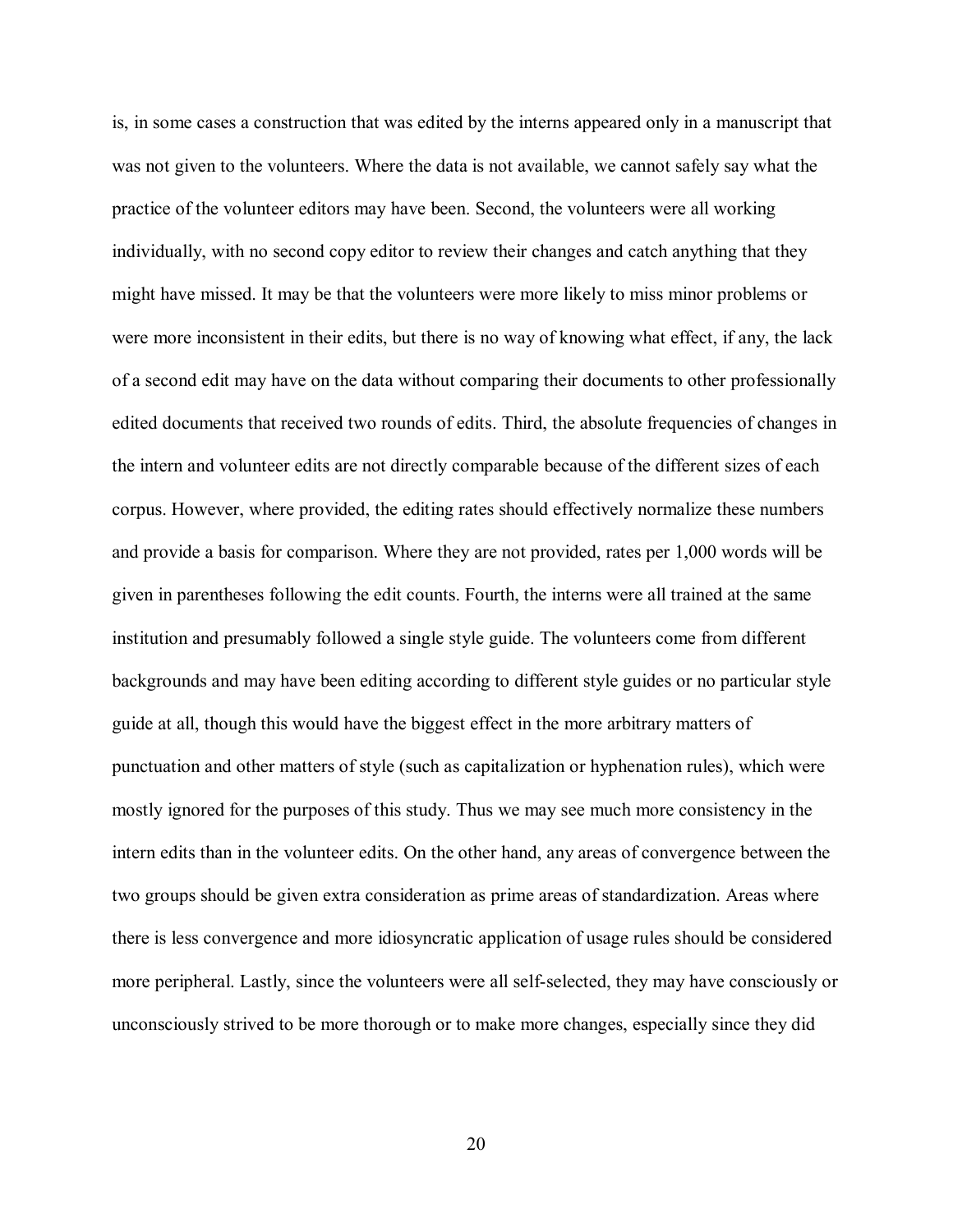not face publication deadlines. However, after reviewing their changes, I feel comfortable saying that their edits appear to be in line with what I have seen in my own experience as an editor.

Despite these limitations, I believe that this study is adequate to give an idea of which rules editors are selecting and applying and the role that editors play in shaping Standard English. Though previous writers have suggested that copy editors play a role in standardization, this study is the first of its kind in exploring that role using real-world data.

## <span id="page-27-0"></span>**Types of Changes**

Editorial changes motivated by a desire for greater clarity, logic, or effectiveness were not counted in this study. Such sentence- or phrase-level changes, though an important part of the editing process, are generally not motivated by the forces of standardization. That is, the goal of such changes is not to regulate the form of expression, but to enhance, clarify, or otherwise alter the expression itself. Furthermore, such revisions frequently defy categorization and analysis, because their motivations and effects are so subjective. Thus sentence- or phrase-level revisions were only counted when they were clearly motivated by concern for a traditional item of usage or grammar, such as the passive voice or *there is* constructions, dangling or misplaced modifiers, fixed phrases like *the fact that*, and so on.

Style issues such as capitalization and typographical formatting or styling were ignored, and punctuation was ignored with one exception. Changes involving punctuation were only counted in the case of genitive forms, where the apostrophe may be considered an element of spelling and morphology, marking the genitive case on nouns. This means that all other punctuation was ignored. Though an exploration of the standardization of punctuation would be interesting, it was simply beyond the scope of this study.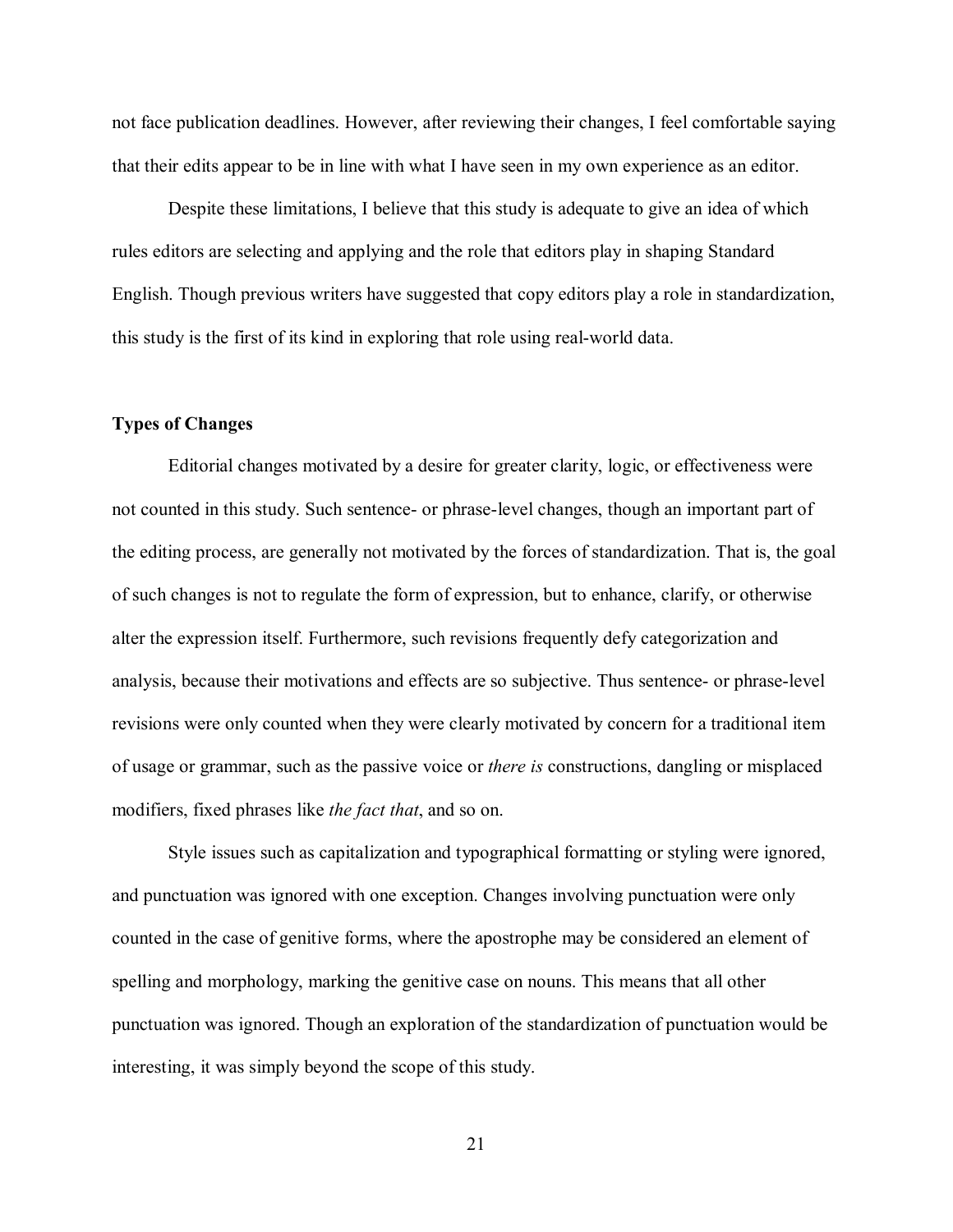A few changes ran counter to a traditional rule, leaving the edited text with a proscribed form where the original text had a prescribed form, for example changing *whether* to *if* where the traditional rule dictates *whether*. Such changes are marked in the results with an asterisk, and as with the other changes, opportunity counts and editing rates are provided where possible. It is important to bear in mind, though, that opportunities to break a rule are not exactly the same as opportunities to enforce it, since every prescribed form essentially creates an opportunity to replace it with a proscribed form. However, the fact that rules are broken at all tells us something interesting about the rule, either that copy editors are not as familiar with the rule as they should be or that they are flouting it. Either way, it demonstrates that there is no consensus regarding a particular rule, which tells us that it has a more marginal status in the editing and thus the standardization process.

### <span id="page-28-0"></span>**Categorization**

Editorial changes were initially grouped into three categories—grammar, word use, and spelling—but several subcategories were large and coherent enough to warrant treating them separately. The subcategories of relative pronouns and adverbs, genitive forms, parallelism, grammatical agreement, and adverb placement were broken out of the grammar category. Word use was split into word choice, where the motivation for the change was regulating function of a particular word, and word form, where the motivation was regulating the form of the word itself. Sexist language, including the grammatical issue of epicene pronoun use, was also broken out as its own category. The decision to break out subcategories was driven mostly by the observation that many of the editorial changes—particularly the grammatical ones—formed several distinct clusters. Treating all grammatical changes together, for instance, would have partially obscured the patterns of changes and thus the areas of the language on which editors focus.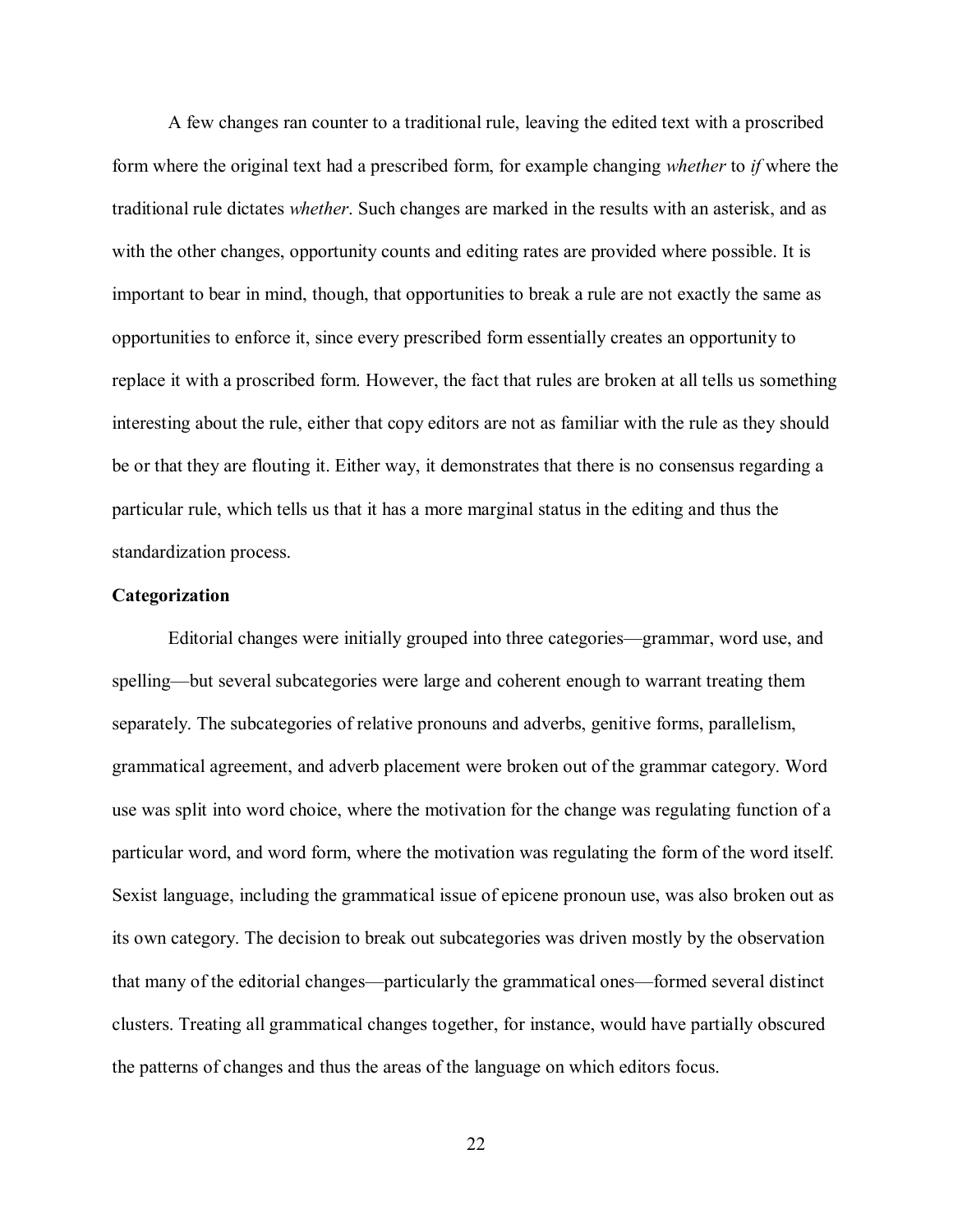#### **Chapter 3: Results**

<span id="page-29-0"></span>Although this is a very preliminary study, and the results are not always clear-cut, they generally seem to confirm the idea that editors are playing a significant standardizing role. Although most of the editing changes that were made may be characterized as suppression of optional variation, many are more substantial than mere regulation of forms like *organise* or *organize*. Many of the changes involve the regulation of grammatical variation, both morphological and syntactic, or the regulation of word meaning.

The results have been grouped into several major categories—grammar, spelling, word form, word choice, and sexist language. In a few cases, large subcategories (e.g., relative pronouns and adverbs, genitive forms, and parallelism) have been broken out. Each item will include a raw count of the number of times a change was made and, where possible, the number of opportunities to make an edit and the percentage of the time a particular rule was applied. However, because this will require manually tallying the number of times a potential usage problem occurred in each manuscript, it will not be feasible to provide the number of opportunities and the percentages for extremely frequent words and for syntactic problems, since such issues are difficult or impossible to search for.

Dashes in the opportunities and rate columns show that it was not possible to obtain numbers for those items. Since the intern edits total about 185,000 words and the volunteer edits only 35,000, frequencies per 1,000 words are also given to normalize the edited counts where the opportunity counts and rates are unavailable. Deletion will be shown as  $x > \phi$ , while insertions will be shown as  $\Phi$ >*x*. Changes that run contrary to the traditional rule are marked with an asterisk.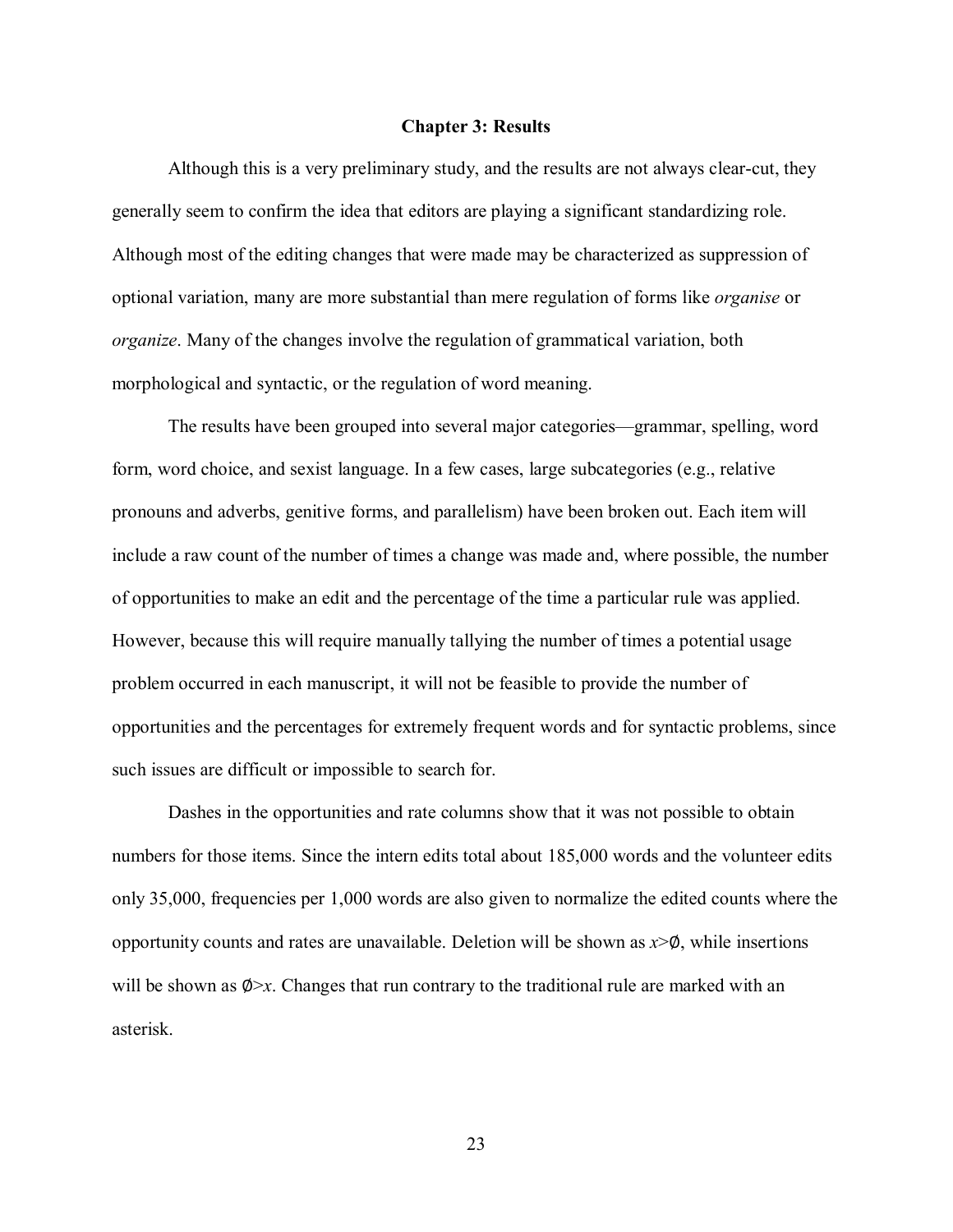# <span id="page-30-0"></span>**Grammar**

The most frequent changes in the grammar category occurred in the subcategories of relative pronouns and adverbs, genitive forms, parallelism, adverb placement, and grammatical agreement. After these subcategories, the changes become less coherent and occur at fairly low rates, as illustrated in Table 3.1. The subcategories will be treated in more detail below.

#### <span id="page-30-1"></span>**Table 3.1: Copy-Editing Changes to Grammar**

| Unavailable data is shown with – |  | -. Changes that violate a traditional rule are marked with *. |
|----------------------------------|--|---------------------------------------------------------------|
|----------------------------------|--|---------------------------------------------------------------|

| change                                            |                | # of opportunities to<br>edit |                   | # of times edited                  | editing rate     |                                    |         |            |
|---------------------------------------------------|----------------|-------------------------------|-------------------|------------------------------------|------------------|------------------------------------|---------|------------|
|                                                   | interns        | volunteers                    |                   | interns                            | volunteers       |                                    | interns | volunteers |
|                                                   |                |                               | $#$ of<br>changes | # of changes<br>per 1,000<br>words | # of<br>changes  | # of changes<br>per 1,000<br>words |         |            |
| relative pronouns and<br>adverbs (all)            |                |                               | 40                | 0.2163                             | 24               | 0.6927                             |         |            |
| genitive forms (all)                              |                |                               | 36                | 0.1947                             | 5                | 0.1443                             |         |            |
| parallelism (all)                                 |                |                               | 18                | 0.0973                             | 8                | 0.2309                             |         |            |
| adverb placement (all)                            |                |                               | 15                | 0.0811                             | 3                | 0.0866                             |         |            |
| grammatical<br>agreement (all)                    |                |                               | 12                | 0.0649                             | $\boldsymbol{0}$ | 0.0000                             |         |            |
| $\phi$ >that                                      |                |                               | 6                 | 0.0324                             | $\mathbf{1}$     | 0.0289                             |         |            |
| passive>active                                    |                |                               | 5                 | 0.0270                             | $\boldsymbol{0}$ | 0.0000                             |         |            |
| *whether>if                                       |                |                               | 3                 | 0.0162                             | $\boldsymbol{0}$ | 0.0000                             |         |            |
| pro>noun                                          |                |                               | 3                 | 0.0162                             | $\boldsymbol{0}$ | 0.0000                             |         |            |
| rather than $\text{(conj)}$<br>rather than (prep) | $\overline{2}$ | $\mathbf{0}$                  | $\overline{2}$    |                                    | $\boldsymbol{0}$ |                                    | 100%    |            |
| get passive>be<br>passive                         | $\mathfrak{Z}$ | $\boldsymbol{0}$              | $\overline{2}$    |                                    | $\boldsymbol{0}$ |                                    | 66.67%  |            |
| after having>having                               | $\overline{2}$ | 1                             | $\mathbf{1}$      |                                    | $\boldsymbol{0}$ |                                    | 50%     | $0\%$      |
| if>whether                                        | 7              | $\mathbf{0}$                  | $\mathbf{1}$      |                                    | $\theta$         |                                    | 14.29%  |            |
| there is>                                         | 96             | 15                            | $\mathbf{1}$      |                                    | $\boldsymbol{0}$ |                                    | 1.04%   | $0\%$      |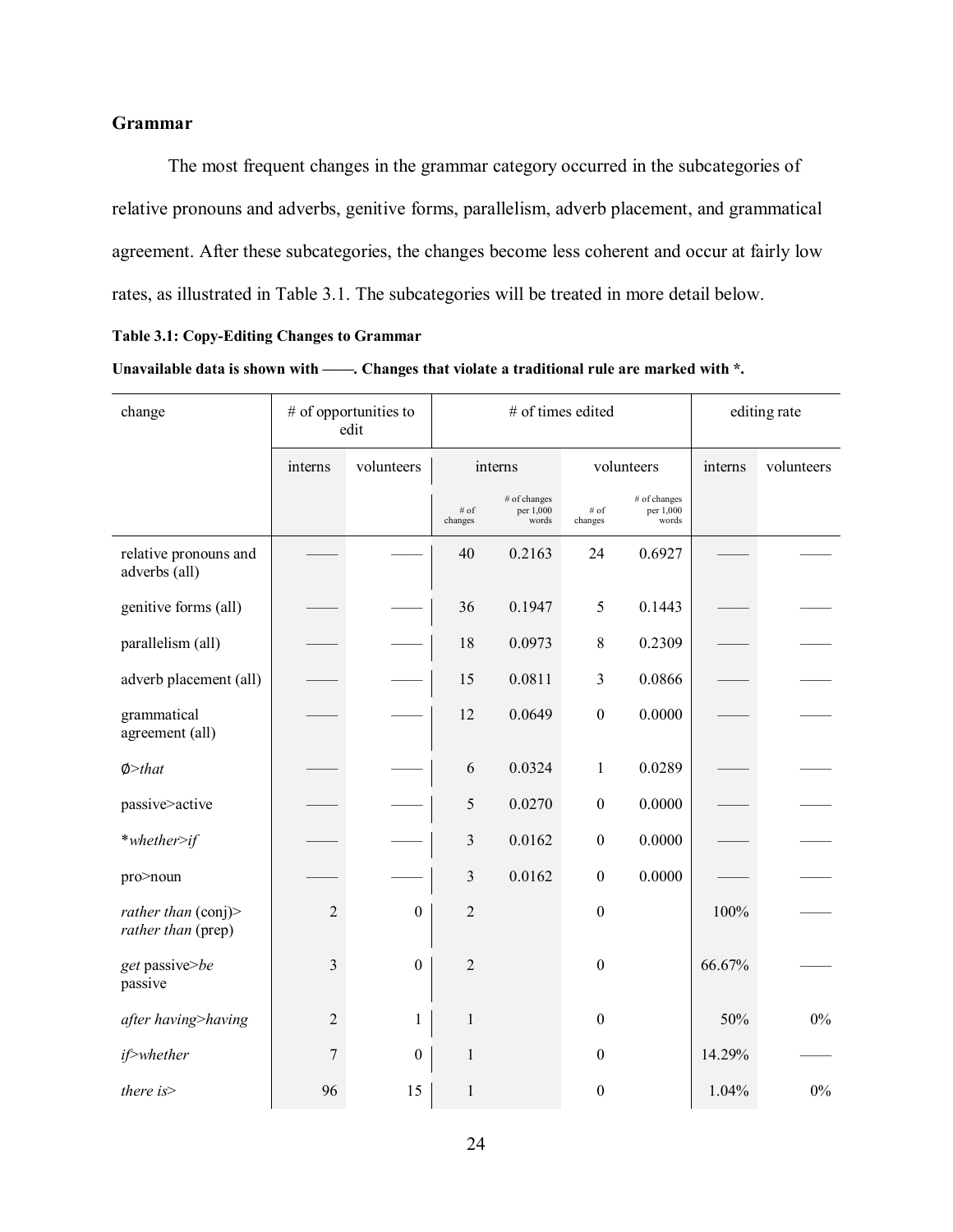| change                            |         | # of opportunities to<br>edit |                  |                                    | # of times edited  |                                    | editing rate |            |  |
|-----------------------------------|---------|-------------------------------|------------------|------------------------------------|--------------------|------------------------------------|--------------|------------|--|
|                                   | interns | volunteers                    |                  | interns                            | volunteers         |                                    | interns      | volunteers |  |
|                                   |         |                               | # of<br>changes  | # of changes<br>per 1,000<br>words | $\#$ of<br>changes | # of changes<br>per 1,000<br>words |              |            |  |
| historical present><br>past tense |         |                               | $\mathbf{1}$     | 0.0054                             | 5                  | 0.1443                             |              |            |  |
| $that \geq \emptyset$             |         |                               | $\mathbf{1}$     | 0.0054                             | 5                  | 0.1443                             |              |            |  |
| how>NP                            |         |                               | 1                | 0.0054                             | 1                  | 0.0289                             |              |            |  |
| *having><br>after having          |         |                               | 1                | 0.0054                             | $\mathbf{0}$       | 0.0000                             |              |            |  |
| adverb>adjective                  |         |                               | $\mathbf{1}$     | 0.0054                             | $\boldsymbol{0}$   | 0.0000                             |              |            |  |
| common-number<br>they>it          |         |                               | $\mathbf{1}$     | 0.0054                             | $\boldsymbol{0}$   | 0.0000                             |              |            |  |
| dangling participle               |         |                               | $\mathbf{1}$     | 0.0054                             | $\boldsymbol{0}$   | 0.0000                             |              |            |  |
| each > all                        |         |                               | $\mathbf{1}$     | 0.0054                             | $\boldsymbol{0}$   | 0.0000                             |              |            |  |
| sing distributed obj><br>plural   |         |                               | $\mathbf{1}$     | 0.0054                             | $\boldsymbol{0}$   | 0.0000                             |              |            |  |
| prep prep>prep                    |         |                               | $\boldsymbol{0}$ | 0.0000                             | 3                  | 0.0866                             |              |            |  |
| adjective>adverb                  |         |                               | $\boldsymbol{0}$ | 0.0000                             | $\overline{c}$     | 0.0577                             |              |            |  |
| stranded prep><br>fronted prep    |         |                               | $\boldsymbol{0}$ | 0.0000                             | $\overline{2}$     | 0.0577                             |              |            |  |
| infinitive>gerund                 |         |                               | $\boldsymbol{0}$ | 0.0000                             | 1                  | 0.0289                             |              |            |  |
| misplaced modifier                |         |                               | $\boldsymbol{0}$ | 0.0000                             | $\mathbf{1}$       | 0.0289                             |              |            |  |

After the subcategories, the most common cluster involves the deletion or insertion of the complementizer *that*. In the intern edits, it was inserted six times and deleted once. Strangely, the volunteer edits show the opposite tendency; *that* was deleted five times and inserted once. This pattern could simply be an artifact of a small sample size; four different intern editors inserted *that*, but all five deletions in the volunteer edits came from one volunteer. Or it could be the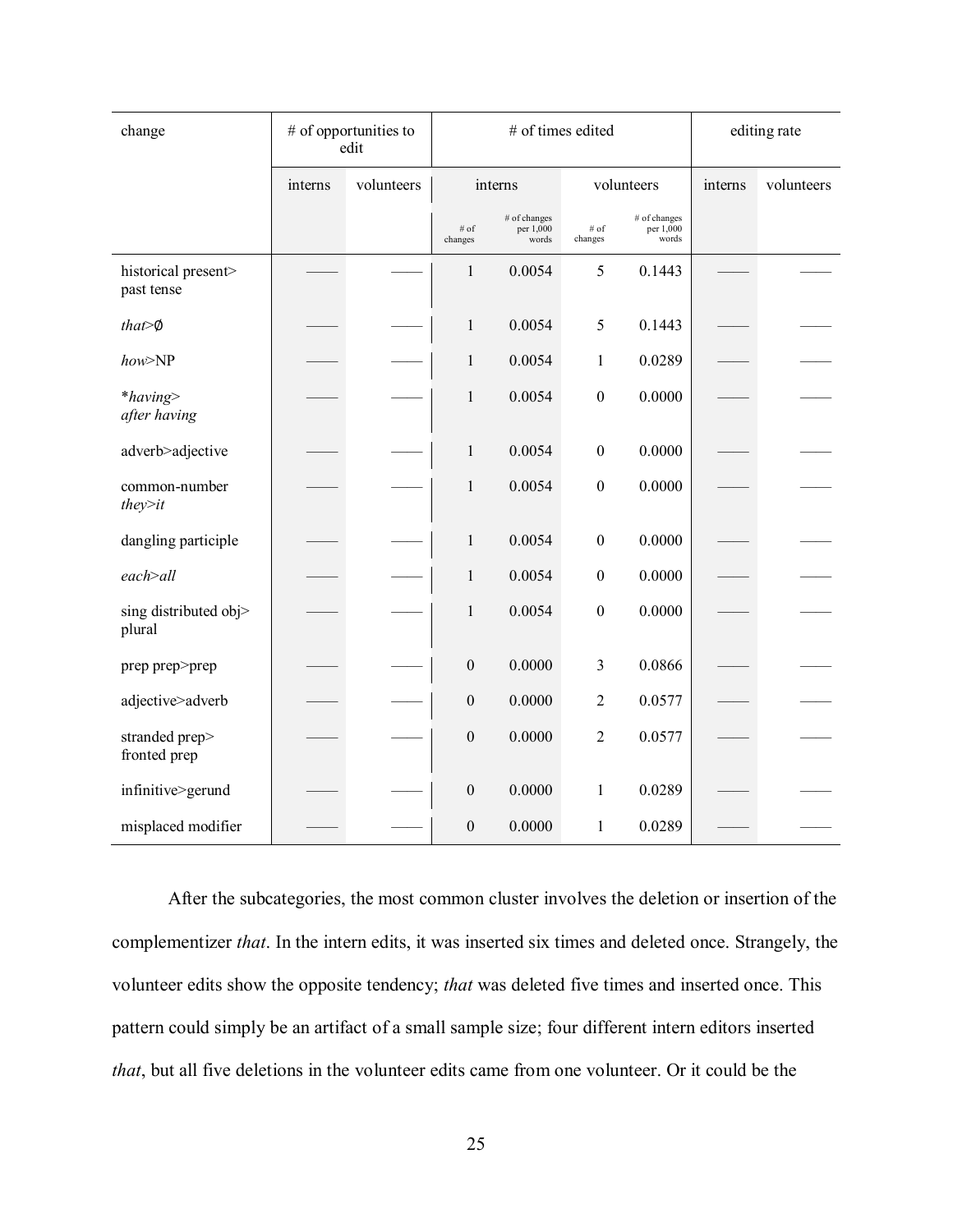result of mixed usage advice; some authorities recommend deleting *that* whenever possible, while other recommend retaining it for clarity.

Six instances of the passive voice were changed to the active voice in the intern edits, and two out of three instances of the *get* passive were changed to *be* passives. No *get* passives were made active. No changes involving voice were made in the volunteer edits.

Curiously, in three instances, the intern editors changed *whether* to *if* when introducing noun clauses, a change that runs counter to the traditional rule that only *whether* can introduce noun clauses. In only one case out of a possible seven in the intern edits, *if* was changed to *whether*, following the traditional rule. No changes involving *if* or *whether* were made by the volunteers.

In three cases, the intern editors replaced unclear pronouns with noun phrases. It was not feasible to count the number of opportunities for such changes. No such changes occurred in the volunteer edits.

The volunteers replaced three sequences of two prepositions (e.g., *from within*) with a single preposition (*within*). No similar changes occurred in the intern edits.

In one instance in the intern edits and five instances in the volunteer edits, sentences or clauses in the historical present were changed to the simple past.

In two instances the interns changed the complement of *rather than* from a finite verb to a non-finite form, essentially changing *rather than* from a conjunction to a preposition. Instances of *rather than* followed by a finite verb or other part of speech that could not easily be converted to a noun form were not counted as opportunities. No such opportunities occurred in the volunteer edits.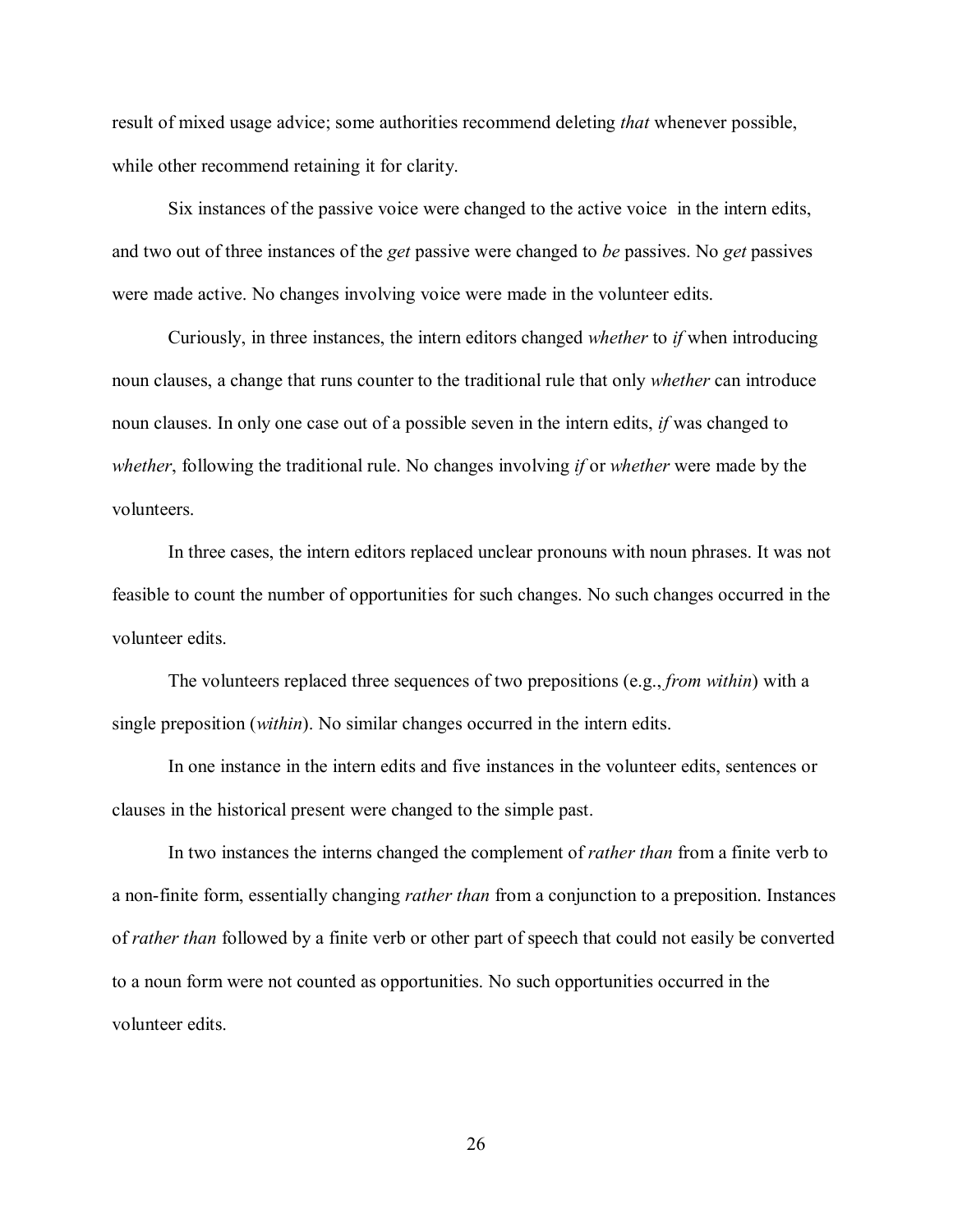Twice in the volunteer edits, an editor changed a stranded preposition to a fronted one. No such changes occurred in the intern edits.

In both the intern and volunteer edits, a *how* clause (though not the same one in each edit) was reworded to create a regular noun phrase, apparently under the assumption that such clauses cannot form the objects of verbs or prepositions.

Another curious set of changes involve the constructions *after having pa. ppl.* and *having pa. ppl.* Some authorities consider *after having* redundant and recommend either *having pa. ppl.*  or *after pr. ppl.* However, the changes here were inconsistent. In one instance out of two opportunities, the interns changed *after having pa. ppl.* to *having pa. ppl*., but in one instance an intern changed *having pa. ppl.* to *after having pa. ppl*. No such changes were made in the volunteer edits.

In one instance in the intern edits, a distributed singular object was changed to plural (*their gender role > their gender roles*).

Two changes in the intern edits involved the common-number use of *they*. In one case *they* was changed to *it* when referring to an institution. In another *each* was changed to *all* to maintain numerical agreement with a common-number *them* later in the sentence.

In the volunteer edits, one infinitive clause was changed to a construction with a gerund (*a means to transfer* > *a means of transferring*).

In the intern edits, one adverb was changed to an adjective, in the construction *some years previous(ly)*. In the volunteer edits, two adjectives were changed to adverbs (*near two thousand points* > *nearly two thousand points*), though one appears to be based on a misparsing of the sentence by the editor (*one unexpected, externally imposed* > *one unexpectedly, externally imposed*).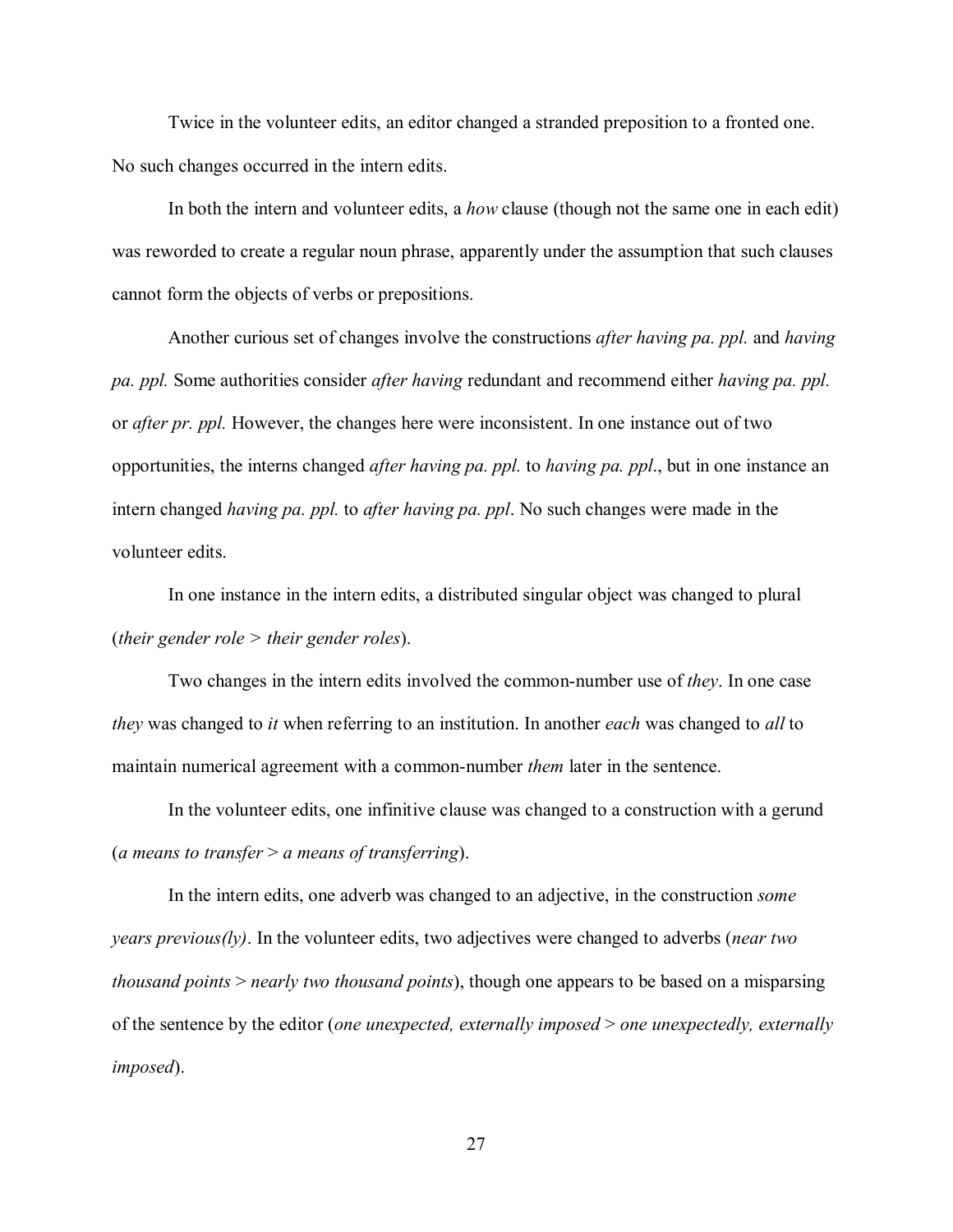In the intern edits, one dangling participle was reworded, and one *there is* construction (out of 96 opportunities) was changed to an agentive sentence. There were fifteen *there is* constructions in the volunteer edits, but none were changed.

## <span id="page-34-0"></span>*Relative Pronouns and Adverbs*

Relative pronouns and adverbs constituted the single largest subcategory of changes, which should perhaps be unsurprising. Relatives occur quite frequently, and the degree of variation which they exhibit provides ample opportunity to impose various rules regulating their use. The most popular rules are the *that/which* rule, proscribing the use of *which* as a restrictive relative pronoun; restriction of relative *where* to locative constructions, replacing non-locative uses with *in which*; and deletion of *that* when it serves as an object.

#### <span id="page-34-1"></span>**Table 3.2: Copy-Editing Changes to Relative Pronouns and Adverbs**

| change                 | # of opportunities to edit |                |                                                            | # of times edited | editing rate     |                                       |         |            |
|------------------------|----------------------------|----------------|------------------------------------------------------------|-------------------|------------------|---------------------------------------|---------|------------|
|                        | interns                    | volunteers     |                                                            | interns           |                  | volunteers                            | interns | volunteers |
|                        |                            |                | # of<br>changes<br>$#$ of<br>per 1,000<br>words<br>changes |                   | # of changes     | # of<br>changes<br>per 1,000<br>words |         |            |
| which>that             | 49                         | 16             | 27                                                         |                   | 12               |                                       | 55.10%  | 75%        |
| $where\geq in which$   | 9                          | 3              | 7                                                          |                   | $\boldsymbol{0}$ |                                       | 77.78%  | $0\%$      |
| whom> who              | $\overline{2}$             | $\overline{c}$ | 1                                                          |                   | $\overline{2}$   |                                       | 50%     | 100%       |
| that $\emptyset$       |                            |                | 1                                                          | 0.0054            | 4                | 0.1155                                |         |            |
| that>who               |                            |                | $\mathbf{1}$                                               | 0.0054            | $\boldsymbol{0}$ | 0.0000                                |         |            |
| $what$ > that<br>which |                            |                | $\mathbf{1}$                                               | 0.0054            | $\boldsymbol{0}$ | 0.0000                                |         |            |
| $*$ who>that           |                            |                | 1                                                          | 0.0054            | $\boldsymbol{0}$ | 0.0000                                |         |            |
| that which><br>what    | 5                          | $\overline{4}$ | $\mathbf{0}$                                               |                   | 1                |                                       | $0\%$   | 25%        |
| $why>\phi$             | $\overline{2}$             | 1              | $\mathbf{0}$                                               |                   | 1                |                                       | $0\%$   | 100%       |

| Unavailable data is shown with - | -. Changes that violate a traditional rule are marked with *. |  |  |  |
|----------------------------------|---------------------------------------------------------------|--|--|--|
|                                  |                                                               |  |  |  |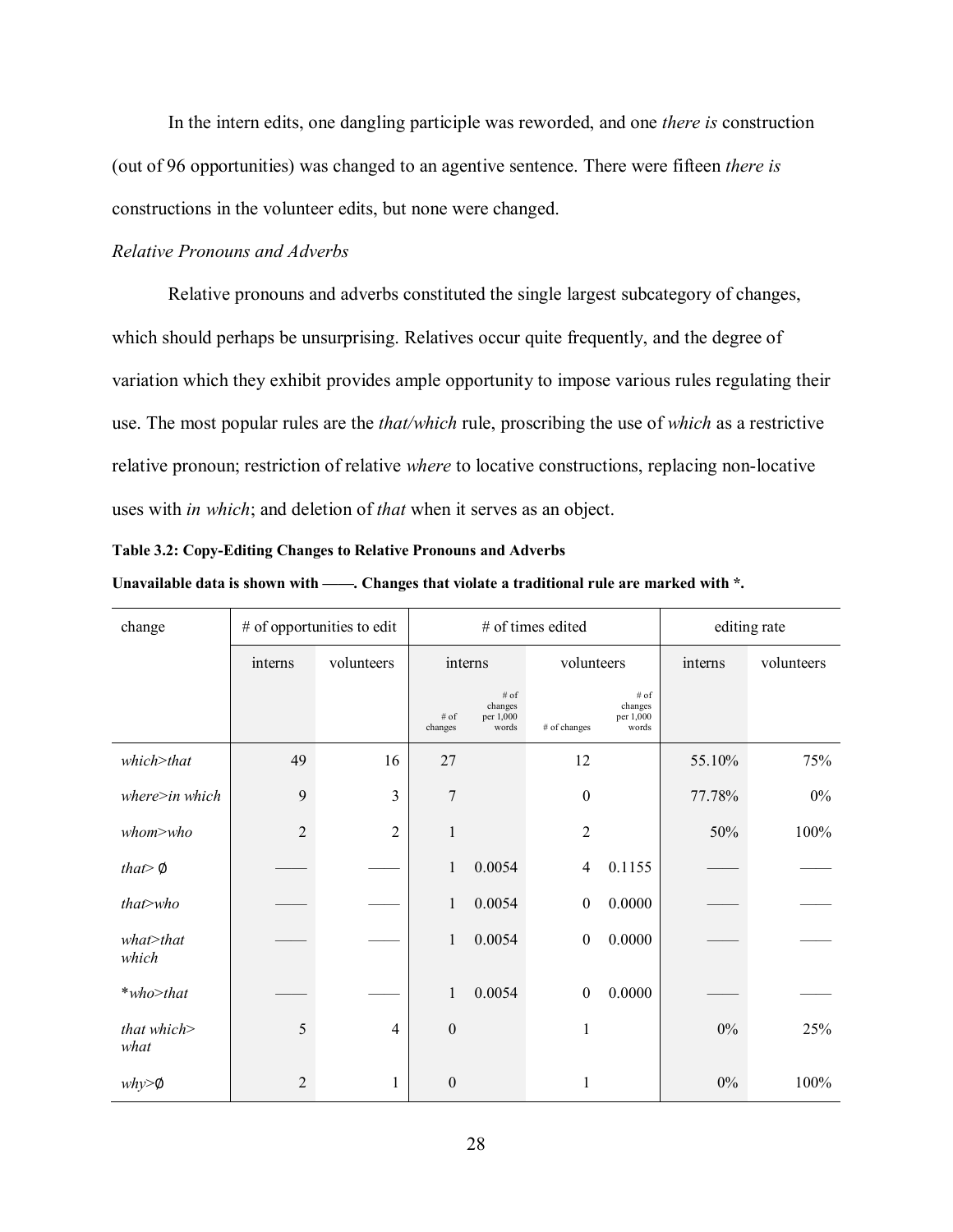Among the intern-edited papers, restrictive *which* was changed to *that* in 27 out of 49 instances, or just over 55 percent of the time. In the volunteer-edited papers, however, this jumps to 75 percent of the time, with the rule being applied in 12 out of 16 instances. The likely explanation for this is that some of the interns had perhaps not learned the rule yet or else had not mastered it. Similarly, the interns caught 1 out of 2 instances of misused *whom*, while the volunteers caught both.

Other items show less convergence between the interns and volunteers. For example, the interns changed relative *where* to *in which* in 7 out of 9 instances in which it was used in a nonlocative sense, or 77.78 percent of the time. The volunteers never made this change, even though there were three opportunities to do so. The volunteers were also more inclined to delete relative *that* where permissible (as well as complementary *that*, as shown in the section on grammar) and *why* when introducing a relative clause following *reason.* 

The changes from *that which* to *what* and vice versa also show no convergence. Though some authorities recommend replacing *that which* with *what*, none that I know of recommend the reverse. *That which>what* occurred once out of four opportunities in the volunteer-edited papers but not at all in the intern-edited papers, and *what>that which* occurred once in the intern-edited papers but not at all in the volunteer-edited papers. Perhaps these changes were not based on rules in usage books but rather on the editors' intuitions about what sounded right.

One anomalous change in the intern-edited papers was from *who* to *that* in a restrictive clause with a human referent. The common rule forbids the use of *that* with human referents, and though some authorities do not endorse this ban, there does not appear any reason for an editor to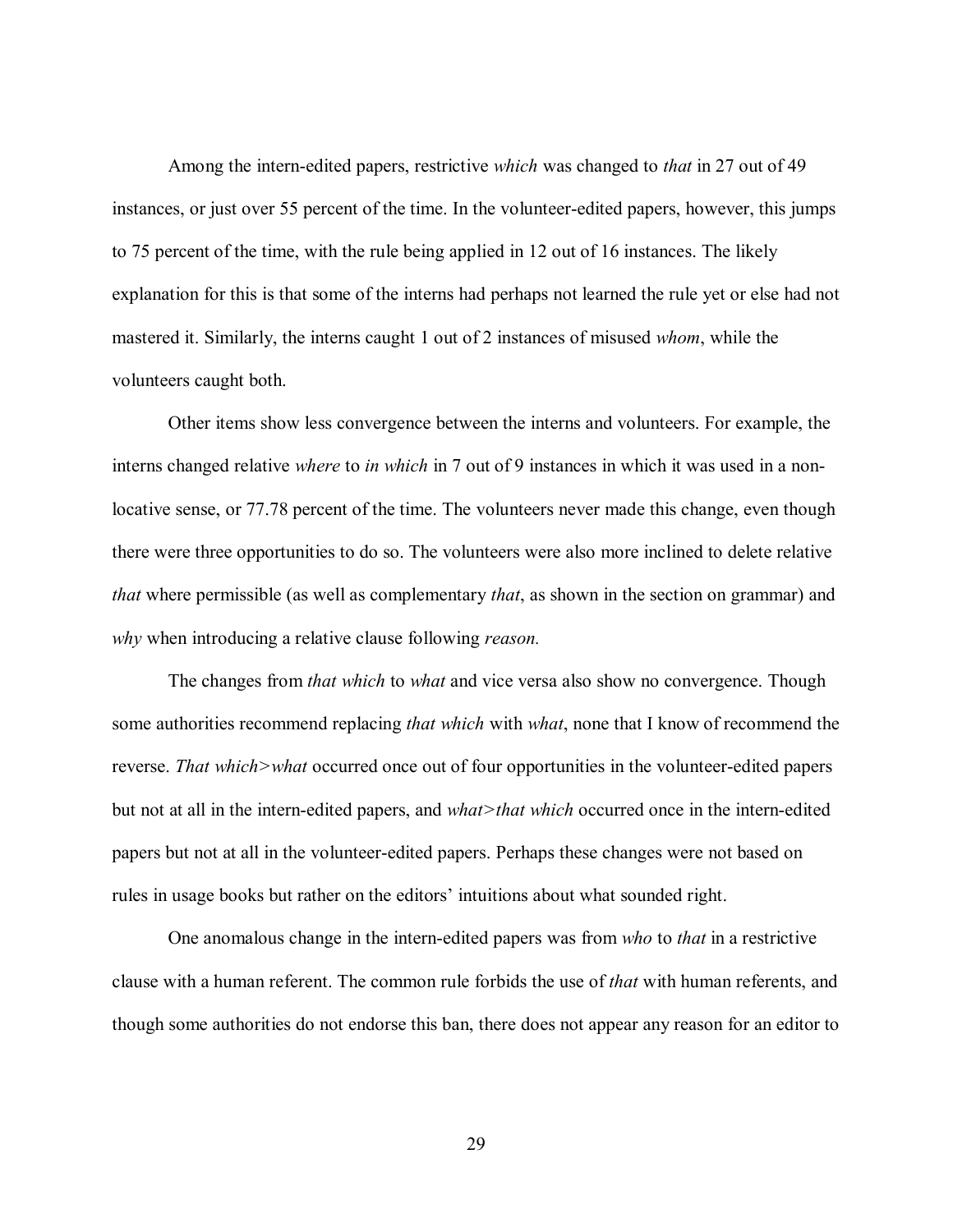make a change in order to flout it. Once again, perhaps the editor was simply editing by ear and thought that *that* sounded more euphonious.

Even though the volunteers had less than one-fifth as much text as the interns, they made just over half as many changes. Overall, the volunteers made over three times as many changes per page regarding relative pronouns and adverbs as the interns.

#### *Genitives*

#### **Table 3.3: Copy-Editing Changes to Genitive Forms**

Unavailable data is shown with ——. Changes that violate a traditional rule are marked with \*.

| change                        | $#$ of opportunities to edit |                  |                    | # of times edited                        | editing rate     |                                    |         |            |
|-------------------------------|------------------------------|------------------|--------------------|------------------------------------------|------------------|------------------------------------|---------|------------|
|                               | interns                      | volunteers       |                    | interns                                  |                  | volunteers                         | interns | volunteers |
|                               |                              |                  | $\#$ of<br>changes | $\#$ of<br>changes<br>per 1,000<br>words | # of<br>changes  | # of changes<br>per 1,000<br>words |         |            |
| s > s's                       | 28                           | $\overline{2}$   | 23                 |                                          | 1                |                                    | 82.14%  | 50%        |
| $es$ '> $es$ 's               | 4                            | $\boldsymbol{0}$ | $\overline{4}$     |                                          | $\boldsymbol{0}$ |                                    | 100%    |            |
| s gen $\geq$ of gen           |                              | 17               | $\overline{4}$     | 0.0286                                   | 1                | 0.0289                             |         | 5.88%      |
| x and $y$ 's>x's<br>and $y's$ | 1                            | $\theta$         | $\mathbf{1}$       |                                          | $\boldsymbol{0}$ |                                    | 100%    |            |
| es's>es'                      | 6                            | $\boldsymbol{0}$ | $\mathbf{1}$       |                                          | $\boldsymbol{0}$ |                                    | 16.7%   |            |
| <i>of</i> gen>s gen           |                              |                  | 1                  | 0.0054                                   | 1                | 0.0289                             |         |            |
| s gen>attributive             |                              | 17               | $\mathbf{1}$       | 0.0054                                   | $\boldsymbol{0}$ | 0.0000                             |         | $0\%$      |
| s>s'                          |                              |                  | 1                  | 0.0054                                   | $\boldsymbol{0}$ |                                    |         |            |
| $s$ 's $\geq s$ 's            |                              |                  | 1                  | 0.0054                                   | $\boldsymbol{0}$ |                                    |         |            |

Genitives made up the next largest subcategory, with the change from -*s'* to *-s's* being most frequent. Though the question of whether a possessive name ending in *-s* should have an additional *s* after the apostrophe is often treated as a question of spelling or style, it is essentially a question of morphology involving the choice between the *s* form and the zero form of the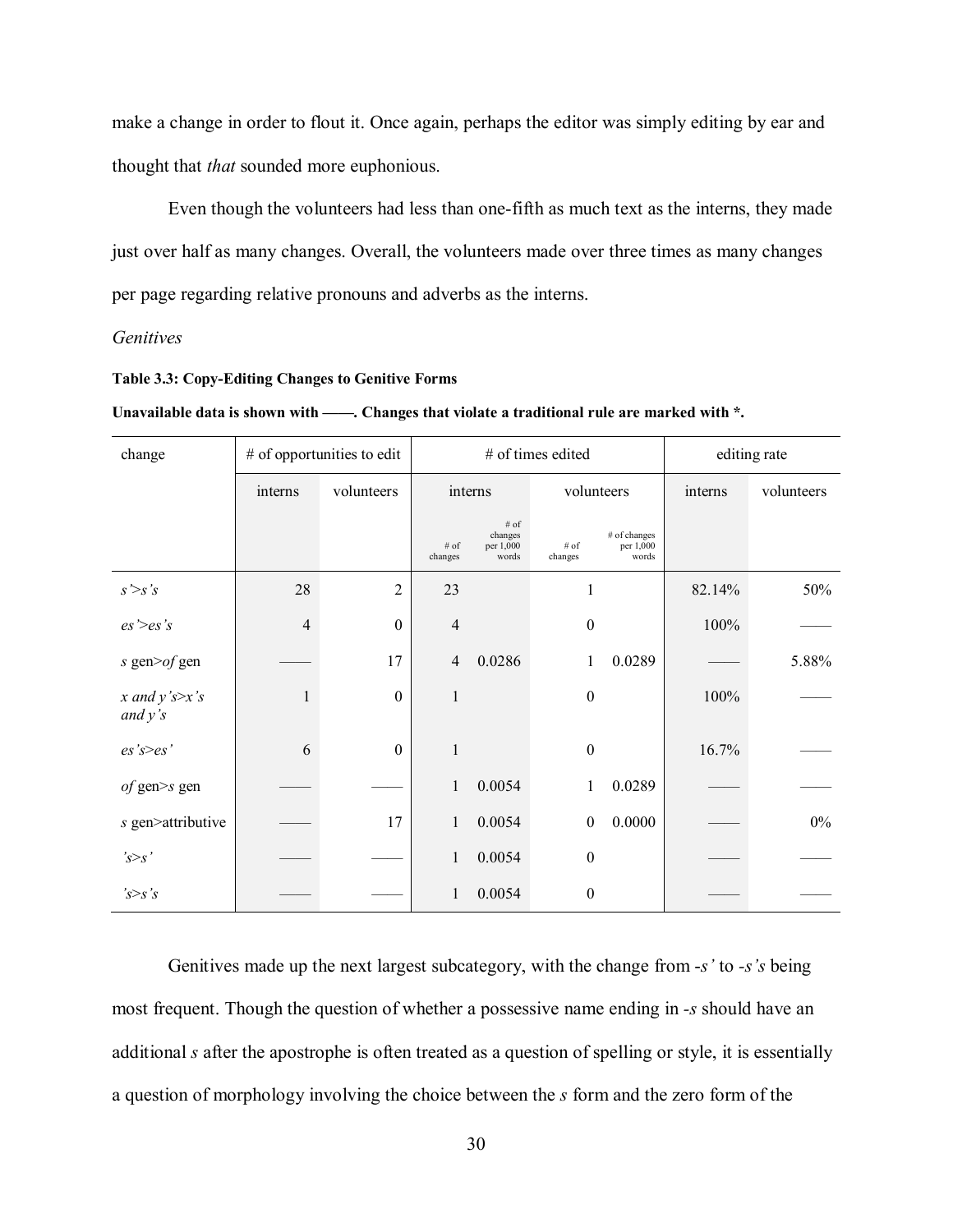genitive. The frequent changes show that editors feel it necessary to regulate this variation. By chance, the papers edited by the volunteers presented far fewer opportunities to change *-s'* to  *s's*, so the raw frequencies are not very comparable to the intern edits.

In a few cases *s* genitives were changed to *of* genitives when used with inanimate nouns and *of* genitives to *s* genitives when used with people. In one instance such an *s* genitive was changed to an attributive noun construction. Since an *s* genitive with an inanimate noun could be changed to either an *of* genitive or a construction such as an attributive, these opportunities were counted together. In another instance an *of* genitive was changed to an *s* genitive when used with a person. Though the restriction of the *s* genitive to people was infrequent, it nevertheless indicates that editors are increasing the grammaticalization of genitive forms.

In one case in the intern edits, a pair of conjoined possessives was given another *'s* (e.g. *Bob and Joe's* > *Bob's and Joe's*) when the possession was not joint. This opportunity did not appear in the volunteer edits.

One instance of a possessive form of a name ending in *-es* had the extra *s* deleted. This is in accordance with *Chicago* 15 but not 16. All other instances of names ending in *-es* had the *s* added in accordance with *Chicago* 16.

Edits involving simple apostrophe errors—such as a missing apostrophe or an apostrophe put in the wrong place—were ignored.

## *Parallelism*

At first glance parallelism seems like a fairly incoherent subcategory, but upon closer inspection it seems that the changes form some coherent clusters. Most of the changes cluster around either correlative constructions (*not only . . . but also* and *both . . . and*) or coordinate lists, especially coordinate prepositional phrases or complements of prepositions. The interns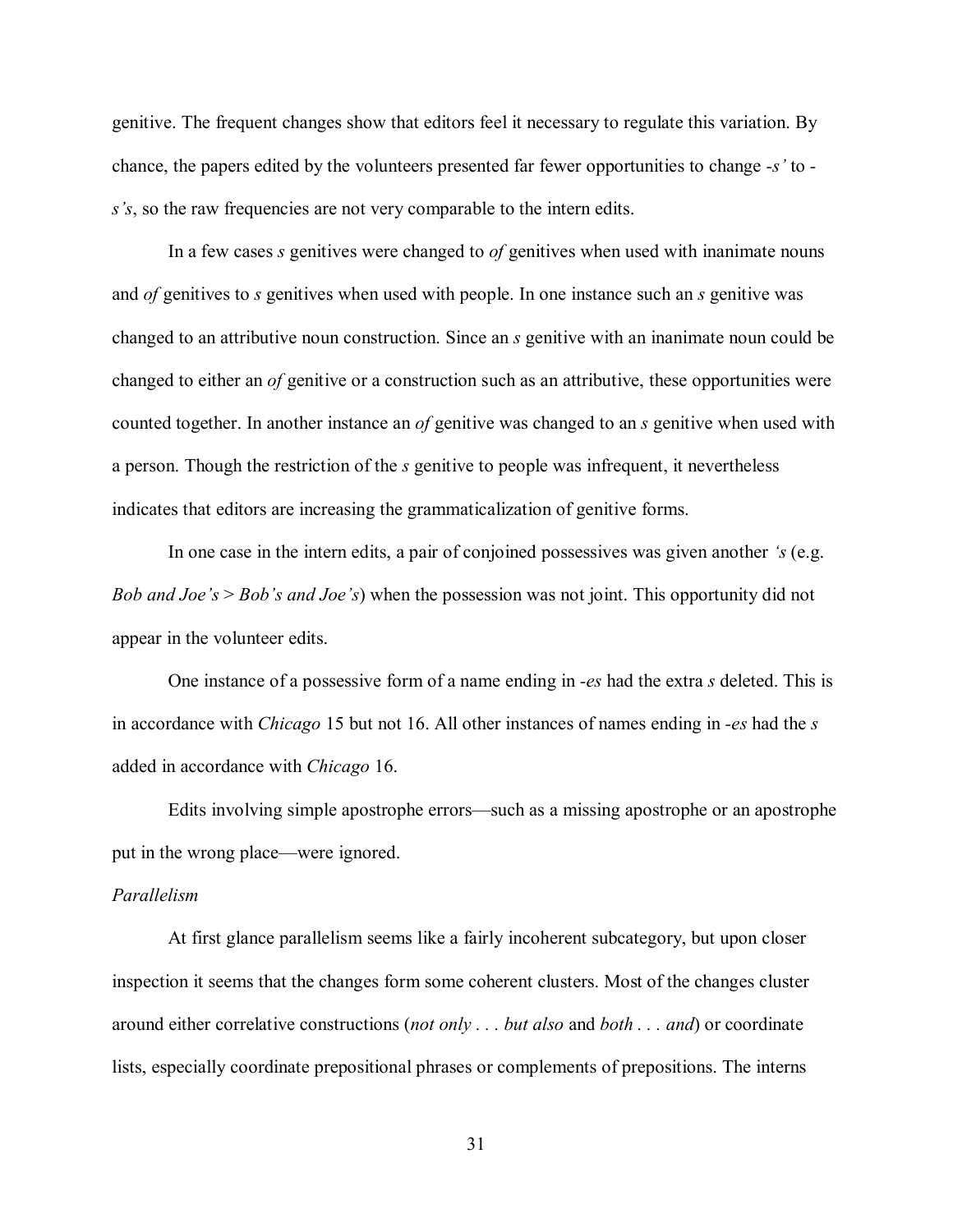seemed especially fond of changes involving the *not only . . . but also* construction. Where the formulation lacked either the *also* or the *but also*, they supplied them, and where elements were not parallel, the construction was shifted to make it so. Curiously, the volunteers made no changes with *not only . . .but also* constructions.

#### **Table 3.4: Copy-Editing Changes to Parallelism**

#### **Unavailable data is shown with ——. Changes that violate a traditional rule are marked with \*.**

| change                                                    |         | # of opportunities to edit |                 | # of times edited                     |                    |                                       | editing rate |            |  |
|-----------------------------------------------------------|---------|----------------------------|-----------------|---------------------------------------|--------------------|---------------------------------------|--------------|------------|--|
|                                                           | interns | volunteers                 |                 | interns                               |                    | volunteers                            | interns      | volunteers |  |
|                                                           |         |                            | # of<br>changes | # of<br>changes<br>per 1,000<br>words | $\#$ of<br>changes | # of<br>changes<br>per 1,000<br>words |              |            |  |
| repeated P                                                |         |                            | 3               | 0.0162                                | $\sqrt{2}$         | 0.0577                                |              |            |  |
| part of speech                                            |         |                            | 3               | 0.0162                                | $\mathbf{1}$       | 0.0577                                |              |            |  |
| not onlybut>not<br>onlybut also                           |         |                            | $\overline{2}$  | 0.0108                                | $\boldsymbol{0}$   | 0.0000                                |              |            |  |
| verb tense                                                |         |                            | 1               | 0.0054                                | 1                  | 0.0289                                |              |            |  |
| not only>not<br>onlybut also                              |         |                            | 1               | 0.0054                                | $\boldsymbol{0}$   | 0.0000                                |              |            |  |
| not only V PP but<br>also PP>V not only<br>PP but also PP |         |                            | 1               | 0.0054                                | $\boldsymbol{0}$   | 0.0000                                |              |            |  |
| to not only VP but<br>to VP>not only to<br>VP but to VP   |         |                            | 1               | 0.0054                                | $\boldsymbol{0}$   | 0.0000                                |              |            |  |
| *not only thatbut<br>also that>that not<br>onlybut also   |         |                            | 1               | 0.0054                                | $\boldsymbol{0}$   | 0.0000                                |              |            |  |
| missing P                                                 |         |                            | 1               | 0.0054                                | $\boldsymbol{0}$   | 0.0000                                |              |            |  |
| $\phi$ >and                                               |         |                            | 1               | 0.0054                                | $\boldsymbol{0}$   | 0.0000                                |              |            |  |
| V both thatand<br>NP>V thatand V<br>NP                    |         |                            | 1               | 0.0054                                | $\boldsymbol{0}$   | 0.0000                                |              |            |  |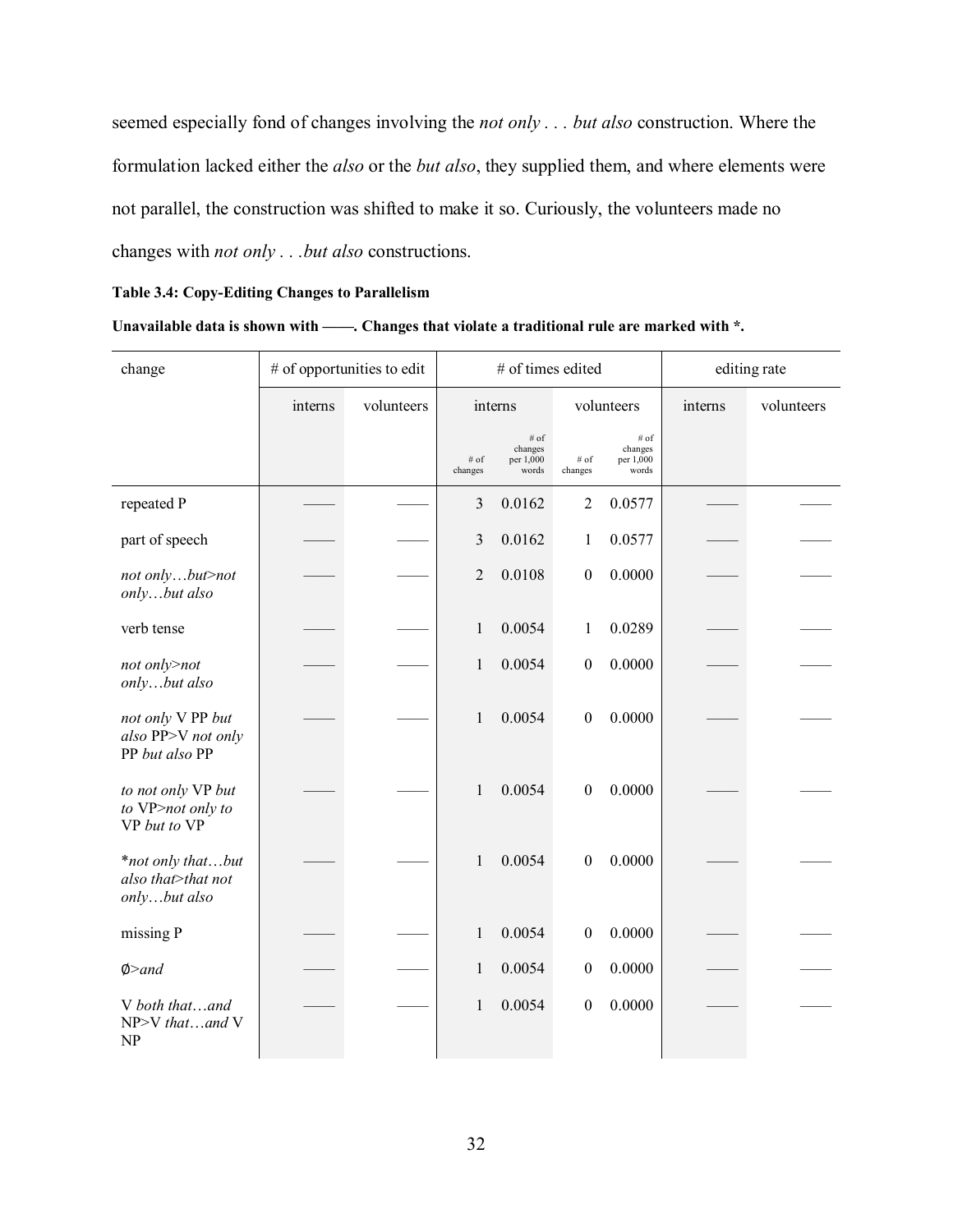| change                                        | $#$ of opportunities to edit |            | $#$ of times edited |                                         |                   | editing rate                            |         |            |
|-----------------------------------------------|------------------------------|------------|---------------------|-----------------------------------------|-------------------|-----------------------------------------|---------|------------|
|                                               | interns                      | volunteers |                     | interns                                 |                   | volunteers                              | interns | volunteers |
|                                               |                              |            | $#$ of<br>changes   | $#$ of<br>changes<br>per 1,000<br>words | $#$ of<br>changes | $#$ of<br>changes<br>per 1,000<br>words |         |            |
| both P NP and<br>$NP > P$ both $NP$ and<br>NP |                              |            | 1                   | 0.0054                                  | $\mathbf{0}$      | 0.0000                                  |         |            |
| *both to V and to<br>$V$ both V and to<br>V   |                              |            | 1                   | 0.0054                                  | $\mathbf{0}$      | 0.0000                                  |         |            |
| deleted P                                     |                              |            | $\mathbf{0}$        | 0.0000                                  | 3                 | 0.0866                                  |         |            |
| both to V and to<br>$V$ both V and V          |                              |            | $\mathbf{0}$        | 0.0000                                  |                   | 0.0289                                  |         |            |

In two different instances an intern editor shifted the *not only* to keep the structures parallel. In one case *not only* was moved to the right of a verb (*not only was useful in . . . but also in > was not only useful in . . . but also in*); in the other, the *not only* was moved left of a *to* in an infinitive verb phrase.

In one instance an intern editor moved two *that*s from inside to outside a *not only . . .but also* construction (*not only that . . . but also that > that not only . . . but also*). It is not clear what would motivate such a change, because the structure was perfectly parallel to begin with. This change has been marked with an asterisk because it creates grammatical problems with the rest of the sentence; the edited sentence fails to show the expected subject-auxiliary inversion that should follow *not only*.

Several more changes revolved around prepositions in coordinate structures, though there was no clear pattern. In a few cases in both the intern and volunteer edits, prepositions were repeated (*to x and y > to x and to y*). In one instance, a missing preposition was supplied (*to x, to*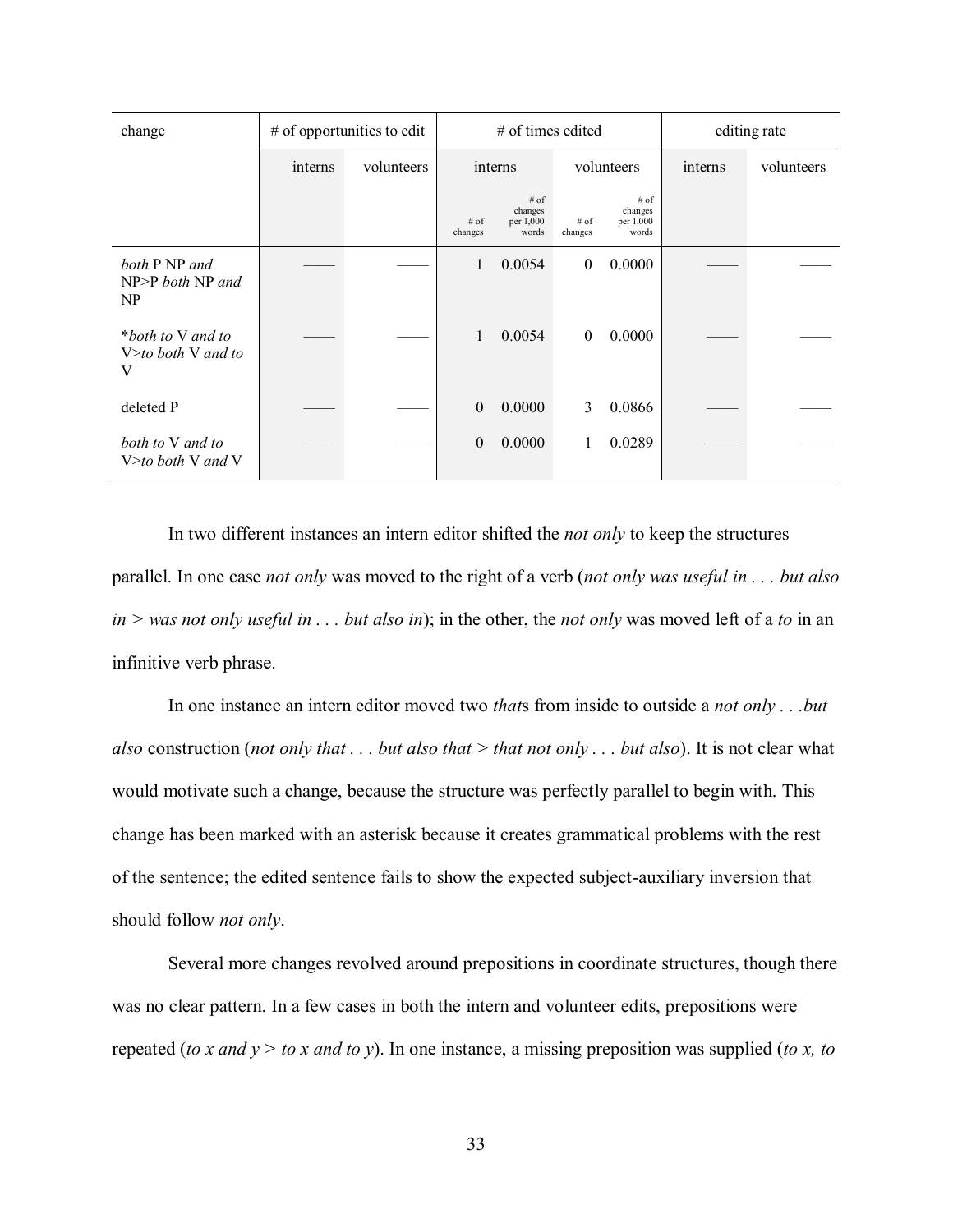*y, and*  $z > to x$ *, to y, and to z*). But in three instances in the volunteer edits, prepositions were deleted (*for x and for y > for x and y*).

Three changes in the intern edits and one in the volunteer edits involved changing parts of speech in coordinate lists to make them more parallel. In another instance in the intern edits, verb tense was changed to maintain parallelism in a list. One nonparallel list with two coordinate items and one noncoordinate item was made parallel by inserting *and* between the first two items.

A few more changes involved *both . . . and* constructions. In one instance a *that* clause had been coordinated with a regular noun phrase. The editor removed the *both* and repeated the verb to maintain parallelism.

In another instance where a prepositional phrase was coordinated with a noun phrase, the editor moved the preposition to the left of *both* to make both elements noun phrases. Curiously, though, one change did not fix a nonparallel construction but merely replaced it with a different parallel construction by moving a repeated preposition to the left of the *both*, while one actually turned a parallel construction into a nonparallel one.

# *Adverb Placement*

Changes to adverb placement also clustered around a few items, notably *only*, *however*, and split infinitives. The placement of *simply* and *not* could be grouped with *only* as restrictive adverbs.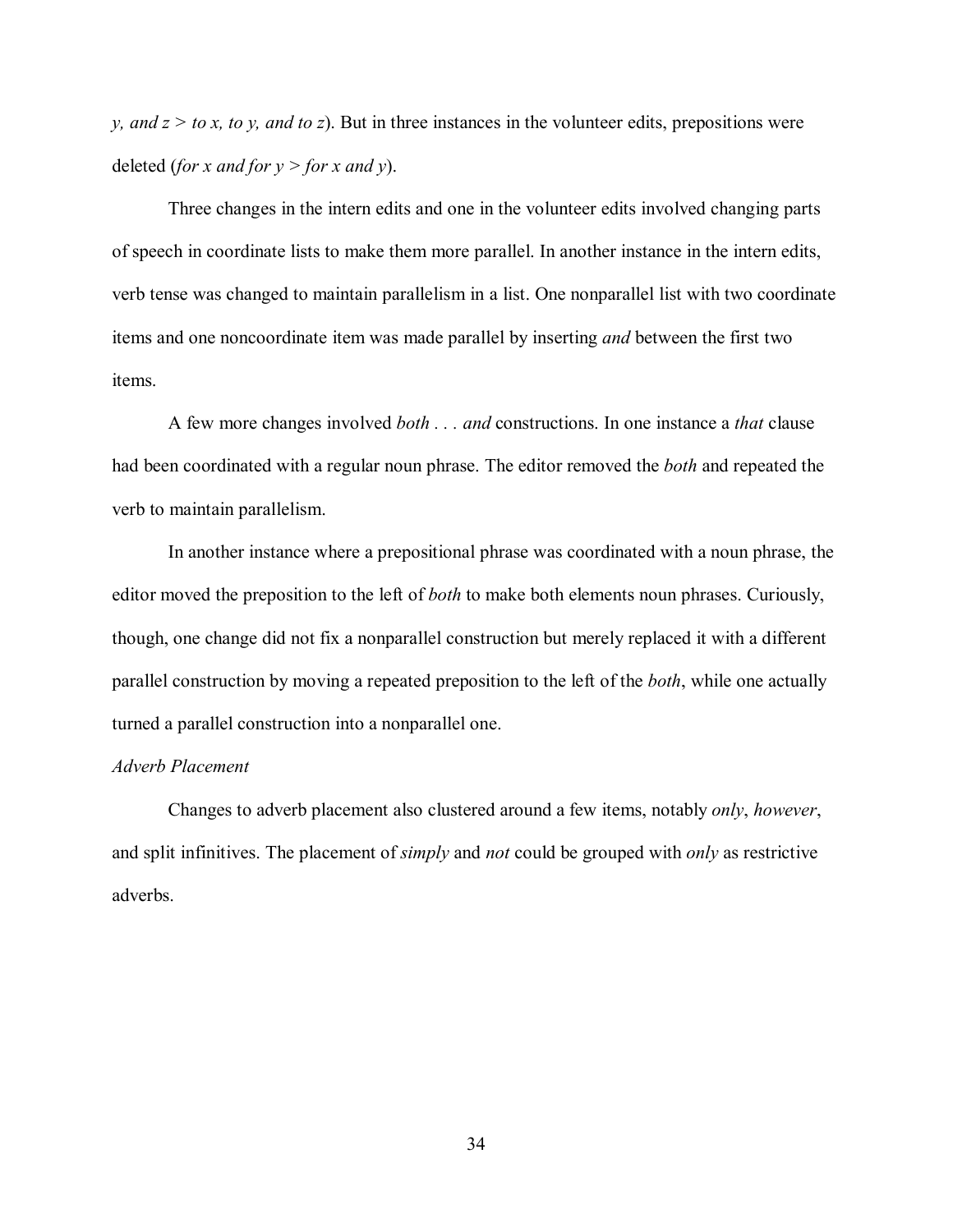### **Table 3.5: Copy-Editing Changes to Adverb Placement**

| change                                     | # of opportunities to edit |                  | # of times edited |                                       |                  |                                       | editing rate |            |
|--------------------------------------------|----------------------------|------------------|-------------------|---------------------------------------|------------------|---------------------------------------|--------------|------------|
|                                            | interns                    | volunteers       |                   | interns                               | volunteers       |                                       | interns      | volunteers |
|                                            |                            |                  | $#$ of<br>changes | # of<br>changes<br>per 1,000<br>words | # of<br>changes  | # of<br>changes<br>per 1,000<br>words |              |            |
| only                                       | 17                         | $\overline{2}$   | 8                 |                                       | $\overline{2}$   |                                       | 59.1%        | 100%       |
| *Ø>initial however                         |                            |                  | $\overline{2}$    |                                       | $\boldsymbol{0}$ |                                       |              |            |
| simply                                     | $\overline{2}$             | 1                | $\mathbf{1}$      |                                       | $\boldsymbol{0}$ |                                       | 50%          | $0\%$      |
| *medial however><br>initial however        | 65                         | $\boldsymbol{0}$ | 1                 | 0.0054                                | $\boldsymbol{0}$ | 0.0000                                | 1.54%        | $0\%$      |
| init however>                              | 81                         | 11               | $\mathbf{1}$      | 0.0054                                | $\boldsymbol{0}$ | 0.0000                                | 1.23%        | $0\%$      |
| split infinitive>unsplit<br>infinitive     |                            |                  | $\mathbf{1}$      | 0.0054                                | $\boldsymbol{0}$ | 0.0000                                |              |            |
| *unsplit<br>infinitive>split<br>infinitive |                            |                  | 1                 | 0.0054                                | $\boldsymbol{0}$ | 0.0000                                |              |            |
| not                                        |                            |                  | $\boldsymbol{0}$  | 0.0000                                | 1                | 0.0289                                |              |            |

#### Unavailable data is shown with ——. Changes that violate a traditional rule are marked with \*.

The most frequent change involving adverb placement in both the intern and volunteer edits was movement of the word *only* to be closer to the word it modifies.

A few changes in the intern edits involved *however*, but in different ways. In two cases an initial *however* was inserted, presumably to facilitate a better transition from the previous sentence, though this placement violates the traditional rule. One change replaced an initial *however* with *unfortunately*, thus sidestepping the ban on sentence-initial *however*, though it is not clear if the rule was the motivation for the change. Another edit moved a medial *however* to initial position, again violating the traditional rule.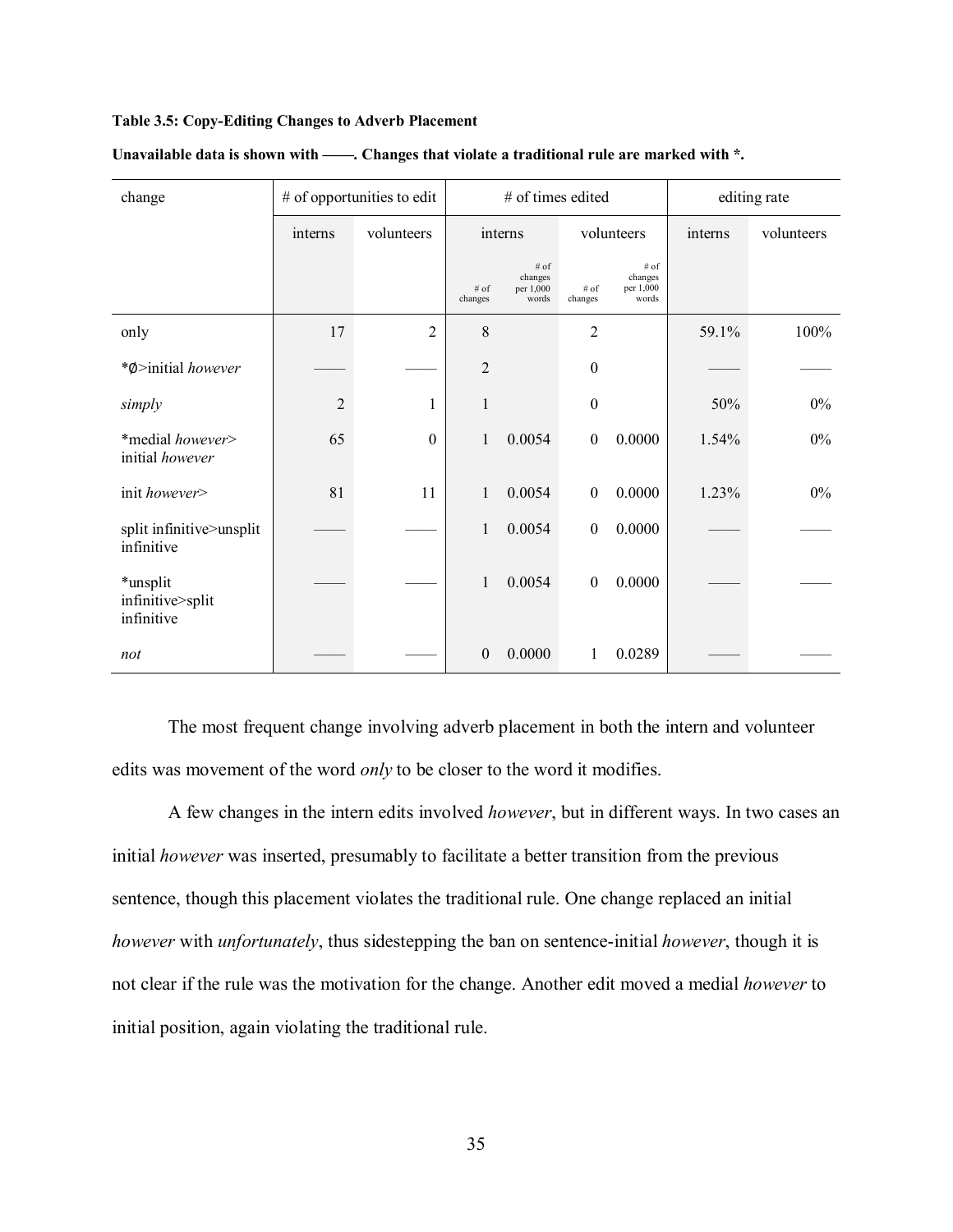One change in the placement of *simply* in the intern edits and another of the placement of *not* in the volunteer edits appear to follow the same logic as the *only* rule, moving the limiting adverb closer to the word or phrase it modifies.

In the intern edits, one split infinitive was unsplit, and one unsplit infinitive was split. *Grammatical Agreement*

Though there were relatively few changes involving grammatical agreement, it seemed prudent to consider them as their own subcategory to better examine the types of agreement problems that editors encounter. Strangely, no changes involving agreement were made in the volunteer edits, perhaps because the opportunities simply were not present in the smaller sample of texts. Due to the nature of agreement problems, it was not possible to count opportunities or calculate change rates.

### **Table 3.6: Copy-Editing Changes to Grammatical Agreement**

| Unavailable data is shown with – | -. Changes that violate a traditional rule are marked with *. |  |
|----------------------------------|---------------------------------------------------------------|--|
|----------------------------------|---------------------------------------------------------------|--|

| change                          | $#$ of opportunities to edit |            | # of times edited |                                       |                  | editing rate                          |         |            |
|---------------------------------|------------------------------|------------|-------------------|---------------------------------------|------------------|---------------------------------------|---------|------------|
|                                 | interns                      | volunteers |                   | interns                               |                  | volunteers                            | interns | volunteers |
|                                 |                              |            | $#$ of<br>changes | # of<br>changes<br>per 1,000<br>words | # of<br>changes  | # of<br>changes<br>per 1,000<br>words |         |            |
| proximal><br>grammatical        |                              |            | 6                 | 0.0324                                | $\boldsymbol{0}$ | 0.0000                                |         |            |
| plural or singular><br>singular |                              |            | $\overline{2}$    | 0.0108                                | $\boldsymbol{0}$ | 0.0000                                |         |            |
| *grammatical><br>notional       |                              |            | 2                 | 0.0324                                | $\boldsymbol{0}$ | 0.0000                                |         |            |
| plural>singular                 |                              |            | 1                 | 0.0054                                | $\boldsymbol{0}$ | 0.0000                                |         |            |
| notional><br>grammatical        |                              |            | 1                 | 0.0054                                | $\mathbf{0}$     | 0.0000                                |         |            |
| collective plural><br>singular  |                              |            | 1                 | 0.0054                                | $\boldsymbol{0}$ | 0.0000                                |         |            |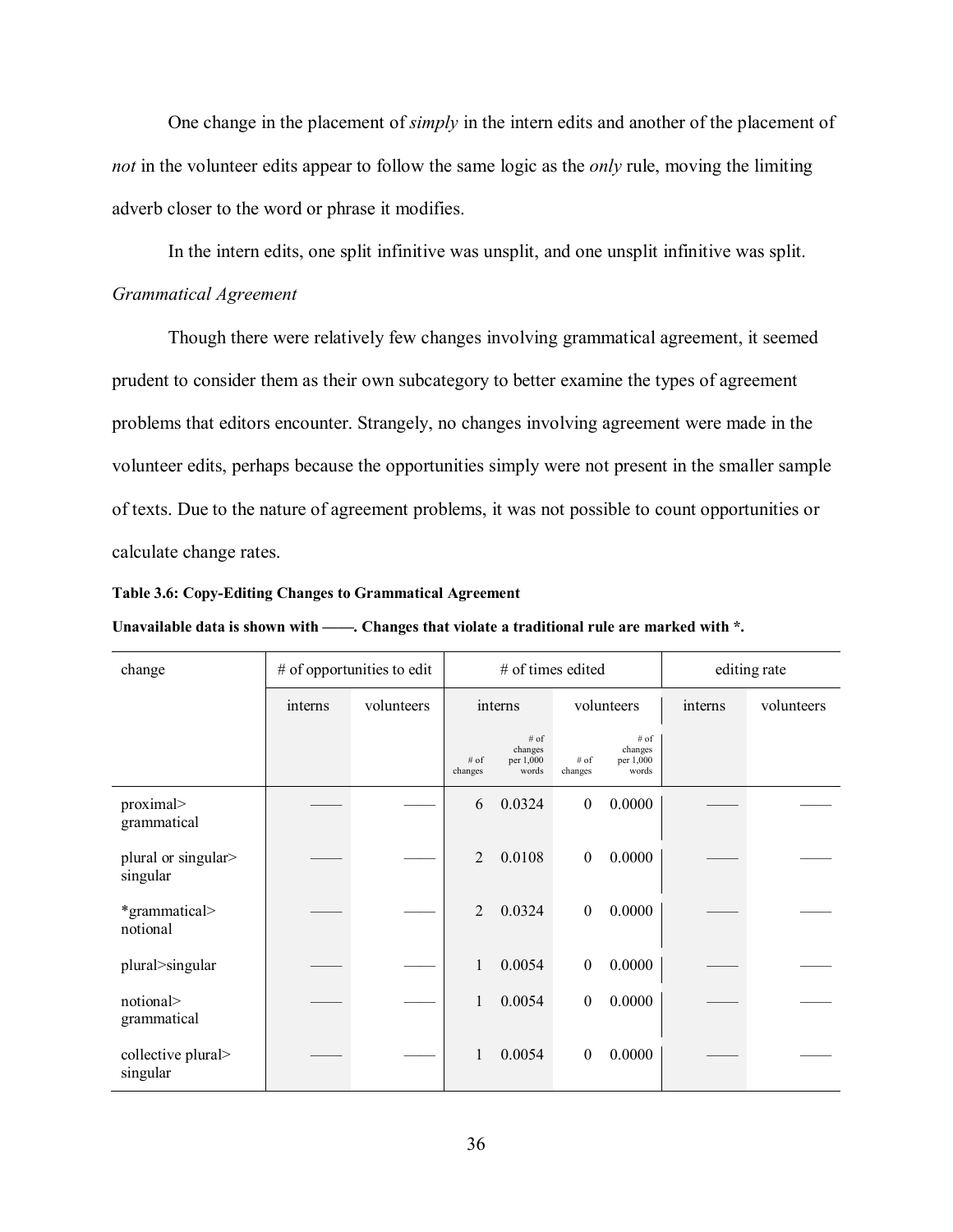The most common type was the change from proximal agreement to grammatical agreement, where an intervening noun phrase of a different number from the subject has caused the writer to make a verb agree with the closer noun phrase.

Two changes involved a word that is plural in construction but either singular or plural (usually singular) in agreement. Both involved *studies* referring to a field (e.g. *Mormon studies has largely ignored > Mormon studies have largely ignored*).

In two cases involving relative clauses, editors appear to have misparsed the sentences and caused verbs to agree with nouns other than their actual subjects (*land filled with riches that rewards* > *land filled with riches that reward* and *poems were printed on both sides of paper, which was glued together > poems were printed on both sides of paper, which were glued together*). The context seems to indicate that these sentences were correct as written and were miscorrected by the editors.

In one instance a plural verb form was changed to singular (*Marta laughs at this when telling the anecdote and then simply end by saying > Marta laughs at this when telling the anecdote and then simply ends by saying*).

In one instance notional agreement was replaced with grammatical agreement (*his vast book collection, index cards, and music collection was stored* > *his vast book collection, index cards, and music collection were stored*), and in another a collective noun was changed from plural to singular agreement (*the Arizona Historical Foundation staff use the concept* > *the Arizona Historical Foundation staff uses the concept*).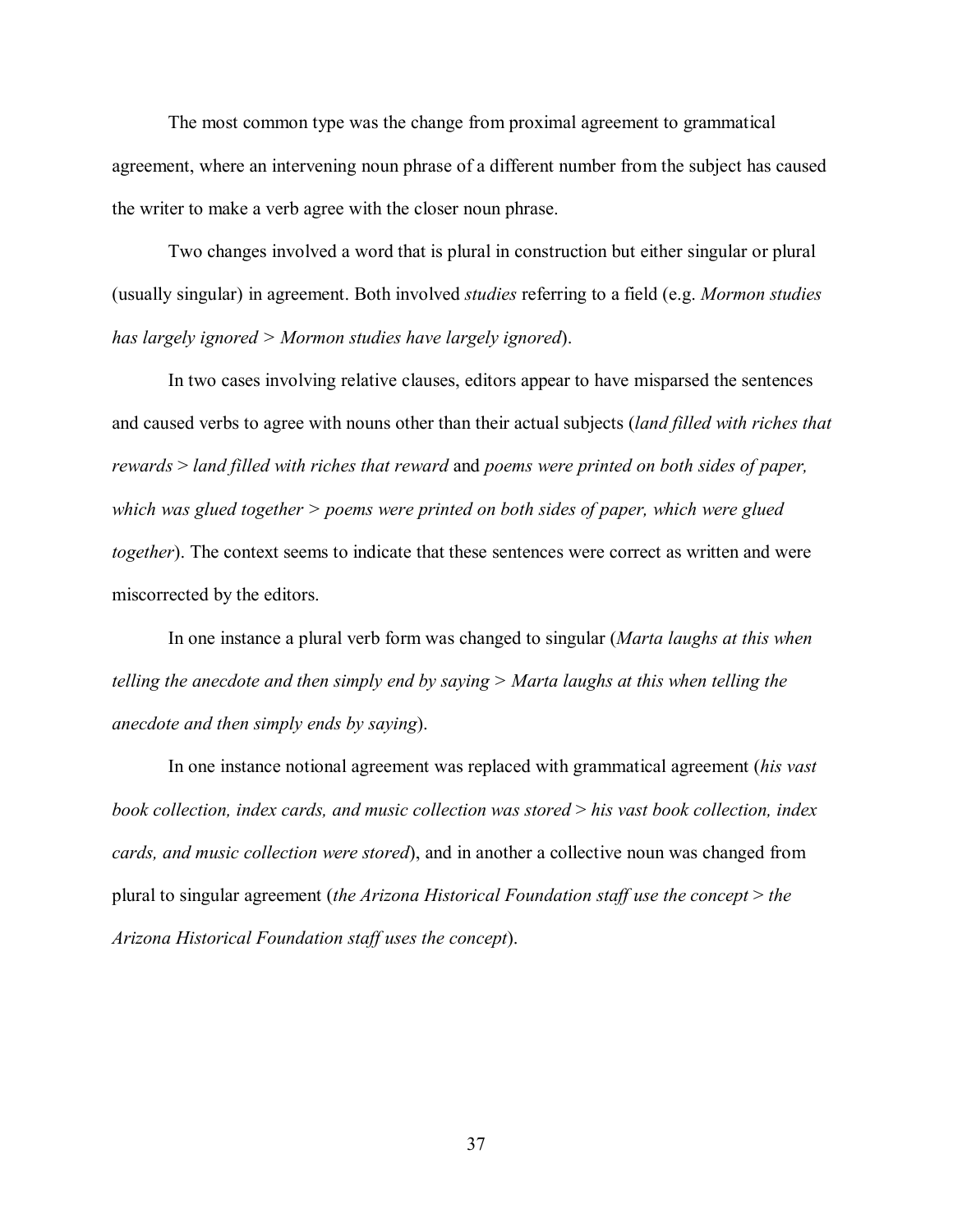# **Spelling**

#### **Table 3.7: Copy-Editing Changes to Spelling Variants**

| change                             |                | $#$ of opportunities to edit |                | # of times edited | editing rate |            |  |
|------------------------------------|----------------|------------------------------|----------------|-------------------|--------------|------------|--|
|                                    | interns        | volunteers                   | interns        | volunteers        | interns      | volunteers |  |
| $-ise$ $-ize$                      | 24             | 16                           | 20             | $\boldsymbol{0}$  | 83.33%       | $0\%$      |  |
| $-our$ $\geq -or$                  | 6              | $\mathbf{1}$                 | 6              | $\boldsymbol{0}$  | 100%         | $0\%$      |  |
| insure>ensure                      | $\overline{2}$ | $\boldsymbol{0}$             | $\overline{2}$ | $\boldsymbol{0}$  | 100%         |            |  |
| programme>program                  | $\overline{2}$ | $\overline{2}$               | $\overline{2}$ | $\boldsymbol{0}$  | 100%         | $0\%$      |  |
| acknowledgement><br>acknowledgment | 4              | 1                            | $\overline{2}$ | $\theta$          | 50%          | $0\%$      |  |
| busses>buses                       |                | 1                            | 1              | 1                 | 100%         | 100%       |  |
| affect>effect                      | $\overline{2}$ | $\theta$                     | $\mathbf{1}$   | $\boldsymbol{0}$  | 50%          |            |  |
| $discrete \geq discrete$           |                | 1                            | $\theta$       | 1                 | $0\%$        | 100%       |  |

Unavailable data is shown with ——. Changes that violate a traditional rule are marked with \*.

The next largest category after genitives is spelling, including commonly confused pairs such as *insure/ensure*, *discrete/discreet*, and *affect/effect*. British spellings predominate, which, as stated in the introduction, is presumably the result of a skewed sample that included three pieces (out of twenty-two) by non-American authors copy edited by Americans.

Not counting British spellings, there were very few spelling variants or errors. Outright errors, where the spelling did not correspond to any word, were ignored for the purposes of this study. Only errors involving homophonic pairs, as noted above, and spelling variants that are commonly listed in major dictionaries were counted. Because of time limitations, I wished to focus on areas of optional variability rather than clear-cut errors.

Forms of *affect* for *effect* occurred twice and were edited once in the intern edits; they did not occur in the volunteer edits. *Insure* for *ensure* occurred twice and was corrected both times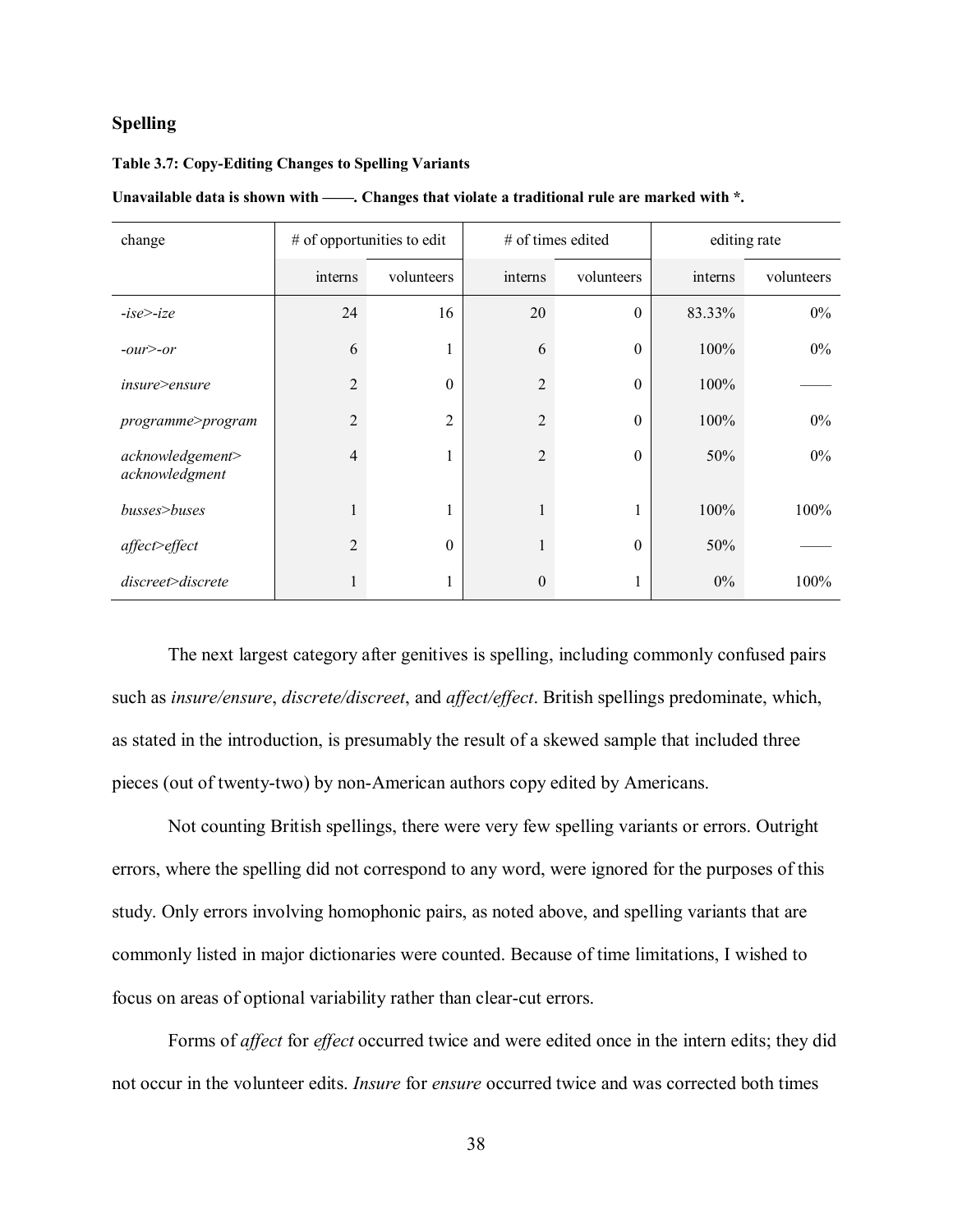by the interns, but it also did not occur in the volunteer edits. *Discreet* for *discrete* occurred once in both the intern and volunteer edits but was only corrected in the volunteer edits.

Aside from the commonly confused pairs and British forms, only a few words exhibited any variation. The variant form *acknowledgement* was changed to *acknowledgment*, but not consistently; it was changed two out of four times by the interns but was not changed the one time it appeared in the volunteer edits. Interestingly, *judgement*, which features similar variation, appeared once in both sets of edits and was not changed. *Busses* also appeared once in both sets of edits; in the volunteer edits, it was changed to *buses*, but in the intern edits, it was simply flagged to draw the author's attention to a potential inconsistency between a quotation and the text.

The results show that spelling is indeed already highly standardized. Few spelling errors or variants of any kind were found in the texts, which may be attributable to the advent of computerized spellchecking. However, such software often fails to identify cases in which a homophone was improperly used, leaving some opportunities for editors to enforce spelling distinctions.

## **Word Form**

**Table 3.8: Copy-Editing Changes to Word Form**

Unavailable data is shown with ——. Changes that violate a traditional rule are marked with \*.

| change                  |         | $#$ of opportunities to<br>edit | $\#$ of times edited |                                                                                                       |            |  | editing rate |            |
|-------------------------|---------|---------------------------------|----------------------|-------------------------------------------------------------------------------------------------------|------------|--|--------------|------------|
|                         | interns | volunteers                      | interns              |                                                                                                       | volunteers |  | interns      | volunteers |
|                         |         |                                 | $#$ of<br>changes    | $#$ of<br># of<br>changes<br>changes<br>$#$ of<br>per 1,000<br>per 1,000<br>words<br>words<br>changes |            |  |              |            |
| towards>toward          | 37      | 9                               | 12                   |                                                                                                       | 7          |  | 32.43%       | 77.78%     |
| the fact that $\varphi$ | 17      | 5                               | 3                    |                                                                                                       | $\theta$   |  | 17.65%       | $0\%$      |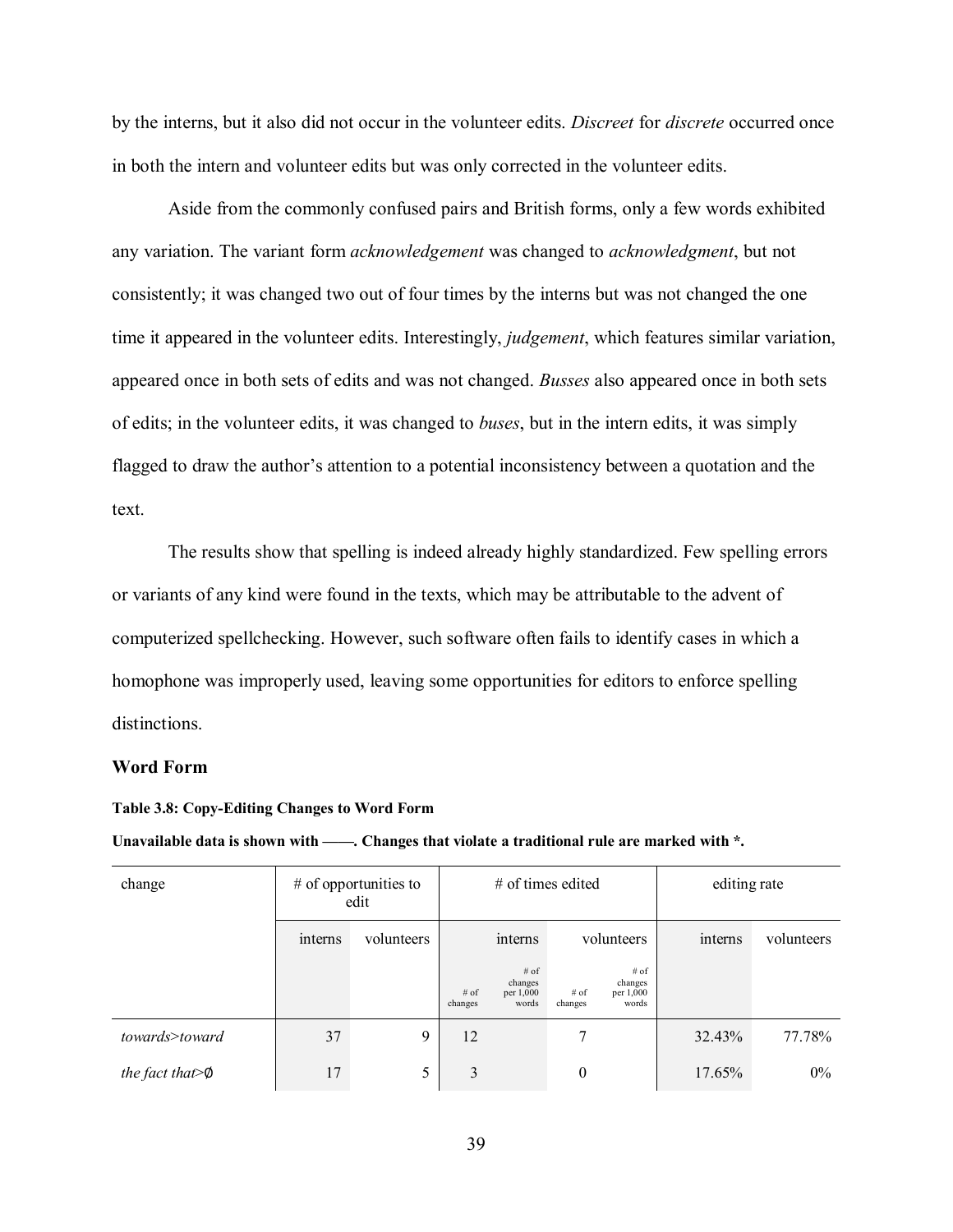| change                             |                | $#$ of opportunities to<br>edit |                  | # of times edited                     |                  |                                       |            | editing rate |  |
|------------------------------------|----------------|---------------------------------|------------------|---------------------------------------|------------------|---------------------------------------|------------|--------------|--|
|                                    | interns        | volunteers                      |                  | volunteers<br>interns                 |                  | interns                               | volunteers |              |  |
|                                    |                |                                 | # of<br>changes  | # of<br>changes<br>per 1,000<br>words | # of<br>changes  | # of<br>changes<br>per 1,000<br>words |            |              |  |
| till>until                         | $\overline{2}$ | $\boldsymbol{0}$                | $\overline{2}$   |                                       | $\boldsymbol{0}$ |                                       | 100%       |              |  |
| impact> affect                     | $\mathfrak{Z}$ | 1                               | $\overline{2}$   |                                       | $\mathbf{1}$     |                                       | 66.67%     | 100%         |  |
| s > is                             | $8\,$          | 10                              | $\overline{2}$   |                                       | 1                |                                       | 25%        | 10%          |  |
| in regards to>in/with<br>regard to | $\mathbf{1}$   | $\mathbf{1}$                    | $\mathbf{1}$     |                                       | $\mathbf{1}$     |                                       | 100%       | 100%         |  |
| categorial>categorical             | $\mathbf{1}$   | 1                               | $\mathbf{1}$     |                                       | 1                |                                       | 100%       | 100%         |  |
| *human beings><br>humans           | 1              | $\boldsymbol{0}$                | 1                |                                       | $\boldsymbol{0}$ |                                       | 100%       | $0\%$        |  |
| publically>publicly                | 1              | 1                               | 1                |                                       | $\boldsymbol{0}$ |                                       | 100%       | $0\%$        |  |
| signalized>signaled                | 1              | $\boldsymbol{0}$                | $\mathbf{1}$     |                                       | $\boldsymbol{0}$ |                                       | 100%       |              |  |
| legitimation><br>legitimization    | $\mathbf{1}$   | $\boldsymbol{0}$                | $\mathbf{1}$     |                                       | $\boldsymbol{0}$ |                                       | 100%       |              |  |
| $and/or$ >and                      | $\overline{7}$ | $\boldsymbol{0}$                | 1                |                                       | $\boldsymbol{0}$ |                                       | 14.29%     |              |  |
| *to>in order to                    |                |                                 | 1                | 0.0054                                | $\boldsymbol{0}$ | 0.0000                                |            |              |  |
| in order to>to                     | 39             | 13                              | $\boldsymbol{0}$ |                                       | 2                |                                       | $0\%$      | 15.38%       |  |

Editorial changes involving forms that have been proscribed in formal writing, either officially or unofficially, have been categorized under word form. The most popular change is *toward* to *towards*, though the editing rate varies significantly between the interns and the volunteers, with the volunteers deleting the *s* nearly two and a half times as often. This suggests once again that some of the interns might not yet have learned the rule or are not adept at applying it, while the volunteers do so much more consistently.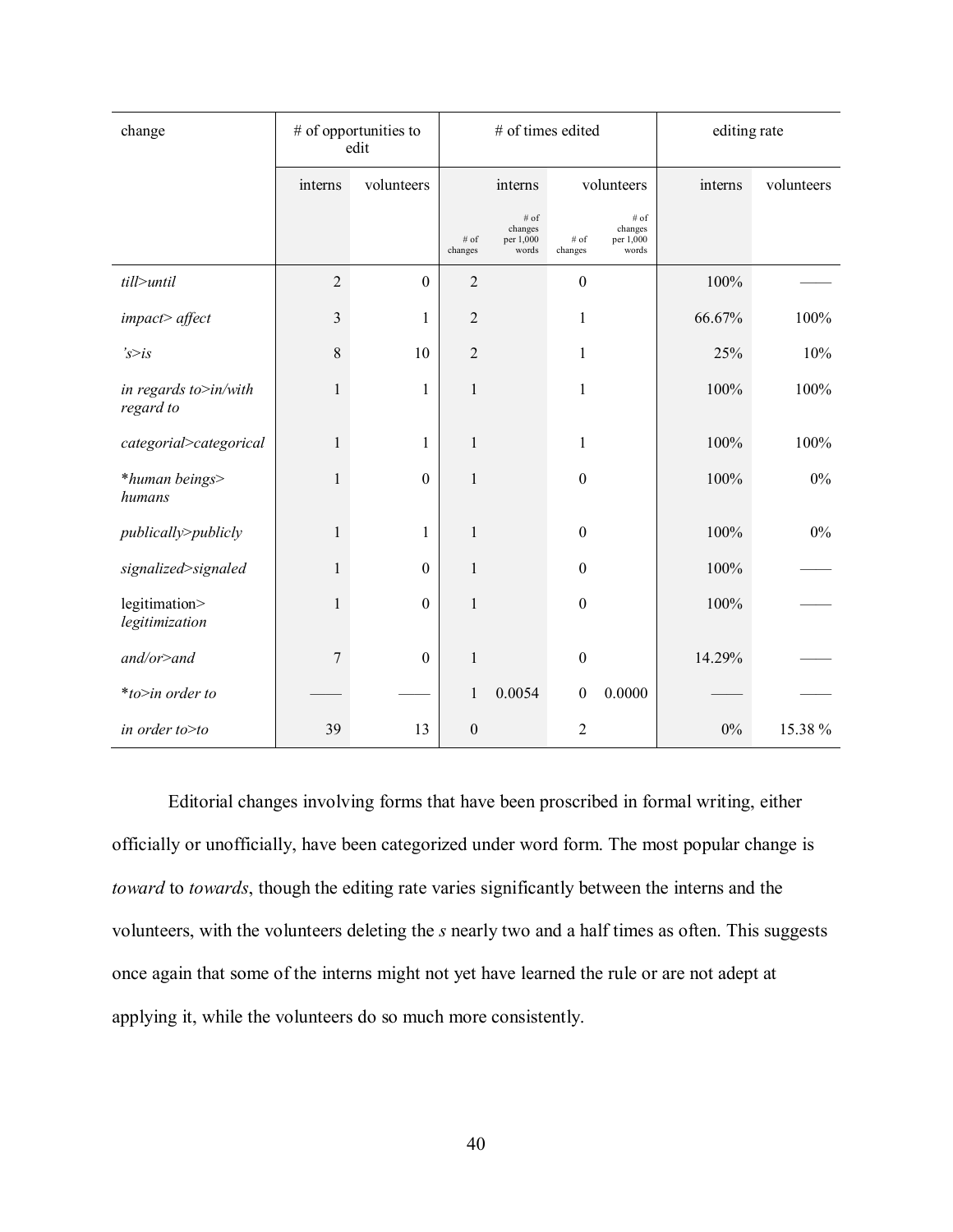After this there is a steep drop-off in numbers; many of the other items present only one opportunity, and those that appear multiple times are edited at low rates, suggesting that for many editors these are more peripheral issues.

*The fact that* is often criticized as overly wordy, and it was deleted in five out of seventeen instances in the intern edits but zero out of three times in the volunteer edits. Even among the interns, this is a relatively low rate of correction. Of course, in many instances it cannot simply be deleted without substantial rewriting.

Contractions are sometimes criticized as being too informal or colloquial, but they too were edited at low rates by both the interns and the volunteers. Interestingly, only contractions with *is* were spelled out; no corrections were made to any others.

The two changes from *till* to *until* were surprising. As some usage dictionaries note, *till* is actually older, but it has been inexplicably on the decline in recent decades. *Till* did not appear in the volunteer edits.

*And/or* is sometimes criticized as being wordy, legalistic, or, bizarrely (by Garner), ambiguous. It was altered to *and* once out of seven opportunities in the intern edits but presented no opportunities in the volunteer edits.

Verb forms of *impact* appeared three times in the intern edits and were changed to forms of *affect*. A verb form of *impact* appeared once in the volunteer edits and was changed to *influence*.

*In order to*, like *the fact that*, is often criticized as being wordy and is sometimes reduced to simply *to*. But out of thirty-nine opportunities in the intern edits, none were changed, though one instance of *to* was changed to *in order to*. Two instances out of thirteen were changed in the volunteer edits.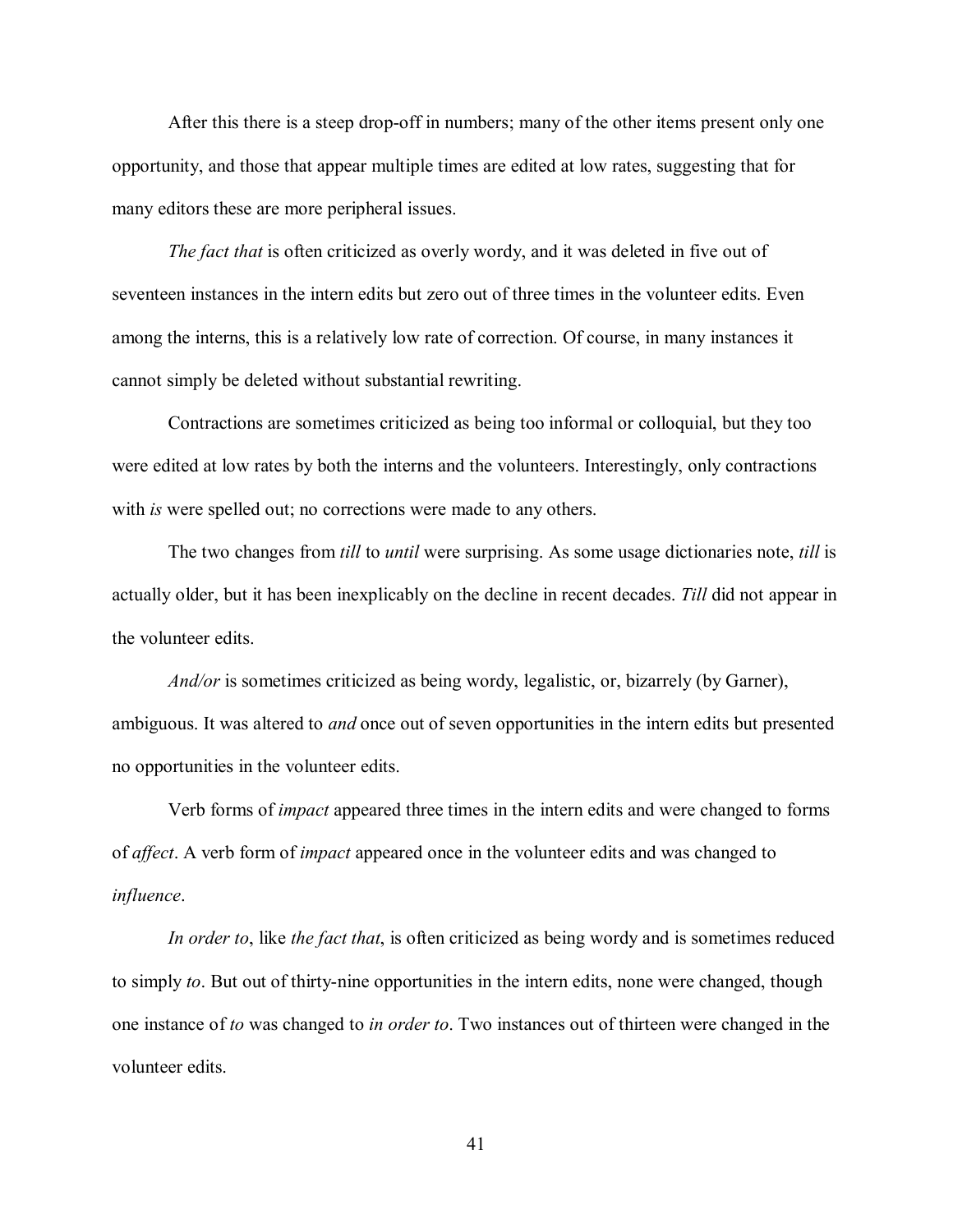In one instance in the intern edits, *human beings* was changed to *humans*. This runs counter to the traditional advice that *human* by itself should not be used as a noun. No such opportunities were present in the volunteer edits.

*In regards to* appeared once in both the intern and volunteer edits, and in each case the *s* was deleted from *regards*. (In the volunteer edits, *in* was also changed to *with*.)

The remaining edits in this category are morphological variants exhibiting no difference in meaning. Some usage advice recommends using the shorter form when possible (e.g. *preventative/preventive*, *orientate/orient*), but with both *categorial* and *legitimation*, the words were replaced with longer forms. It appears that the overriding consideration is not length but frequency; the edited forms all appear much more frequently in COCA and other corpora than the original forms.

## **Word Choice**

#### **Table 3.9: Copy-Editing Changes to Word Choice**

## Unavailable data is shown with ——. Changes that violate a traditional rule are marked with \*.

| change              |              | $#$ of opportunities to<br>edit |                   | # of times edited                       |                  | editing rate                          |         |            |
|---------------------|--------------|---------------------------------|-------------------|-----------------------------------------|------------------|---------------------------------------|---------|------------|
|                     | interns      | volunteers                      | interns           |                                         | volunteers       |                                       | interns | volunteers |
|                     |              |                                 | $#$ of<br>changes | $#$ of<br>changes<br>per 1,000<br>words | # of<br>changes  | # of<br>changes<br>per 1,000<br>words |         |            |
| all of>all          | 25           | $\overline{4}$                  | $\overline{2}$    |                                         | 1                |                                       | 8%      | 25%        |
| $can$ >may          |              |                                 | $\overline{2}$    | 0.0108                                  | $\mathbf{0}$     | 0.0000                                |         |            |
| farther>further     | $\mathbf{1}$ | $\boldsymbol{0}$                | $\mathbf{1}$      |                                         | $\boldsymbol{0}$ |                                       | 100%    |            |
| hundred>one hundred | $\mathbf{1}$ | $\boldsymbol{0}$                | 1                 |                                         | $\boldsymbol{0}$ |                                       | 100%    | $0\%$      |
| $i.e. \ge e.g.$     | 3            | 1                               | $\mathbf{1}$      |                                         | $\boldsymbol{0}$ |                                       | 33.33%  | $0\%$      |
| an $h$ >a h         | 4            | $\boldsymbol{0}$                | $\mathbf{1}$      |                                         | $\boldsymbol{0}$ |                                       | 25%     |            |
| over>more than      | 10           | 3                               | 1                 |                                         | $\mathbf{0}$     |                                       | 10%     | $0\%$      |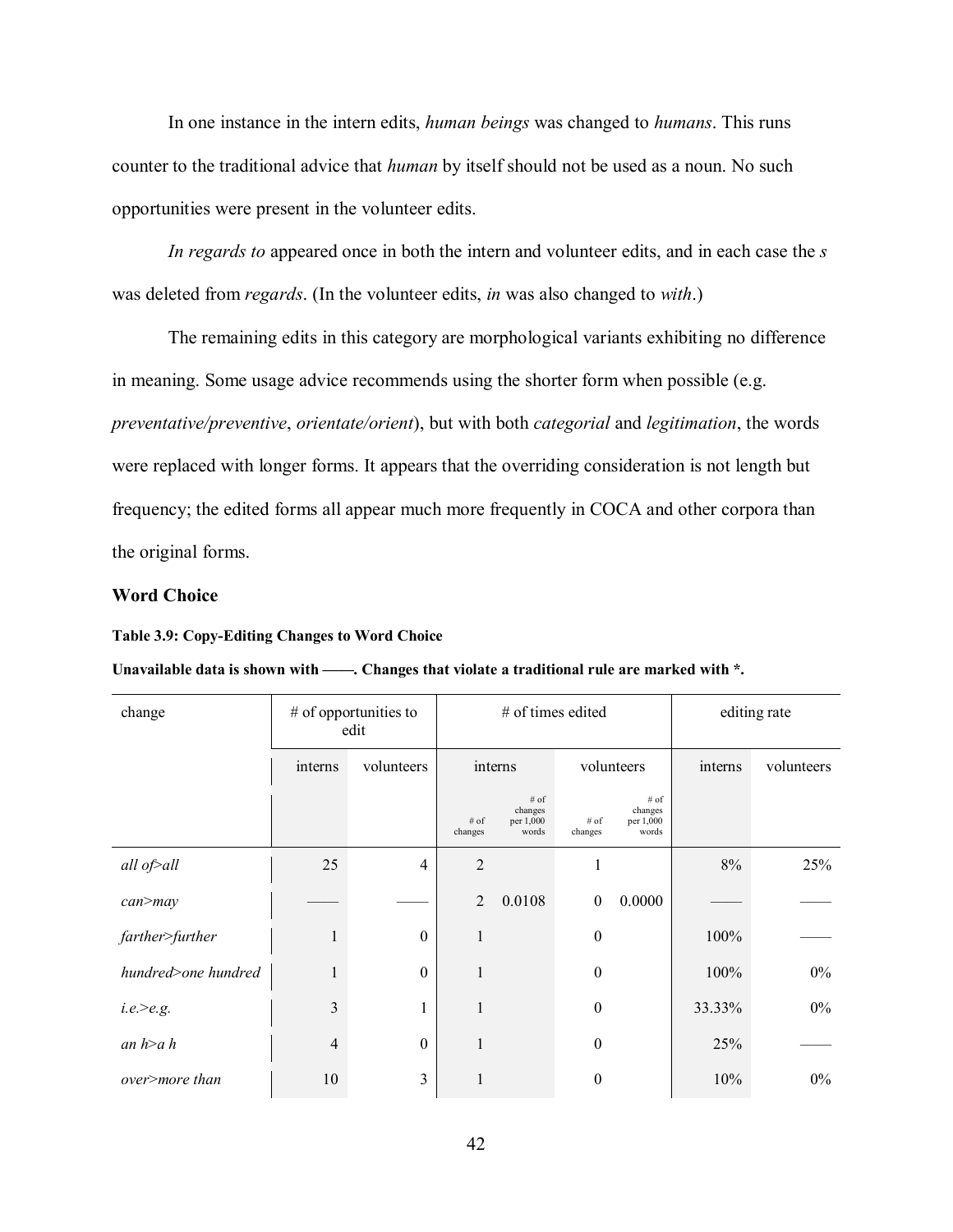| change                    |                | # of opportunities to<br>edit |                    | # of times edited                     |                    | editing rate                          |         |            |
|---------------------------|----------------|-------------------------------|--------------------|---------------------------------------|--------------------|---------------------------------------|---------|------------|
|                           | interns        | volunteers                    |                    | interns                               |                    | volunteers                            | interns | volunteers |
|                           |                |                               | $\#$ of<br>changes | # of<br>changes<br>per 1,000<br>words | $\#$ of<br>changes | # of<br>changes<br>per 1,000<br>words |         |            |
| $for$ >since              | 14             | $\overline{3}$                | $\mathbf{1}$       |                                       | $\boldsymbol{0}$   |                                       | 7.14%   | $0\%$      |
| $as$ >since               | 15             | 5                             | $\mathbf{1}$       |                                       | $\boldsymbol{0}$   |                                       | 6.67%   | $0\%$      |
| since>because             | 53             | 10                            | $\mathbf{1}$       |                                       | $\mathbf{1}$       |                                       | 1.89%   | 10%        |
| $may$ $> can$             |                |                               | 1                  | 0.0054                                | 1                  | 0.0289                                |         |            |
| $a h$ >an h               |                |                               | $\mathbf{1}$       | 0.0054                                | $\boldsymbol{0}$   | 0.0000                                |         |            |
| youth>youths              | 12             | 10                            | $\boldsymbol{0}$   |                                       | $\mathfrak{Z}$     |                                       | $0\%$   | 30%        |
| adopt>adapt               | $\,1$          | 1                             | $\boldsymbol{0}$   |                                       | $\mathbf{1}$       |                                       | $0\%$   | 100%       |
| due to>because of         | 17             | 1                             | $\boldsymbol{0}$   |                                       | $\mathbf{1}$       |                                       | $0\%$   | 100%       |
| each other>one<br>another | 6              | 1                             | $\boldsymbol{0}$   |                                       | $\mathbf{1}$       |                                       | $0\%$   | 100%       |
| final>eventual            | $\overline{2}$ | 1                             | $\boldsymbol{0}$   |                                       | $\mathbf{1}$       |                                       | $0\%$   | $100\%$    |
| have to>must              | 5              | 3                             | $\boldsymbol{0}$   |                                       | $\mathbf{1}$       |                                       | $0\%$   | 33%        |
| persons>people            | 4              | 3                             | $\boldsymbol{0}$   |                                       | $\mathbf{1}$       |                                       | $0\%$   | 33%        |
| redolent>reminiscent      | $\mathbf{1}$   | 1                             | $\boldsymbol{0}$   |                                       | $\mathbf{1}$       |                                       | $0\%$   | 100%       |
| utilize>use               | 9              | 1                             | $\mathbf{0}$       |                                       | $\mathbf{1}$       |                                       | $0\%$   | 100%       |
| about>of/on               |                |                               | $\boldsymbol{0}$   |                                       | $\overline{2}$     | 0.0577                                |         |            |
| like>such                 |                |                               | $\boldsymbol{0}$   |                                       | $\mathbf{1}$       | 0.0289                                |         |            |
| though>although           |                |                               | $\mathbf{0}$       |                                       | 1                  | 0.0289                                |         |            |
| $within\geq in$           |                |                               | $\boldsymbol{0}$   |                                       | $\mathbf{1}$       | 0.0289                                |         |            |

Items were considered word choice if they involved two legitimate forms that are regulated in some way according to meaning or function. These are sometimes claimed to be useful distinctions, preserving one form for one function and another form for another function.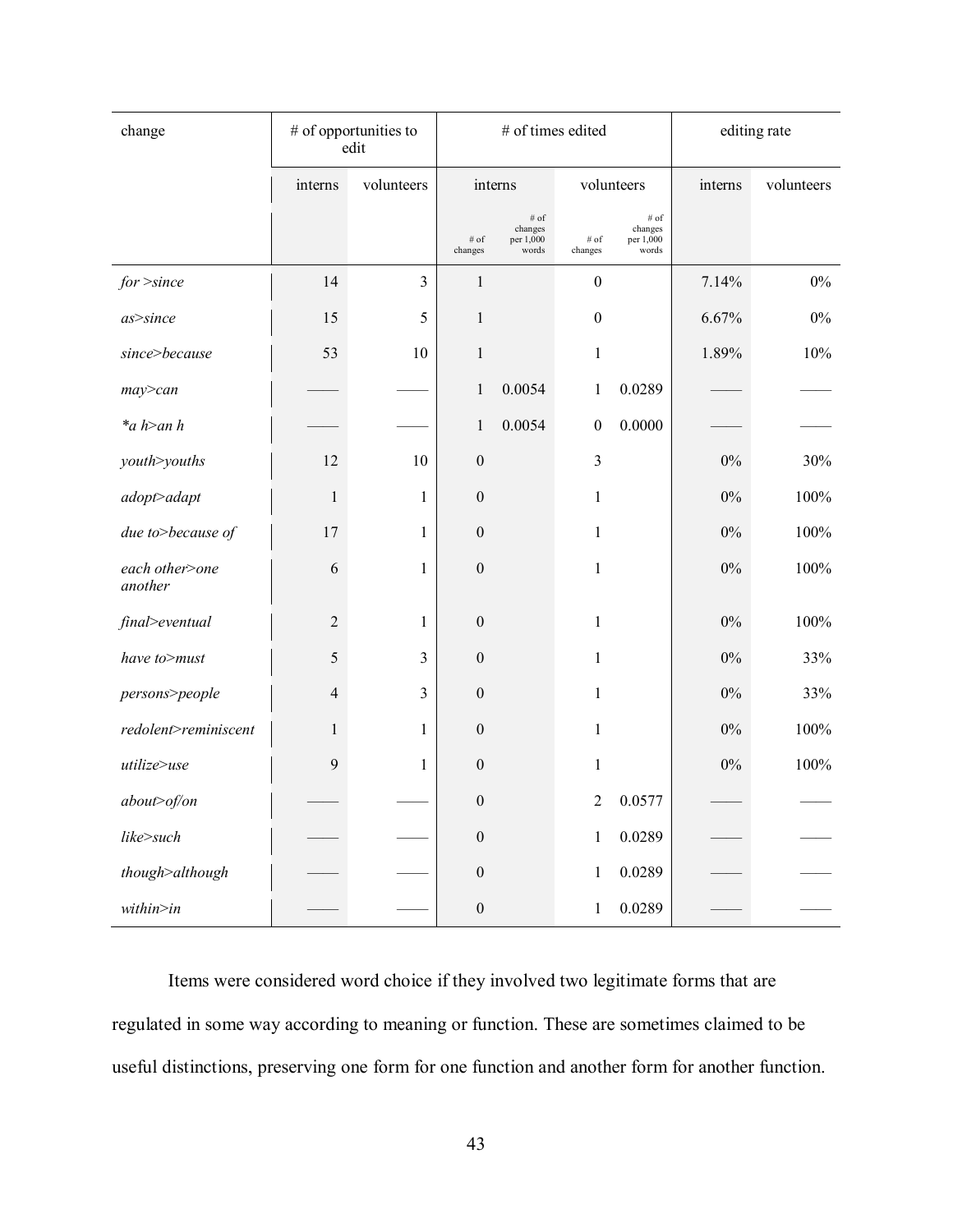Many authorities restrict *all of* to instances where it is followed by a personal pronoun, but out of 25 opportunities in the intern edits, only two were changed to *all*. It appeared only four times in the volunteer edits and was edited once. Clearly this is not a very important rule to most editors.

*Since* in a causal sense was changed once to *because* in both the volunteer and intern edits (though different instances of *since* that were changed in each), for a rate of about 2 to 10 percent. Interestingly, one instance of causal *as* and one of causal *for* were changed to *since* in the intern edits, further demonstrating the low traction of the ban on causal *since*.

A few changes involving *can* and *may* show no real pattern. In two instances in the intern edits, *can* was changed to *may* in contexts where *can* was not forbidden, that is, cases in which *can* was not being used to express permission. *May* was changed to *can* once in both the volunteer and intern edits.

One instance of non-literal *farther* was changed to *further* in the intern edits. This is interesting because it is usually the use of *further* with physical distances that is the issue; most usage books note that non-literal *farther* is quite rare. No changes from *further* to *farther* occurred in either set of edits.

In one instance out of four opportunities in the intern edits, phrases such as *an historian* were changed to *a historian*, following the rule that *an* should not be used when the following word starts with a consonant. Puzzlingly, in one case *a historian* was changed to *an historian*. No such opportunities were present in the volunteer edits.

In one instance out of three opportunities in the intern edits, *i.e.* was changed to *e.g.* A similar opportunity was missed in the volunteer edits. It is interesting to note that in some cases it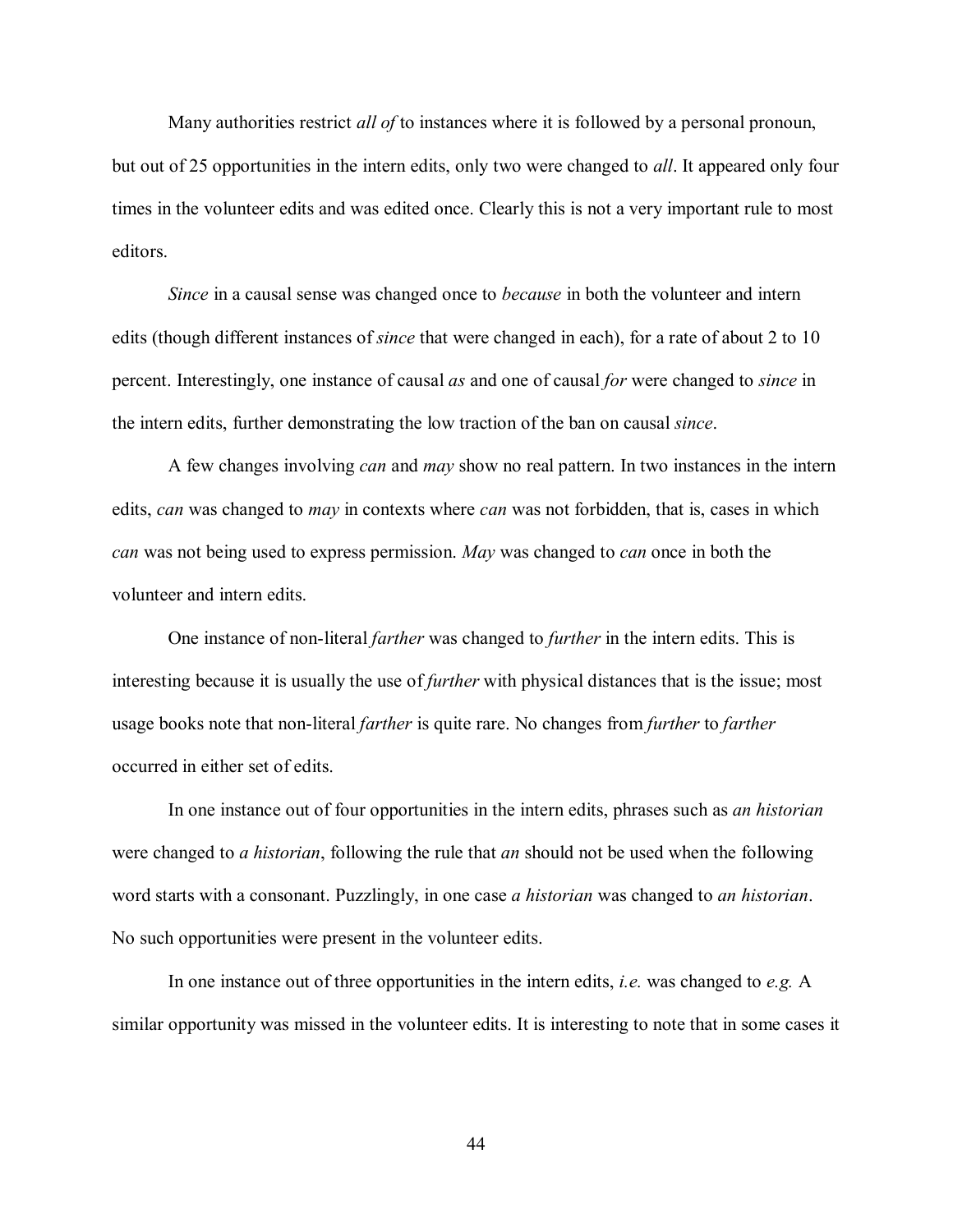was not entirely clear which was intended; context alone may not always be enough to inform editors who are not experts in the subjects they are editing.

In one instance out of ten opportunities in the intern edits, *over* was changed to *more than* when used with quantities (e.g., *over two hundred people* > *more than two hundred people*). No such changes were made in the volunteer edits.

The collective *youth* was changed to *youths* three times out of ten opportunities in the volunteer edits, but not at all in the intern edits.

In two instances in the volunteer edits, *about* was changed to either *of* or *on*. It is not clear what motivated these changes.

# **Sexist Language**

#### **Table 3.10: Copy-Editing Changes to Sexist Language**

**Unavailable data is shown with ——. Changes that violate a traditional rule are marked with \*.**

| change          |         | # of opportunities to edit |                   | # of times edited                     |                   | editing rate                          |         |            |
|-----------------|---------|----------------------------|-------------------|---------------------------------------|-------------------|---------------------------------------|---------|------------|
|                 | interns | volunteers                 | interns           |                                       | volunteers        |                                       | interns | volunteers |
|                 |         |                            | $#$ of<br>changes | # of<br>changes<br>per 1,000<br>words | $#$ of<br>changes | # of<br>changes<br>per 1,000<br>words |         |            |
| he>they         |         |                            | 1                 | 0.0054                                | $\mathbf{0}$      | 0.0000                                |         |            |
| its>his or her  |         |                            | 1                 | 0.0054                                | $\mathbf{0}$      | 0.0000                                |         |            |
| man>human(kind) |         |                            | $\boldsymbol{0}$  | 0.0000                                | 2                 | 0.0577                                |         |            |
| they>he or she  |         |                            | $\boldsymbol{0}$  | 0.0000                                |                   | 0.0289                                |         |            |
| she>he/she      |         |                            | $\theta$          | 0.0000                                |                   | 0.0289                                |         |            |
| he>he or she    |         |                            | $\mathbf{0}$      | 0.0000                                |                   | 0.0289                                |         |            |

Sexist language was a surprisingly infrequent problem. Several changes involved epicene pronouns, though each in a different way. In the intern edits, one gender-neutral form of *he* was changed to a form of *they* (and the sentence recast as a plural to maintain strict agreement), and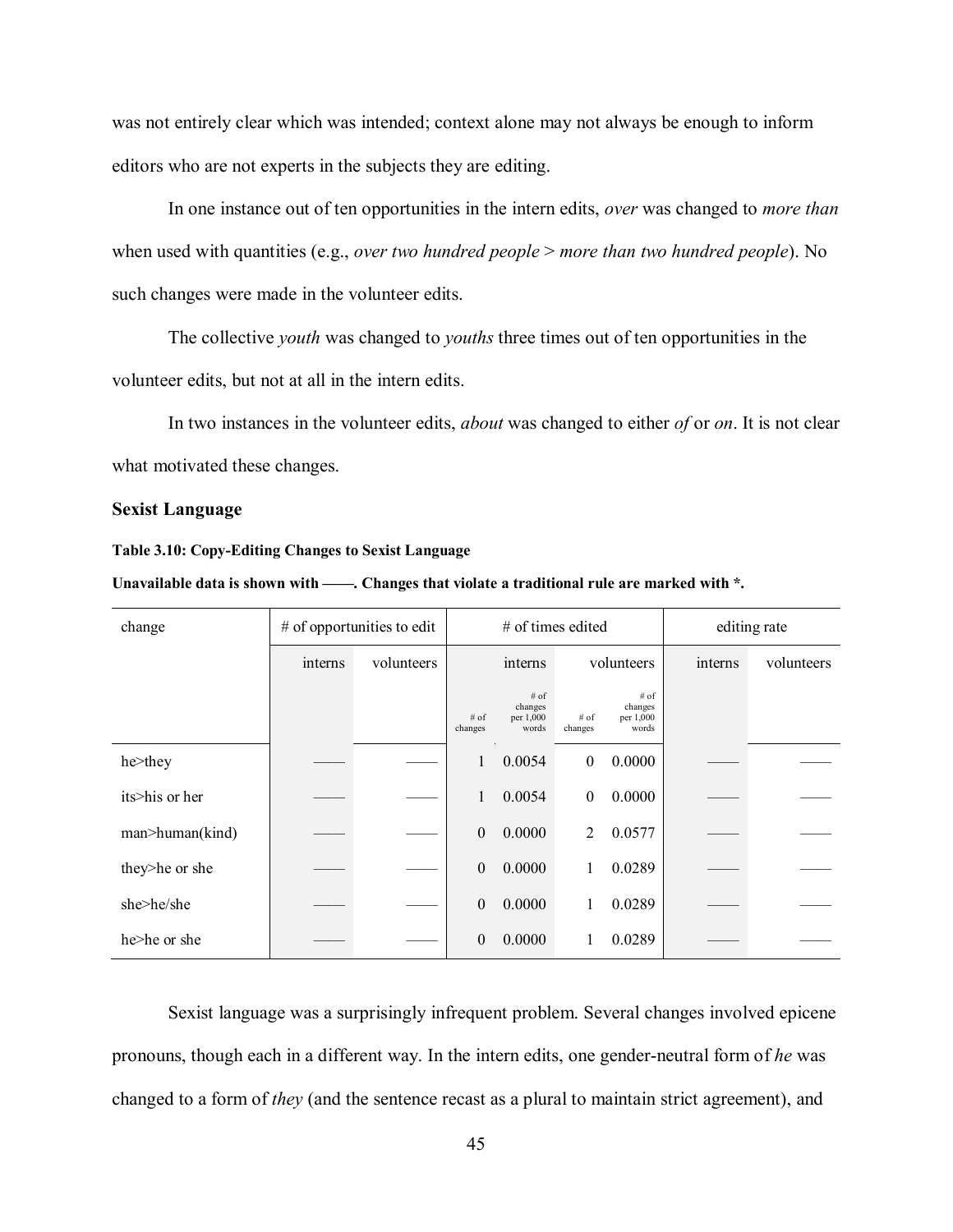in one odd case an editor recommended changing *its* to *his or her* with reference to *person (or object)*.

In the volunteer edits, one gender-neutral *they* was changed to *he or she*, and one *she* and one *he* were changed to *he/she* or *he or she*.

Also in the volunteer edits, one instance of *man* was changed to *human* when representing an individual, and another was changed to *humankind* when referring to humanity in general.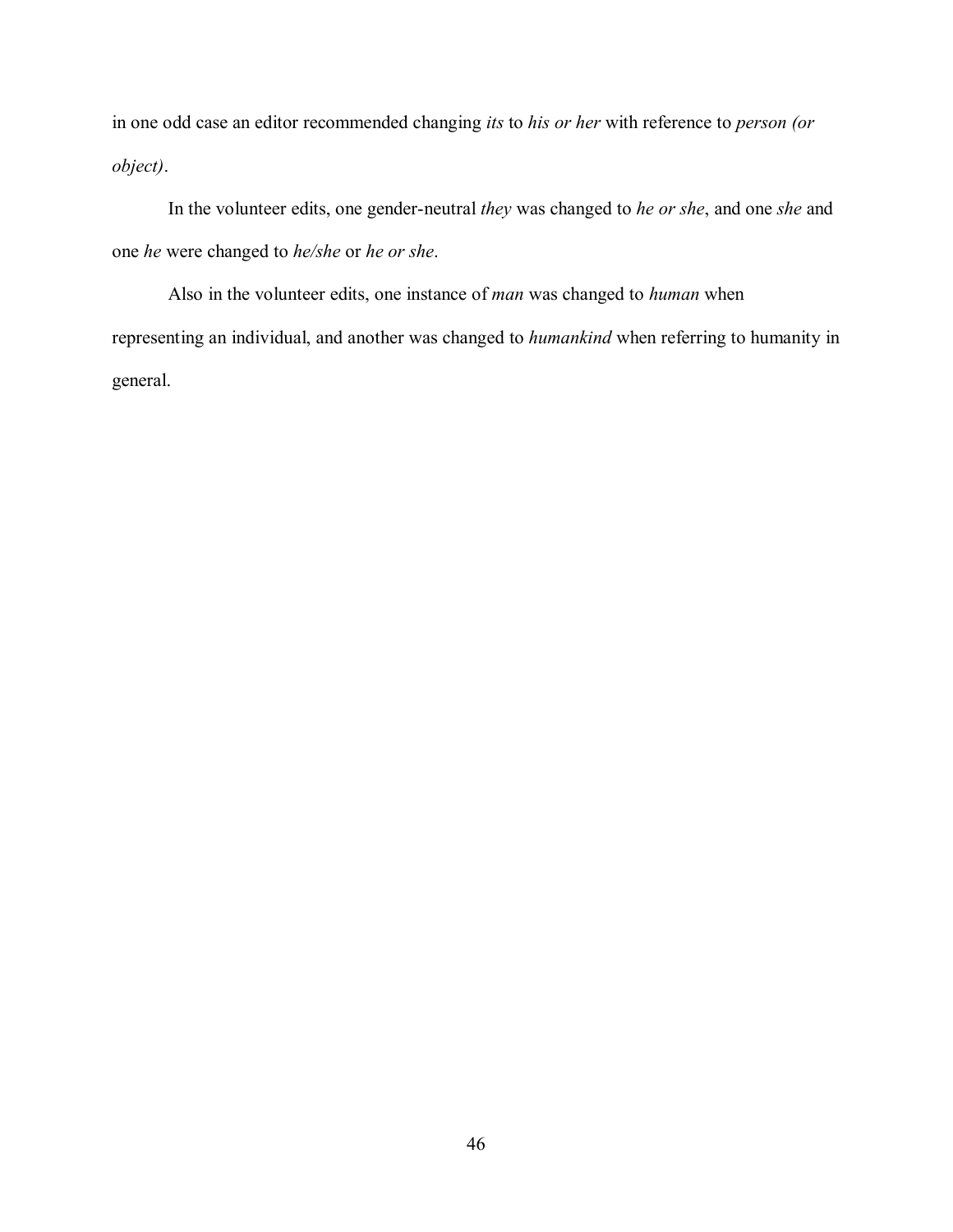### **Chapter 4: Discussion**

Since the invention of printing, copy editing has grown into a professionalized layer of language standardization between writer and audience. Copy editors' work is apparently taken for granted by all parties involved: writers know they will be edited and submit to the process (though sometimes unwillingly), editors believe that their work is essential and expected by readers, and readers either expect copy editing or are unaware of its existence. Arguments have ranged over the validity of particular usage prescriptions and whether they should be taught and enforced in print. What has not been clear, however, is what exactly editors are doing with regard to usage and standardization—which rules they are following and which forms they are codifying in print. There has also historically been no available data on the kinds of usage changes that editors make, further clouding the issue of what role editors play in standardization. The results of this study provide some idea of the nature of that role and indicate some directions for further study.

# **Research Questions 1 and 2**

What changes are copy editors making with regard to grammar and usage? How do novice and professional editorial practice differ with regard to the kinds of changes made? These two questions will be treated together because of their closely related nature. Unfortunately, there are only a few clear patterns in the most popular editing usage changes. However, when the subcategories are collapsed into their parent categories (so that grammar encompasses relatives, genitives, parallelism, adverb placement, and agreement, while word form, word choice, and gender are collected under word use), some general tendencies emerge. The differences between the interns and volunteers also become starker, though it is also clear that they both focus their efforts on grammar. Word use is more variable and shows a larger discrepancy between the two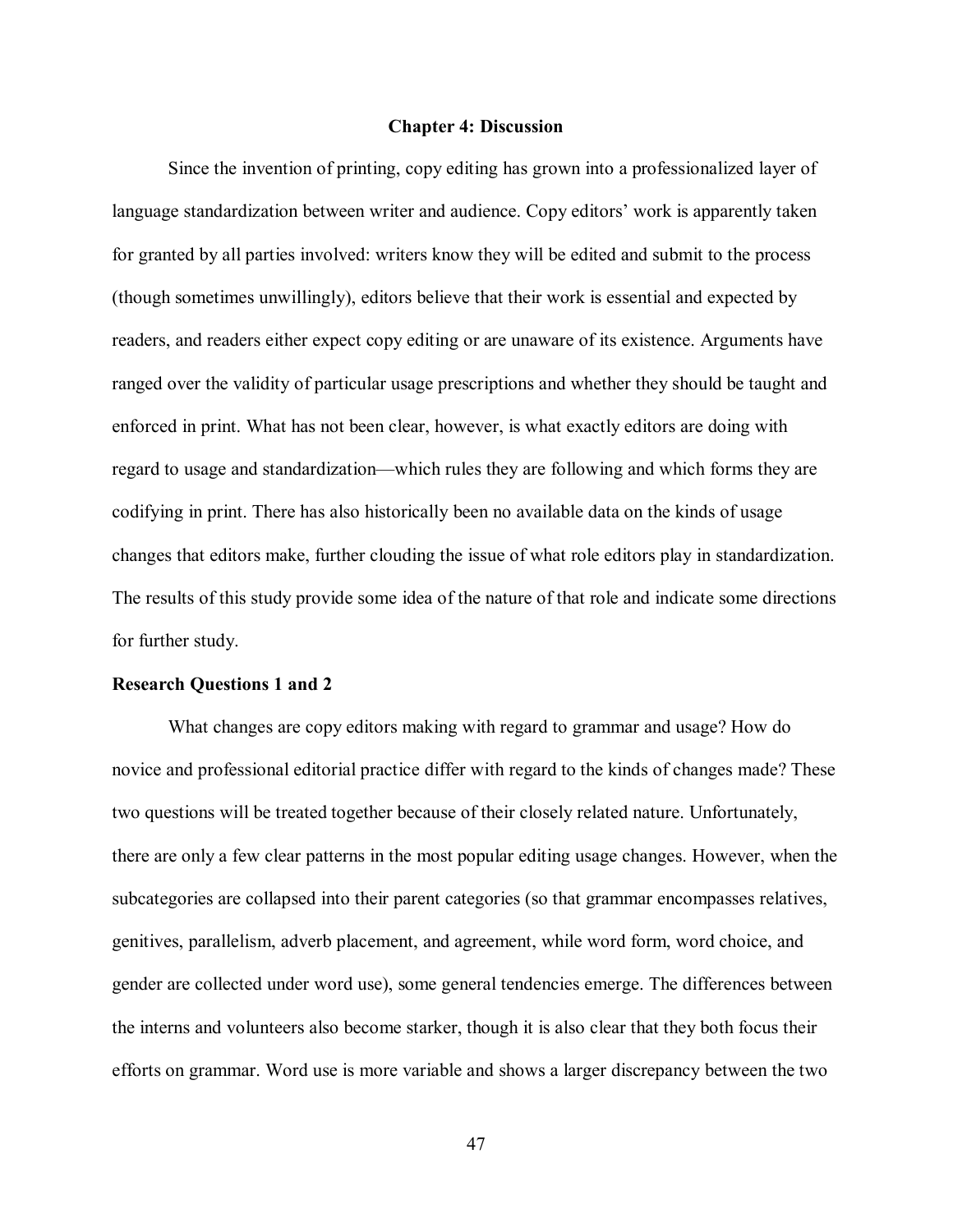groups, while spelling is edited at the lowest rate. As stated before, the data for spelling changes may not be very reliable, since the manuscripts seemed to have an unusually high rate of British spellings; furthermore, British spellings were ignored in the one volunteer-edited manuscript in which they appeared. When changes involving British spellings are removed from the count, however, the editing rates become much more comparable. This supports the notion that spelling is already highly standardized, leaving little work for editors to do, especially since most errors will be caught by spell-checking software before the manuscript even reaches a copy editor.

| category         |                | interns                            | volunteers     |                                                |  |  |
|------------------|----------------|------------------------------------|----------------|------------------------------------------------|--|--|
|                  | $#$ of changes | # of changes per<br>thousand words | $#$ of changes | $#$ of changes per<br>thousand words           |  |  |
| grammar          | 152            | 0.8219                             | 61             | 1.7607                                         |  |  |
| relatives        | 40             | 0.2163                             | 24             | 0.6927<br>0.1443<br>0.2309<br>0.0866<br>0.0000 |  |  |
| genitives        | 36             | 0.1947                             | 5              |                                                |  |  |
| parallelism      | 18             | 0.0973                             | 8              |                                                |  |  |
| adverb placement | 15             | 0.0811                             | 3              |                                                |  |  |
| agreement        | 12             | 0.0649                             | $\theta$       |                                                |  |  |
| other            | 31             | 0.1676                             | 21             | 0.6061                                         |  |  |
| word use         | 47             | 0.2541                             | 41             | 1.1834                                         |  |  |
| word form        | 30             | 0.1622                             | 16             | 0.4618                                         |  |  |
| word choice      | 15             | 0.0811                             | 20             | 0.5773                                         |  |  |
| sexist language  | $\overline{2}$ | 0.0108                             | 5              | 0.1443                                         |  |  |
|                  |                |                                    |                |                                                |  |  |
| spelling         | 39             | 0.2109                             | $\overline{c}$ | 0.0577                                         |  |  |
| -British         | 6              | 0.0324                             | $\overline{2}$ | 0.0577                                         |  |  |

**Table 4.1: Intern and Volunteer Editor Correction Counts and Rates by Category**

The volunteers make corrections involving grammar at over twice the rate of the interns, while they make corrections involving word use at nearly five times the rate. This seems to indicate that word-use prescriptions are harder to acquire, which makes a great deal of sense. Grammatical rules are usually much more black and white—for example, restrictions about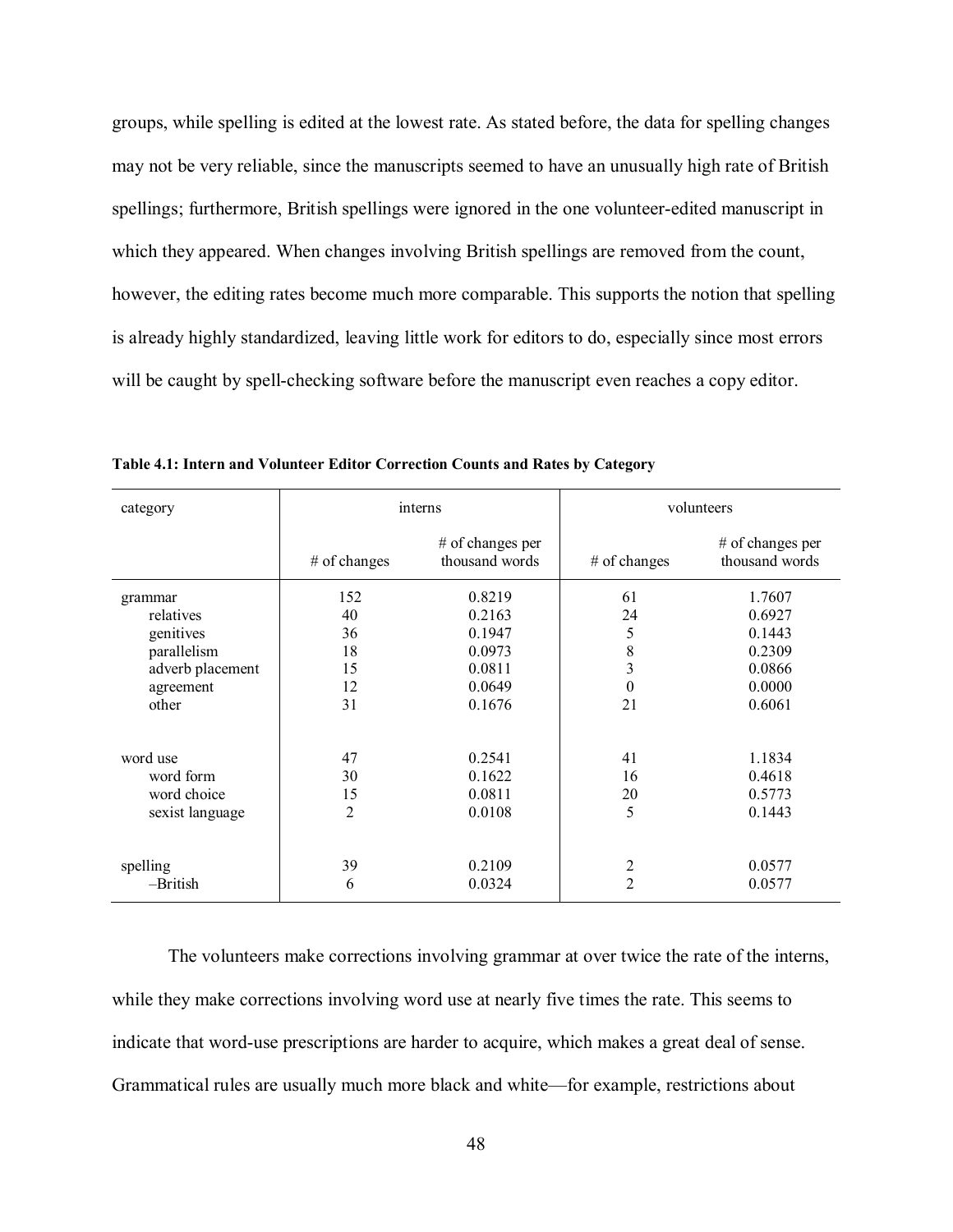complement type or requirements to use a certain form in a certain construction—while word use is much harder to regulate. Knowing the canonically correct meaning of a word and identifying uses that don't adhere to it is much more difficult, especially given the way that meanings shift or expand little by little. Acquiring these rules obviously takes more work. Many of the word-use changes also occur at a very low rate, so it could be that novices have simply not encountered the particular problems often enough to have become familiar with them.

The following sections will discuss the results in more detail, examining the most common editing changes and comparing the editing rates of the interns and volunteers. It will then answer the research questions of what changes editors are making with regard to usage and grammar and what role editors can be said to play in the standardization process.

## *Editing Changes to Grammar*

Unfortunately, the difficulty of searching unparsed text for grammatical constructions made it impossible to count opportunities for most of the changes in this category. The favorite items for both the interns and the volunteers were the subcategories of relative pronouns and adverbs, genitive forms, and parallelism. After the various subcategories in this group, the changes become less coherent

#### Relative Pronouns and Adverbs

What is striking about the changes involving relative pronouns and adverbs is that *which>that* is far and away the most popular. Not only does it provides abundant opportunities, but it is edited at high rates. Most of the other changes in this subcategory either provide far fewer opportunities or could not be counted to calculate an editing rate. In some cases we may infer that rules with uncounted opportunities were edited at low rates. The word *that*, for instance, occurred over 2,000 times in the intern manuscripts but was deleted as a relative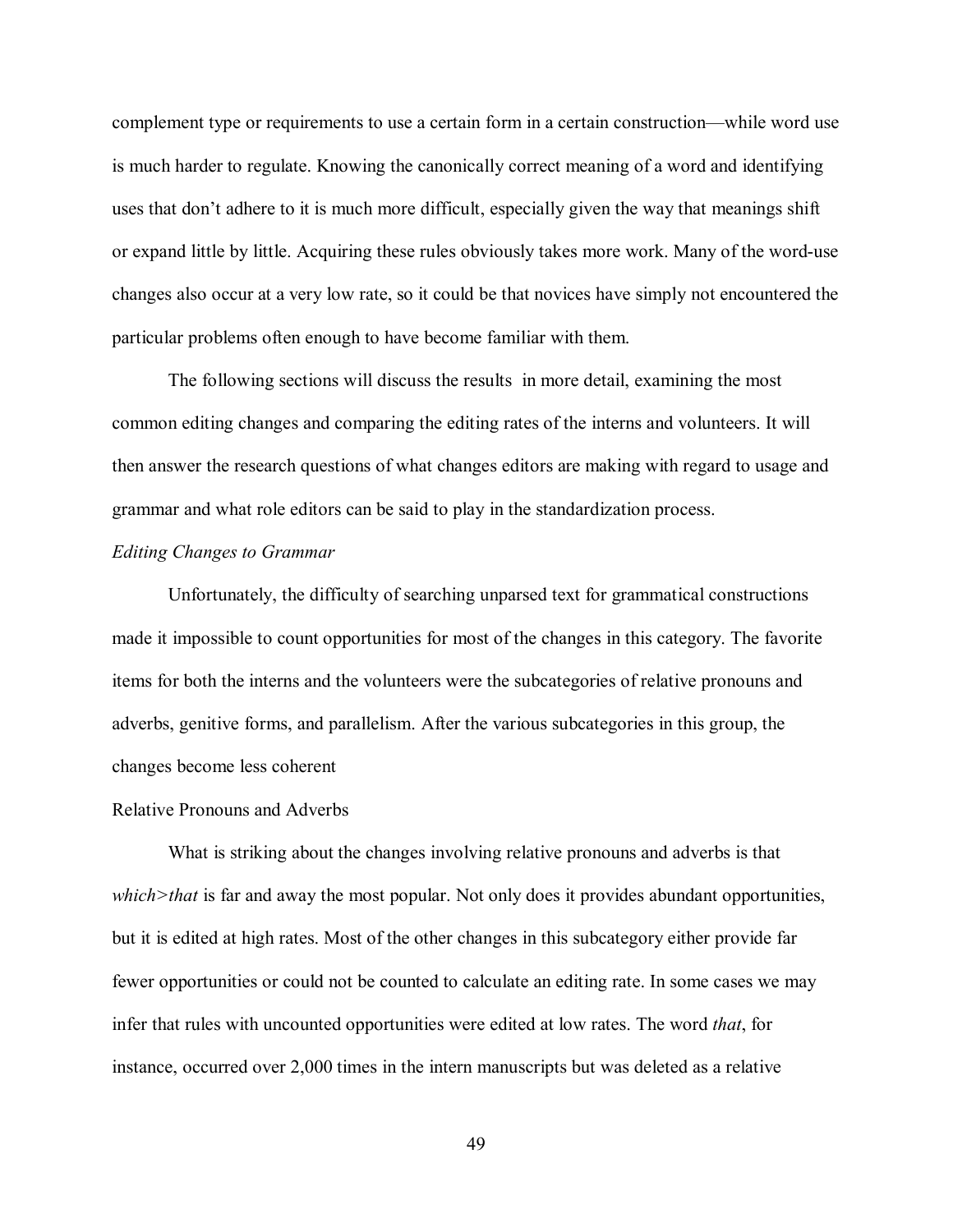pronoun only once. Even if only 10 percent of the 2,000 *that*s were relative pronouns in a deletable position, this means that the rule was applied only .5 percent of the time. Of course, it could be that far fewer of the 2,000 were relative *that*s that could be deleted, but it seems rather unlikely that the number of opportunities was low enough to calculate a high editing rate.

In most cases the volunteers edit at higher rates than the interns, though the volunteers never make the changes *where>in which*, *that>who*, *what>that which*, or *who>that*. The first two are commonly found in many usage manuals, so it is unclear why the volunteers would never make them. The latter two actually run contrary to traditional rules, which may explain why the more experienced volunteers didn't make those changes. Overall, though, the volunteers edited relative pronouns and adverbs at a much higher rate than the interns; they made .693 changes per thousand words, while the interns changed only .216 per thousand words. They showed the greatest convergence with *which>that* and *whom>who*. However, it is hard to extrapolate much with confidence from the low number of opportunities to edit *whom>who* or most of the other changes in this subcategory. (There were no opportunities to edit *who>whom*.) A larger corpus of professionally edited material would provide more reliable data from which we could draw stronger conclusions about the rates of editing. It is nevertheless clear that *which>that* enjoys a central place in the copy editing process and is a clear marker of Standard Edited English as opposed to unedited Standard English.

## Genitive Forms

As with the relative subcategory, there is one stand-out change here: the addition of an *s* to genitive forms of names ending in *s*, as in *Jones'* to *Jones's*. It presented fewer opportunities than *which>that* but was edited at a significantly higher rate among the interns. Because of the variation among the manuscripts, the volunteers had only two opportunities to make this change.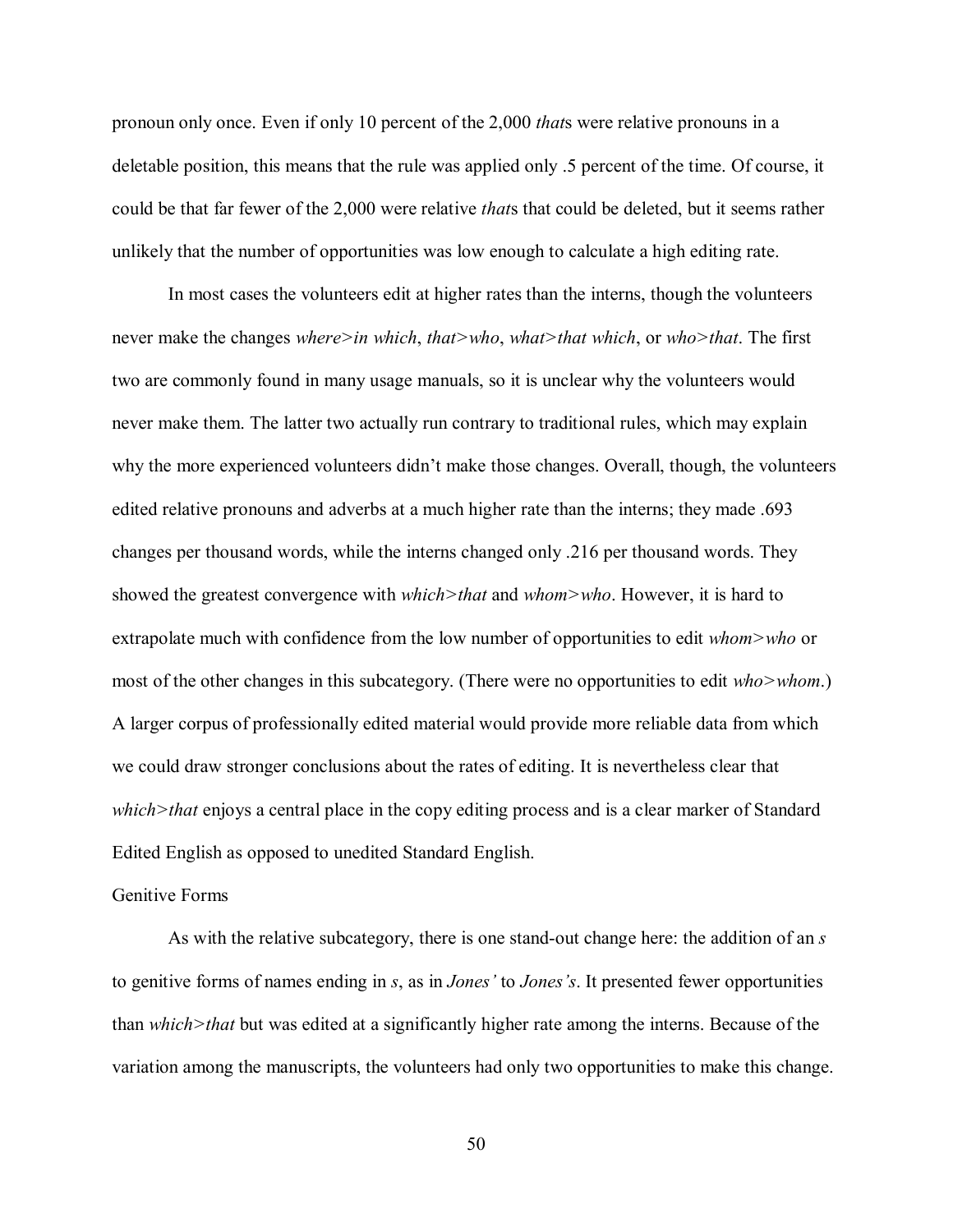Though it was only made once, we cannot extrapolate too much from this data. A larger dataset would show whether professionals make this change at rates comparable to those of the interns.

However, it is worth noting that many style guides differ on this rule. While the current edition of *The Chicago Manual of Style* recommends always adding an *s* to genitive forms ending in *s*, other style guides, notably *The Associated Press Stylebook*, recommend always omitting it. Thus we should expect copy editing practice to vary by industry and field, with adherents of *AP* style deleting the final *s* on names ending in *s's* when they appear.

*Chicago* formerly provided an exception to the *s'>s's* rule for names ending in *es* pronounced /i:z/, as in Euripides. In cases like these, *Chicago* recommended omitting the second *s*. It is not clear whether the one change *es's>es'* was following this exception or was following a different rule or no particular formalized rule at all.

Some of the other changes in this subcategory show a very slight tendency to reserve the *s* genitive for people and the *of* genitive for non-people. These changes occurred at very low rates, however, so it is safe to say that these rules are very peripheral to Standard Edited English.

A few other changes regulated the placement of the genitive *'s* and distinction between the singular genitive *'s*, the plural *s*, and the plural genitive *s'*. These changes also provided few opportunities for editing, indicating that these forms are already highly standardized and that these rules are thus not central to the editing process.

In all, the interns made .189 changes per thousand words, while the volunteers made .144 changes per thousand words. The data here may be skewing the results, since the volunteers had few opportunities to edit *-s'>-s's* and may not have chosen to do so if they were editing according to Associated Press style or some other style that does not require the form *s's*.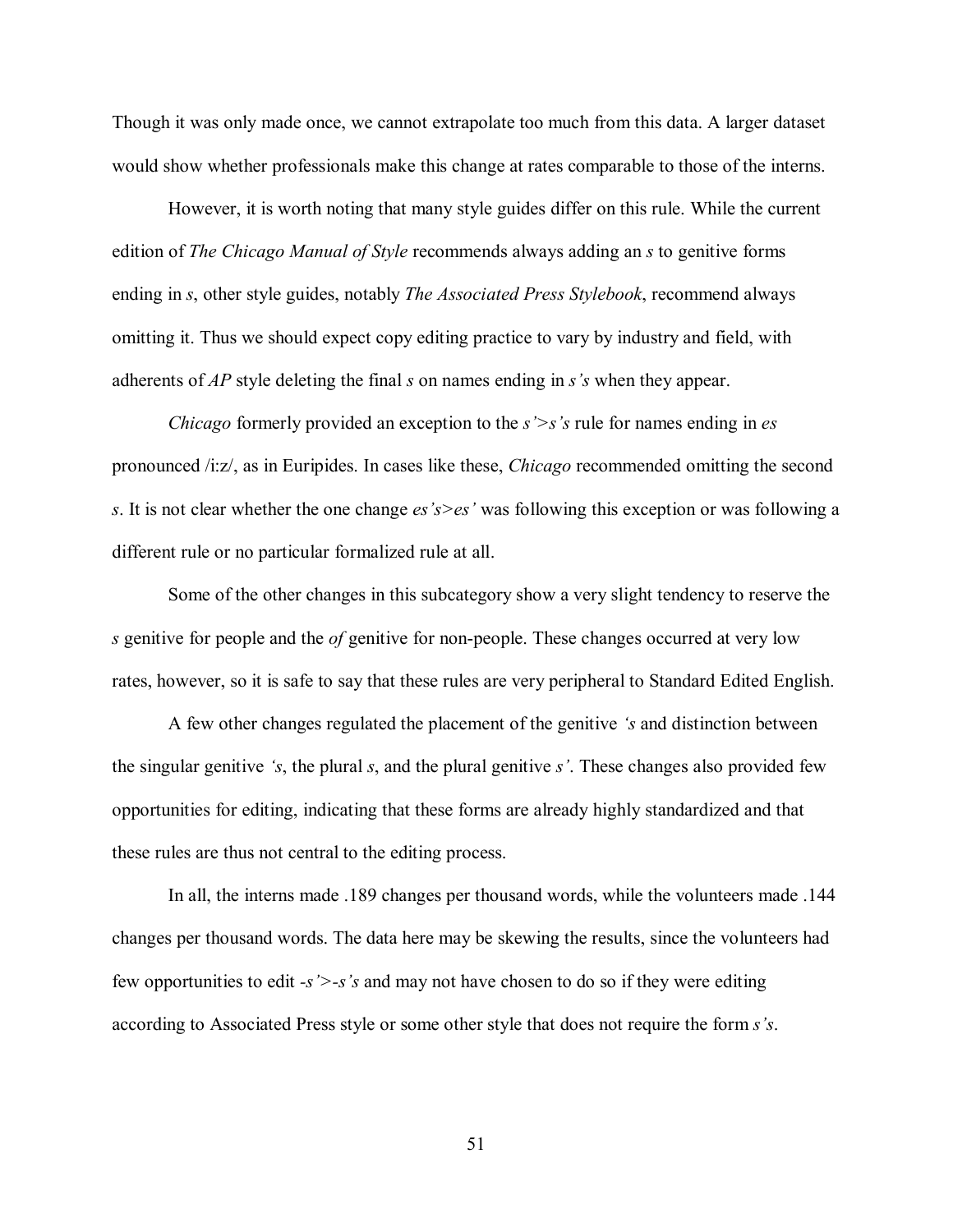Grammatical Agreement

Because of the low number of changes by the interns, the complete lack of changes by the volunteers, and the inability to count opportunities, it is difficult to make generalizations about this subcategory. Unedited Standard English presumably already shows a high degree of grammatical agreement, so it may be that there were simply few opportunities to make changes in this subcategory. The interns made only .065 changes per thousand words, so it seems that this is not a significant area of standardizing work for editors and that these changes do not do much to distinguish Standard English from Standard Edited English. Furthermore, the two apparently erroneous changes (*land filled with riches that rewards* > *land filled with riches that reward* and *poems were printed on both sides of paper, which was glued together > poems were printed on both sides of paper, which were glued together*) demonstrate that properly parsing a construction and fixing grammatical agreement can occasionally be difficult without sufficient knowledge of the topic being discussed.

### Adverb Placement

The only adverb-placement change that was made more than once was the movement of *only*. Though it doesn't enjoy the frequency of changes like *which>that* or *towards>toward*, it seems to be moderately popular. Unfortunately, there were only two opportunities to move *only* in the volunteer edits, so even though the rate was 100 percent, it is difficult to say whether this is an area where the interns and volunteers truly converge. The other changes in this subcategory were infrequent enough that it is safe to say that they are not central to the editing process or the definition of Standard Edited English. However, they did edit at similar rates, with the interns making .07 changes per thousand words to the volunteers' .087. Even if this area is not important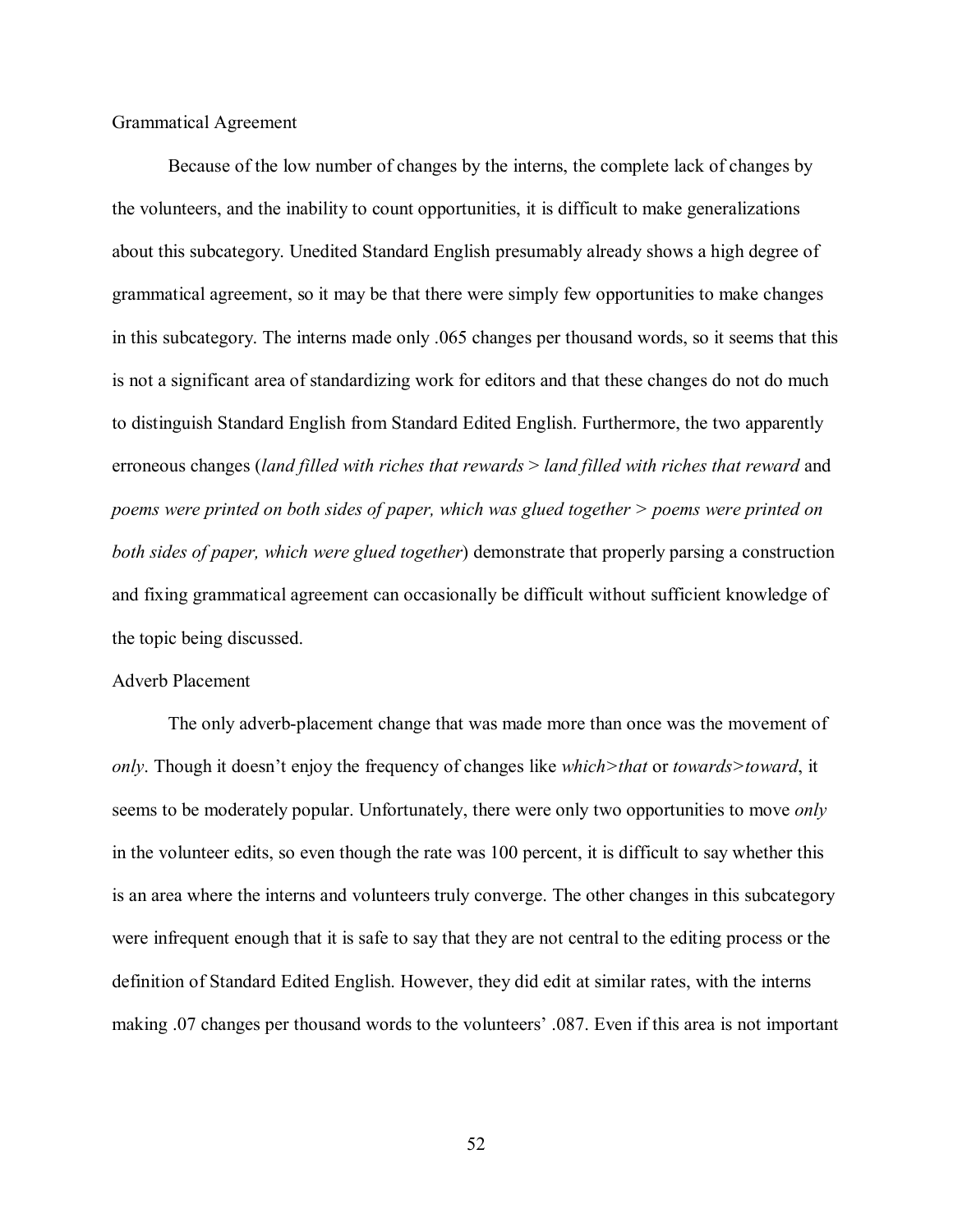to the definition of Standard Edited English, at least there is not a great discrepancy between the intern and volunteer editing.

# Parallelism

Interestingly, most of the changes in this subcategory involve correlative conjunctions; relatively few involve nonparallel items in coordinate lists. The most popular all involve the construction *not only . . . (but) (also)*, though only the interns made changes with this construction. It is possible that the volunteers simply did not have enough opportunities to make such changes. A few more changes were made to constructions with *both . . . and*, though these were not as frequent. Only one volunteer change was made with this construction, and it involved the deletion of *to*, which may be motivated by a desire to avoid repeating a preposition, as explained below.

Both the interns and volunteers made changes involving prepositions in coordinate structures, though with little sign of convergence. Both groups sometimes repeated a preposition (e.g. *for their candor and sharing > for their candor and for sharing*), but one of the volunteers also deleted several of an author's repeated prepositions. It is not clear what is motivating these changes, since rules governing the repetition or deletion of prepositions in coordinate structures do not appear in the popular usage handbooks. Perhaps the deleters are following a principle such as "omit needless words" while the repeaters are editing by ear. Whatever the reason, even though there is editorial activity in this area, it appears to be entirely consistent. Even though the interns and volunteers do not show a high degree of convergence, their changes do form a few interesting clusters. The volunteers also made .231 changes per thousand words to the interns' .097.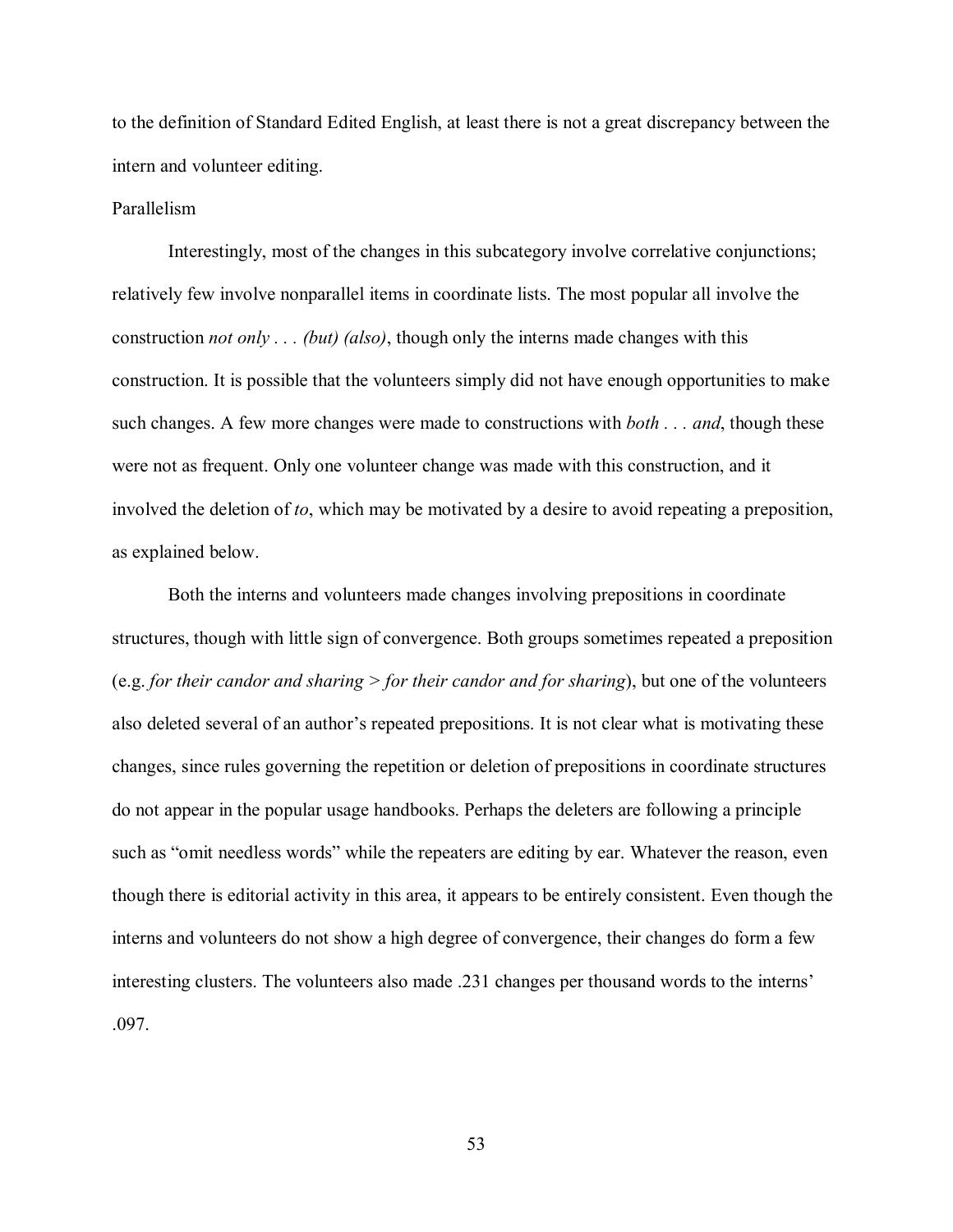**Other** 

As stated in the results chapter, the two most frequent changes not included in one of the above subcategories run counter to one another: the interns occasionally inserted complementizer *that* where it had been omitted, while one volunteer repeatedly deleted it. Because different usage manuals make different recommendations, editorial practice varies. Even though the editors are not converging on a single form, it is interesting to note that they are aware of the variation here and are taking steps to regulate it. It will be interesting to see whether editing practice converges and a single standardized form coalesces at some point in the future.

The other individual rules in the category showed little convergence between the interns and the volunteers. It is difficult to say from the data whether these changes are indicative of broader editing tendencies or whether they are more idiosyncratic practices. However, the volunteers showed a much greater tendency to make changes in this subcategory, with .606 changes per thousand words to the interns' .168. It may be that increased editing for grammar comes with greater experience.

# *Spelling*

Once again, a small set of changes stands out: the Americanization of British spellings. Other kinds of spelling variants and mistakes presented few opportunities for editorial correction. Spelling is more uniform today than it has been at any point in English history, leaving editors little work besides catching typos and other occasional misspellings and changing forms that are standard in other dialects but not in American English. Strangely, the volunteer editors did not make any changes to British spellings. The problem here may be the small sample size combined with my own intentionally vague instructions to the volunteers. There was only one volunteeredited manuscript with British spellings, and without clear direction, the editor may have erred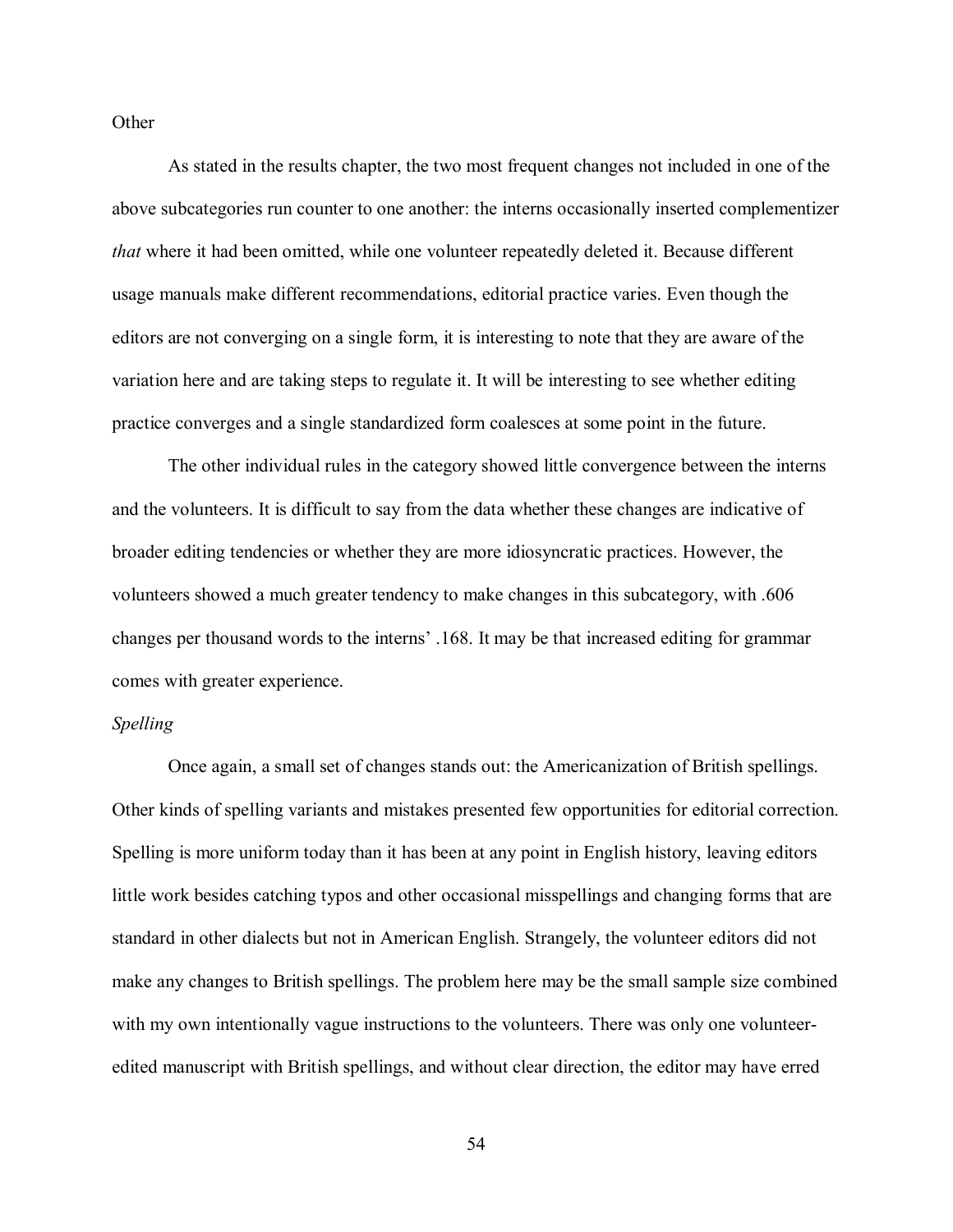on the side of caution and left them as is. Again, more data—especially data taken from alreadyedited manuscripts and not from volunteers—will show more clearly whether the Americanization of British spellings is a common facet of the standardization process.

Overall, the interns made far more changes, at a rate of .211 per thousand words, compared to the volunteers' .058. When changes to British spellings are removed, the rates are more comparable, with the interns making .032 changes per thousand words.

# *Word Form*

The word form category once again shows a stand-out rule: *towards>toward*. And once again, the volunteers edited it at considerably higher rates than the interns, indicating that mastery of this particular rule is a sign of experience and that its application in print is a sign of Standard Edited English.

The remaining edits were again made at low rates or found few opportunities for application. The strongest area of convergence, after *towards>toward*, was *impact>affect*. Several edits concerning word form, though, found only one opportunity for application, which illustrates a problem with using specific lexical items to judge whether a text is standard: individual words may occur at very low rates in a corpus and may not occur in a given text at all. The volunteers made far more changes per word in this category, with .462 per thousand words to the interns' .162. Again, this may be a sign of their different amounts of experience.

# *Word Choice*

This category shows no clear patterns or popular rules. The changes with the most frequent opportunities were applied less than 10 percent of the time, which seems to indicate that regulating words on the basis of semantics is a difficult endeavor. It is more difficult to proscribe a particular word meaning than it is to proscribe a grammatical function or word form, because it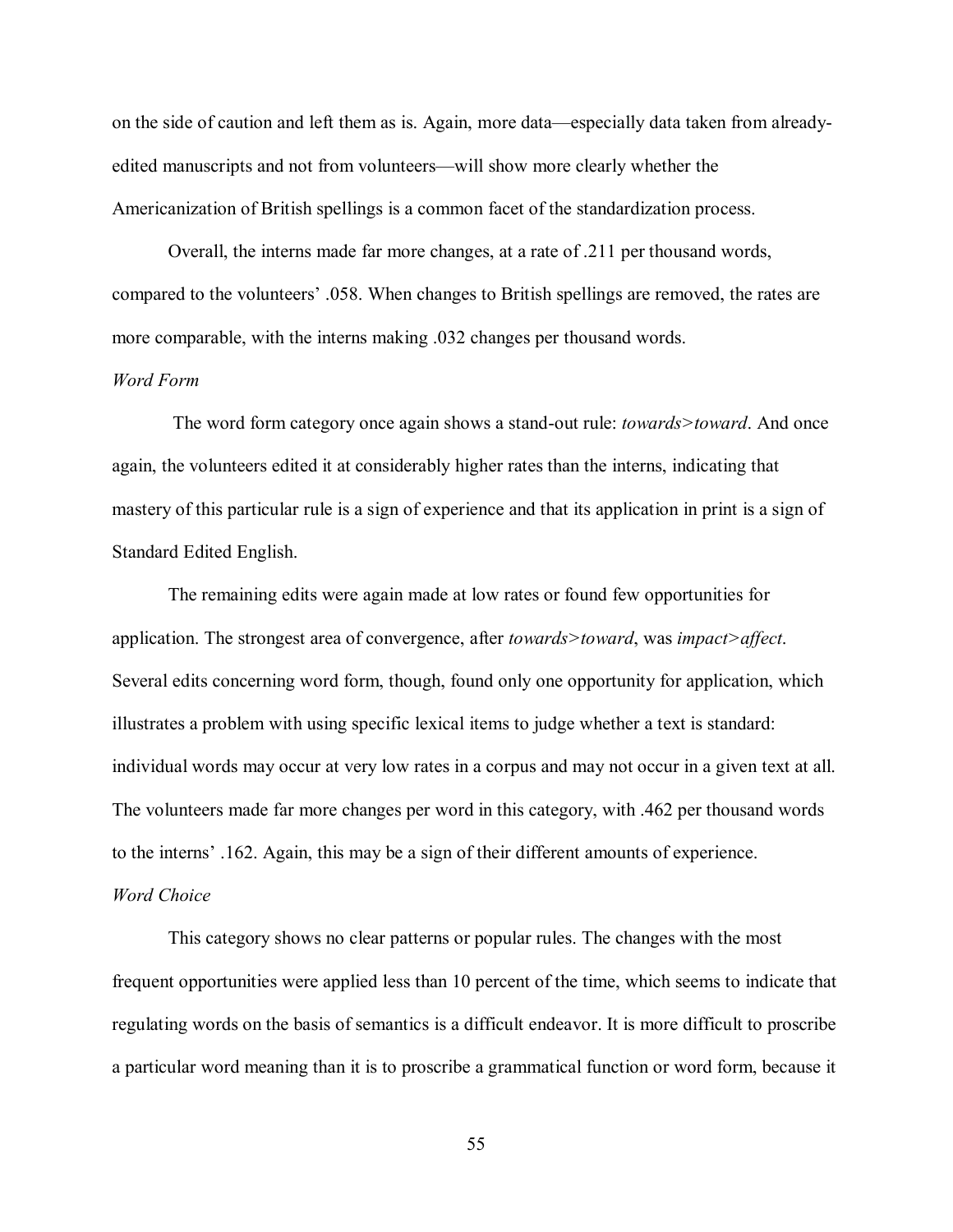is harder to determine whether a given use meets the criteria of the proscribed meaning than it is to determine whether it fits the proscribed form. It is thus trickier for editors to master these rules and apply them consistently. Once again, though, the volunteers edited at a much higher rate, with .577 changes per thousand words to the interns' .081. This appears to be the greatest disparity between the two groups.

#### *Sexist Language*

Sexist language was a very minor issue, though the volunteers made relatively more changes in this category than the interns did. Though the interns made changes involving gender .011 times per thousand words, the volunteers made .144 per thousand words, over ten times the rate. Because of the trouble in counting opportunities and the low number of changes, it is not clear whether the volunteers simply had relatively more opportunities, though it seems unlikely that the volunteers had over ten times as many opportunities per word as the interns.

## *Summary: Top Changes*

There do not seem to be many clear patterns in the changes. The different sizes and composition of the two groups undoubtedly contribute to this problem. However, when some of the subcategories are considered together, such as genitive form, parallelism, and agreement, some patterns begin to emerge. Still, only *which>that*, *towards>toward*, and parallelism were in the top five for both groups, as shown in Table 4.2 below. Even when considering the two groups separately, though, there do not seem to be true patterns; the changes are essentially a grab-bag of orthography, grammar, and semantics, though with an emphasis on grammar. Some linguists may find it heartening to note that two of the most notorious prescriptive bugbears, the bans on split infinitives and stranded prepositions, are not to be found on this list. It should be borne in mind, though, that this is simply a list of the most common grammar and usage changes made by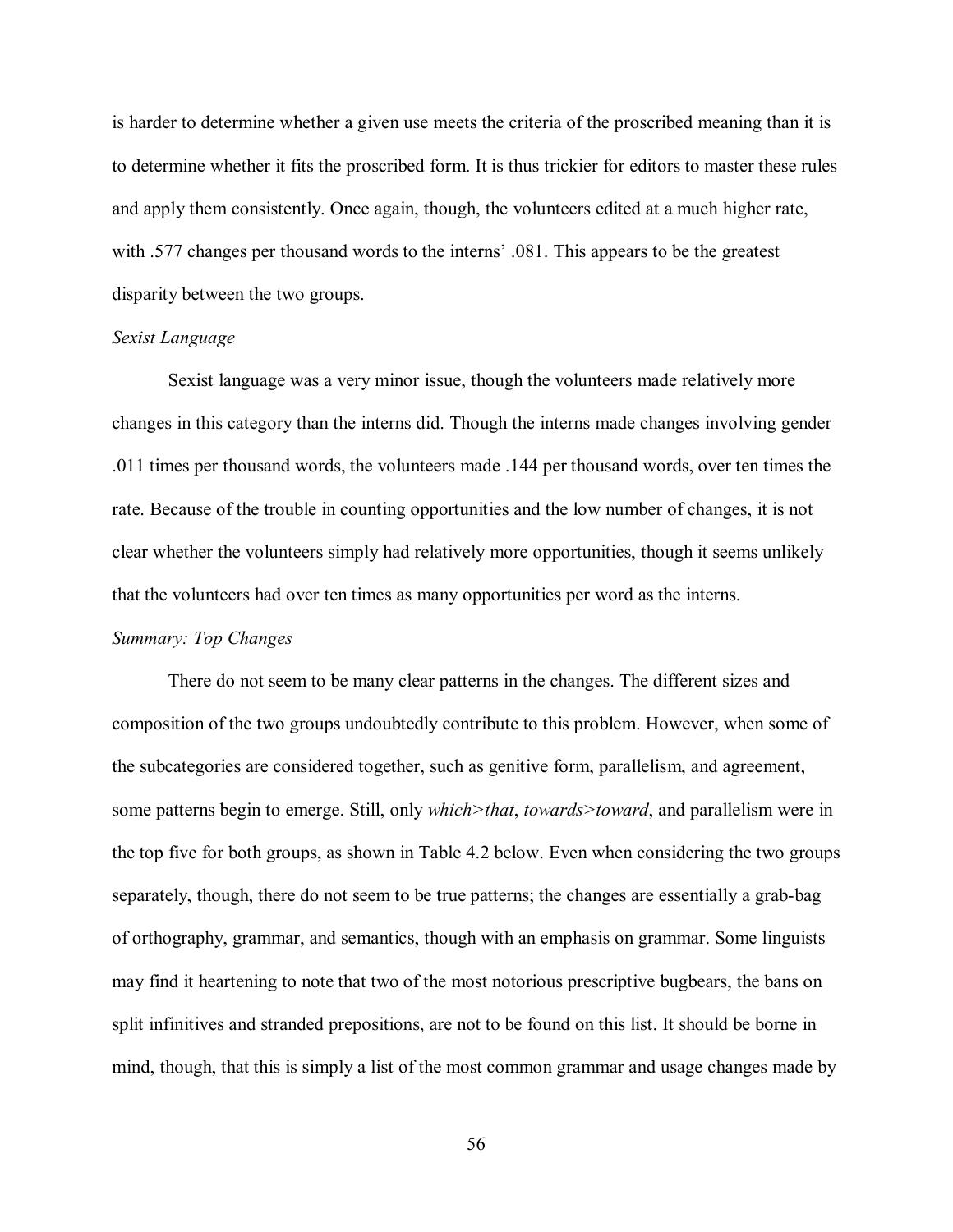copy editors, not a list of the most frequent or most bothersome usage mistakes, as some previous studies have produced. Further studies will be needed to determine whether these items are consistently among the top changes editors in different fields and also whether editors are focusing their efforts on the areas that are the most problematic. For now, we can say that editors are certainly codifying certain forms and eliminating optional variation, especially in specific areas of grammar such as relative pronouns and adverbs, genitive forms, and parallelism.

To get a better idea of which changes were popular and not just common because of numerous opportunities, I calculated a weighted value by multiplying the number of edits by the weighted value, as shown in Table 4.2 below.

| Table 4.2: Top 10 Intern and Volunteer Editing Changes by Weighted Value               |  |
|----------------------------------------------------------------------------------------|--|
| Unavailable data is shown with ——. Weighted value $=$ # of edits $\times$ edited rate. |  |

| interns                      |                 |                                 |                | volunteers        |                                    |                |                                 |                |                   |
|------------------------------|-----------------|---------------------------------|----------------|-------------------|------------------------------------|----------------|---------------------------------|----------------|-------------------|
| change                       | $#$ of<br>edits | $#$ of edits<br>per<br>thousand | edited<br>rate | weighted<br>value | change                             | # of<br>edits  | $#$ of edits<br>per<br>thousand | edited<br>rate | weighted<br>value |
| British sp.><br>American sp. | 33              | 0.1514                          | 84.85%         | 23.76             | $which$ $\geq$ that                | 12             | 0.3464                          | 75%            | 9                 |
| genitive form                | 36              | 0.1568                          | 60%            | 21.6              | towards>toward                     | $\overline{7}$ | 0.2020                          | 77.78%         | 5.44              |
| $which$ $\geq$ that          | 27              | 0.1460                          | 55.10%         | 14.88             | only                               | $\overline{2}$ | 0.0577                          | 100%           | $\overline{c}$    |
| $where\geq in which$         | 7               | 0.0379                          | 77.78%         | 5.44              | parallelism                        | 8              | 0.2886                          |                |                   |
| towards>toward               | 12              | 0.0649                          | 32.43%         | 3.89              | rel. that $\otimes$                | 5              | 0.1443                          |                |                   |
| only                         | 8               | 0.0433                          | 47.06%         | 3.76              | historical<br>present>past         | 5              | 0.1443                          |                |                   |
| parallelism                  | 18              | 0.0973                          |                |                   | comp. that $\otimes$               | 5              | 0.1443                          |                |                   |
| agreement                    | 13              | 0.0649                          |                |                   | prep. prep.>prep.                  | 3              | 0.0866                          |                |                   |
| $\emptyset$ > comp. that     | 6               | 0.0324                          |                |                   | stranded<br>prep.>fronted<br>prep. | 2              | 0.0577                          |                |                   |
| passive>active               | 5               | 0.0270                          |                |                   | adjective>adverb                   | $\overline{2}$ | 0.0577                          |                |                   |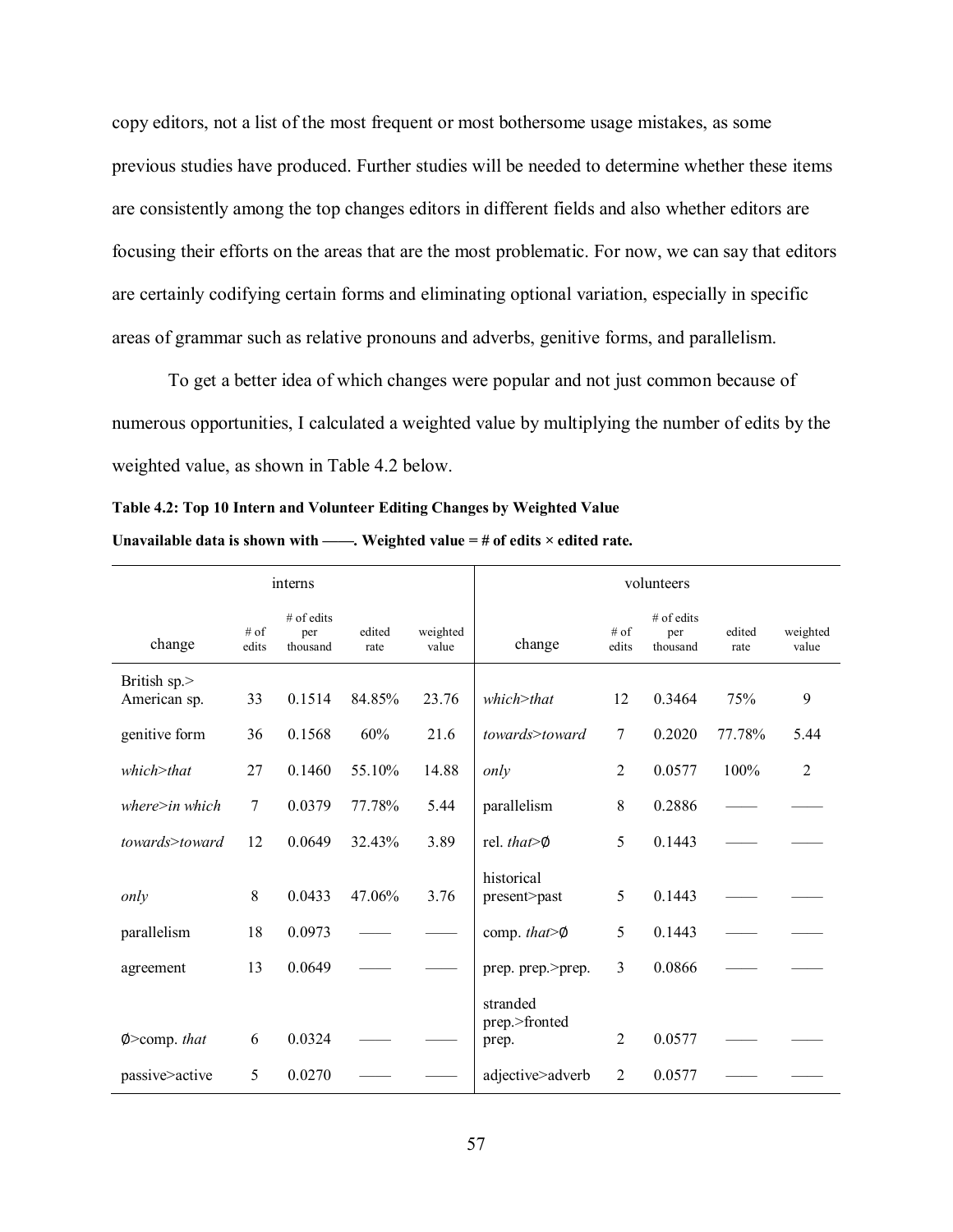It is interesting to note that many of the volunteers' top changes were grammatical and thus could not be counted to calculate edited rates or weighted values. This seems to indicate once again that the interns favored usage rules that prescribe and proscribe forms and functions of certain words, while the volunteers favor more rules that require deeper grammatical analysis. This means that edited text is distinct from educated but unedited text in ways that are frequently difficult to search for in corpora and are thus difficult to quantify. Even many of the changes that are easier to quantify are grammatical in nature, such as relative pronouns and adverbs, genitive forms, and the placement of particular adverbs like *only*. None of these changes individually may seem to add up to much, but the cumulative effect is to produce a standard form of the language that is much more grammatically regulated.

### **Research Question 3**

What role can copy editors be said to play in the standardization of English? With the work of standardizing spelling mostly done, editors focus their efforts on grammar and word use. In nearly every case the editors are regulating optional variability; remarkably few of the edited items deal with clear-cut errors. This accords with Haugen's definition of codification as "minimal variation in form," which says that "the ideal case of minimal variation in form would be a hypothetical, 'pure' variety of a language having only one spelling and one pronunciation for every word, one word for every meaning, and one grammatical framework for all utterances" (1966: 931). It also supports McLain's idea of constitutive and regulative rules, with editors obviously serving as regulators.

The authors of the pieces used in this study are all well educated and seem to have little trouble with the constitutive rules of Standard English, but the editors ensure that the pieces conform better to the regulative rules of Standard Edited English. Cameron's term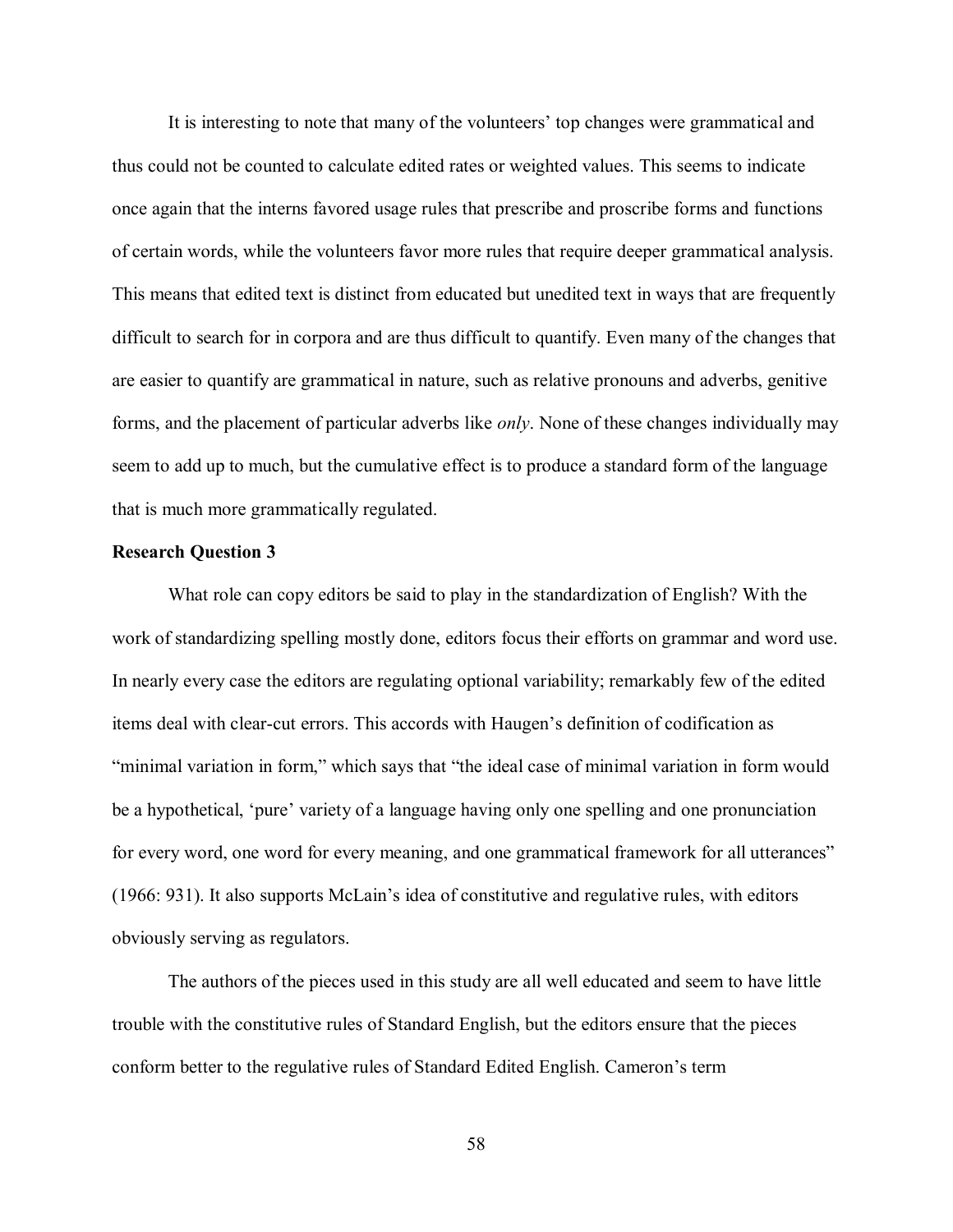"hyperstandardization" may also apply; although her description of it as "a mania for imposing a rule on any conceivable point of usage" is obviously a value judgment, it seems safe to say that in most instances the editors' usage and grammar changes do little to aid efficient communication. Furthermore, her argument that editors are participating in standardization in peripheral ways seems to have some merit; the most popular changes in this study (*which>that*, *towards>toward*, *-s'>-s's*, and increasing parallelism) are fairly inconsequential compared to the task of standardizing disparate nonstandard dialects.

It is important to note once more that this study did not examine *all* changes made by the editors, only the ones dealing specifically with grammar, usage, and spelling, so it would be imprudent to characterize all editing as mere hyperstandardization. The question of whether editing for clarity, structure, logic, and so on is of benefit to the reader is not addressed here. Though some informal, unpublished studies have indicated that a greater degree of editing correlates with higher reader perceptions of the professionalism of the writing and increased reader engagement (for example Mathewson 2010; Vultee 2012), to my knowledge no studies have yet demonstrated the importance of following particular usage prescriptions. Obviously much more research in this field will be required before we can make any definitive statements about the value of copy editing in general. For now, Cameron's description of editors' role in the standardization process seems rather apt: "The activities of copy editors are crucial, because they help to sustain the *illusion* of a uniform standard language" (1995: 39).

It is also interesting to note that many of the most popular edits (as shown in Table 1) are not attempts to slow language change; many of the rules being applied are rather creations of usage commentators in the last century or two (see the various entries in *Merriam-Webster's Dictionary of English Usage*, 1994). For example, *towards* and restrictive relative *which* were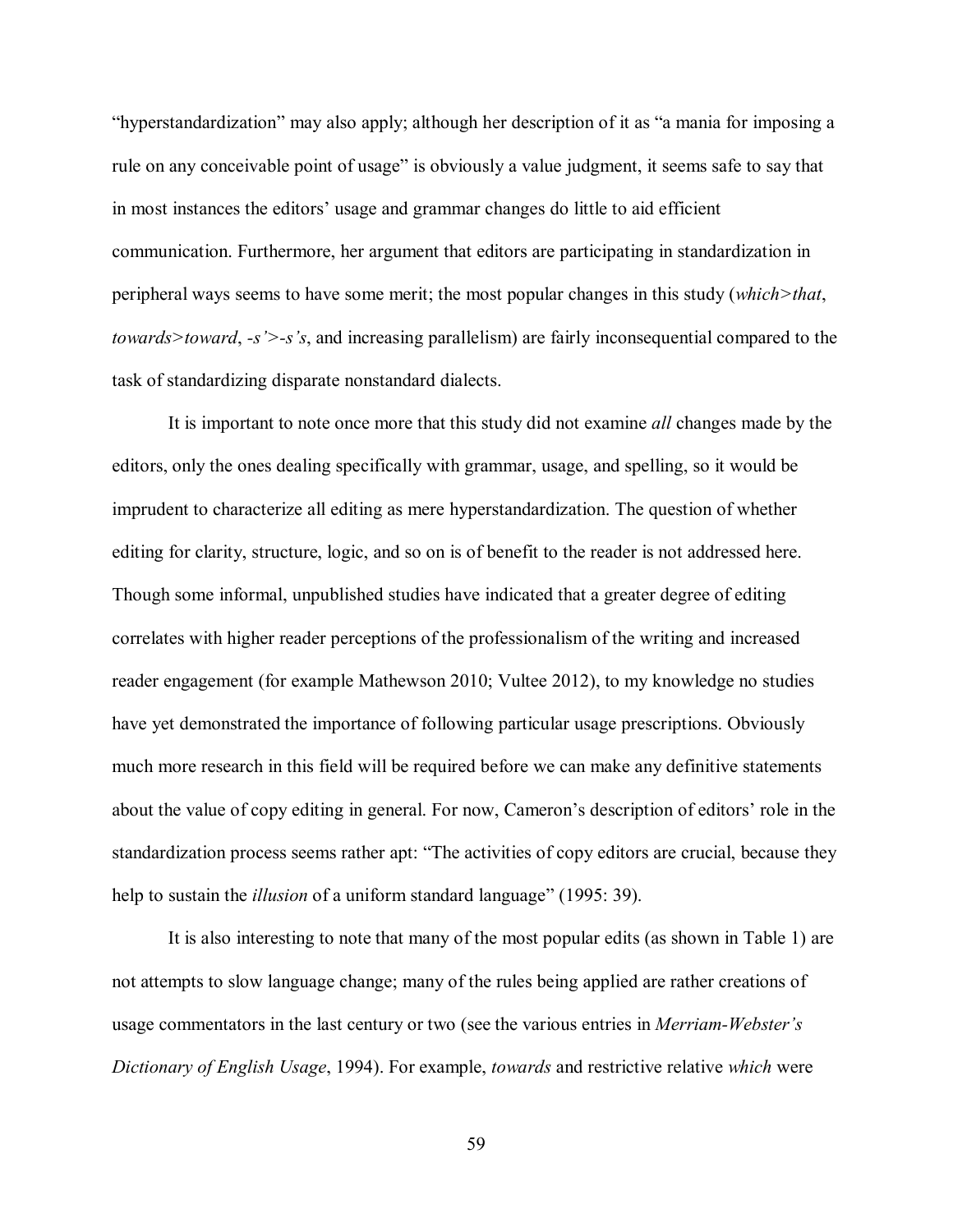common in print a century ago, and rules restricting or forbidding their use did not become common until the twentieth century. These forms are increasingly rare in written American English due in part to the work of copy editors. It is also interesting to note that the most popular rules do not seem to have much to do with copy editors' stated objectives of clarity or correctness, unless one defines correctness simply as adherence to rules, which is entirely circular. Regarding the rules as the source of correctness is a problematic but unfortunately common view. The desire for consistency, however, certainly manifests itself in the high rates of editing of some items. Reducing the few spelling variations that exist may arguably lead to greater clarity, though, as Cameron says, it is difficult to see what is unclear about a variant like *organise*. Regardless of the clarity or lack thereof of a form like *organise*, it is regarded as incorrect in American English, and this is sufficient reason for an editor to change it to *organize*. Any attempt to answer *why* certain forms are incorrect quickly reduces to circularity or an ipse dixit: *organise* is incorrect because it's not part of Standard American English, and it's not part of Standard American English because it's incorrect.

# **Research Question 4**

What conclusions can be made about the nature of Standard English, particularly about Standard Edited English? Just as previous linguists have defined Standard English in part by certain features that are or are not present (for example Hope 2000; Trudgill 1999), we can at least partially define Standard Edited English by the forms that distinguish it from Standard English or nonstandard dialects. Further studies will be needed to confirm the status of these rules, but I tentatively propose the following list:

1. disallowance of restrictive relative *which* except where grammatically required (following a preposition or the demonstrative *that*)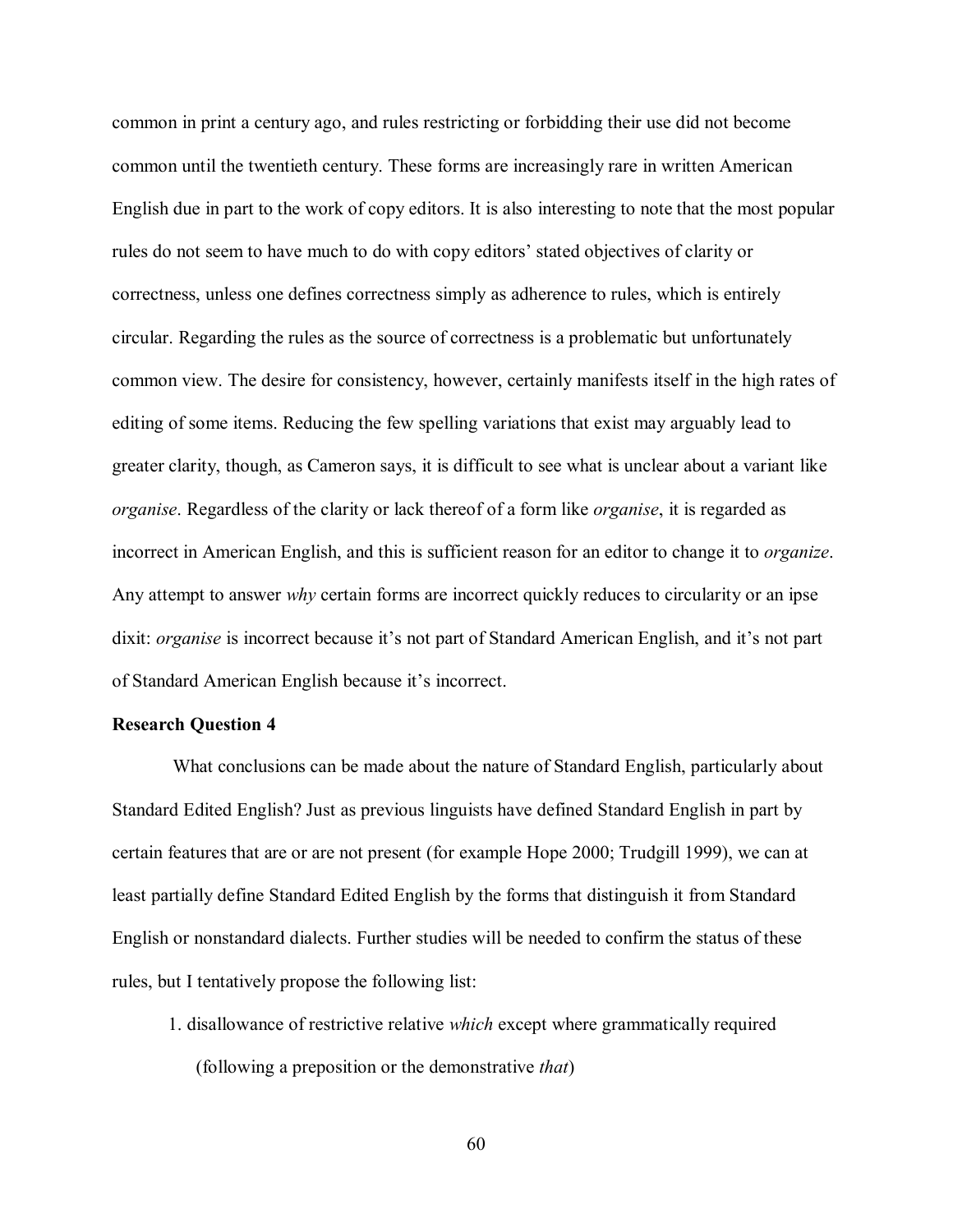- 2. stricter grammatical parallelism, especially in correlative constructions
- 3. disallowance of *towards*
- 4. regulation of the genitive forms of names ending in *-s*
- 5. stricter placement of limiting adverbs, particularly *only*
- 6. disallowance of British spellings

Several more changes are more peripheral or show that editors have not converged on a single form to codify as Standard Edited English, such as deletion or inclusion of relative and complementizer *that* and increased strict grammatical agreement rather than proximal agreement.

From the results it is clear that editors play a significant standardizing role that has never before been fully explored. It appears that editors are reducing variation and codifying forms, based mostly on traditional usage prescriptions The process then repeats cyclically in a sort of feedback loop, with new norms to be codified drawn from the existing body of Standard Edited English. This study confirms the idea that editors play a significant codifying role by eliminating optional variation, particularly grammatical variation; furthermore, when combined with historical data from sources like the Corpus of Historical American English, it indicates that they are not merely policing errors but are in some cases actively introducing changes into the language that define Standard Edited English. As discussed earlier, many of the usage rules being applied, including the *that/which* distinction and the disallowance of *towards*, have been invented within the last century or so of usage advice. When editors apply these rules, they are increasing the distance between educated usage and edited usage. However, usage writers often seem unaware that they are creating and promoting innovations. For example, Bryan Garner rates usages on a "language-change index," which implicitly assumes that all changes are innovations that are initially shunned but slowly come to be accepted (2009: xxxv). But a search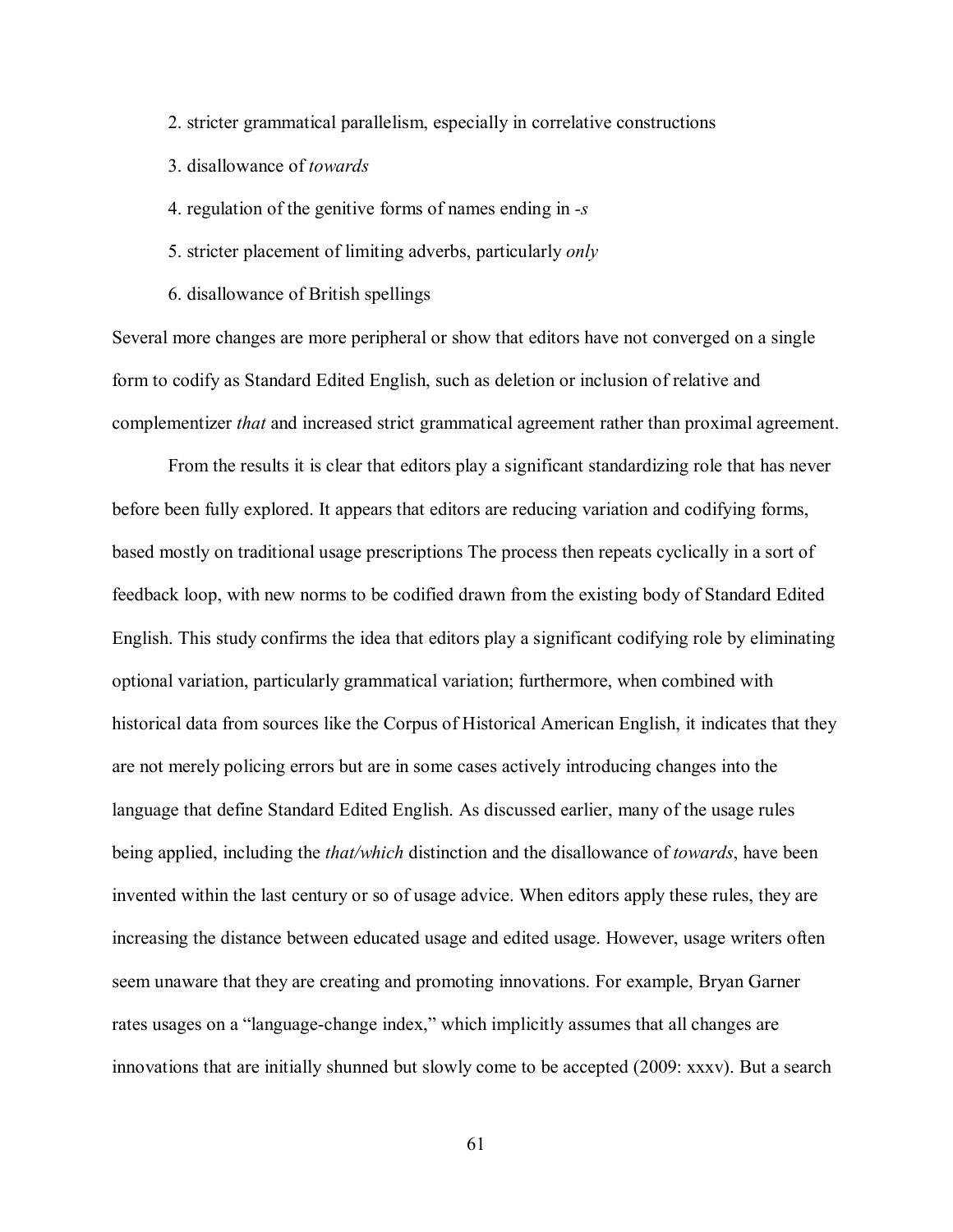for *towards* and *toward* in the Corpus of Historical American English (COHA) shows that *towards* was far more common than *toward* two hundred years ago; today the reverse is true (Davies 2008–). Yet Garner marks *towards* as stage 4, meaning that "the form becomes virtually universal but is opposed on cogent grounds by a few linguistic stalwarts." Clearly copy editors are playing a substantial role in driving this change; *towards* and *toward* appear in roughly equal numbers in the unedited manuscripts and achieve a distribution in the edited manuscripts much closer to that found in recent decades in COHA. Rather than slow language change, the rules are in many cases creating or accelerating change change.

It may be best to think of Standard English not as a discrete and clearly defined phenomenon, but as a range on a gradient from the most nonstandard (spoken, uneducated, informal, and regional) to the most standard (written, edited, educated, formal, and supraregional). But it may also be instructive to view at least two different points on the gradient as marking Standard English in different people's eyes: the formal language, especially writing, of the educated (or the standard in most linguists' eyes) and the formal, *edited* writing of educated professionals once it has been made to conform to certain usage and grammar rules. Therefore Standard English may be seen as either the formal, supraregional written language of the educated or as language that adheres to a particular canon of rules. Linguists see Standard English as a grown order that develops from actual usage, while editors and grammarians see it as a made order that requires constant maintenance. Thus linguists may see editors as creating a hyperstandard, while editors see themselves as simply defending the standard.

These competing definitions lie at the heart of the long-running prescriptive/descriptive debate about usage and Standard English. Linguists who decry and debunk many traditional usage rules may see themselves as peeling back unnecessary layers of hyperstandardization by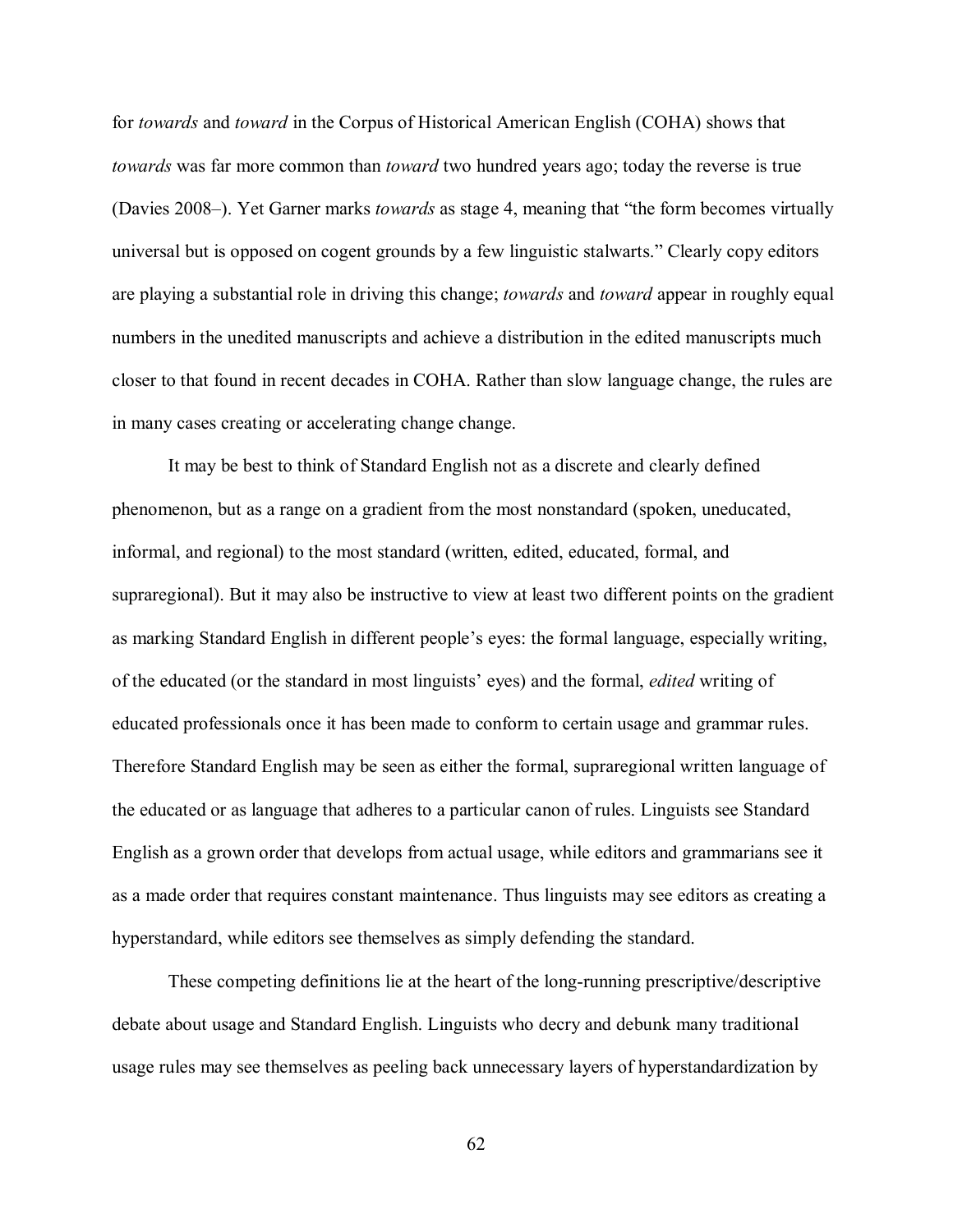repudiating invented rules and unnecessary editing, while prescriptivists simply see linguists tearing down rules and assume that they are tearing down Standard English altogether—rather hypocritically, of course, as linguists themselves write in Standard English.

## **Research Question 5**

What implications do these conclusions have for the use of corpora in describing Standard English? It is natural to take the results of a study and to generalize them, assuming that the sample is a suitable analog for the phenomenon we wish to measure. But there are several problems with assuming that a corpus of published, edited English is essentially the same thing as educated English. Snyder, for example, writes that "one way to discover the rules of standard English usage is to describe what writers actually do in printed, edited English" (2007: 5), but this fails to account for the effect of copy editors on that writing. Her study is designed to address the problems of instruction and assessment of English usage by "go[ing] right to the source of English language arts instruction: the English language itself" (1), but it assumes that a text corpus is a suitable stand-in for the English language. Snyder dismisses the opinions of usage writers such as Fowler or Garner, writing, "These experts, though, are often only prescribing what they think people should do, and they do not necessarily describe what educated writers actually do" (3), but because of editorial intervention, a corpus study does not necessarily describe merely what educated writers actually do either. As McArthur said, "there are few beings on earth more prescriptive and single-minded than copy-editors and proofreaders" (2001: 4), and it is clear from this study that they enforce certain prescriptions in print. A corpus, then, is not the *source* of the English language, but merely one manifestation of highly standardized English, one that conforms more closely to many usage prescriptions than other forms.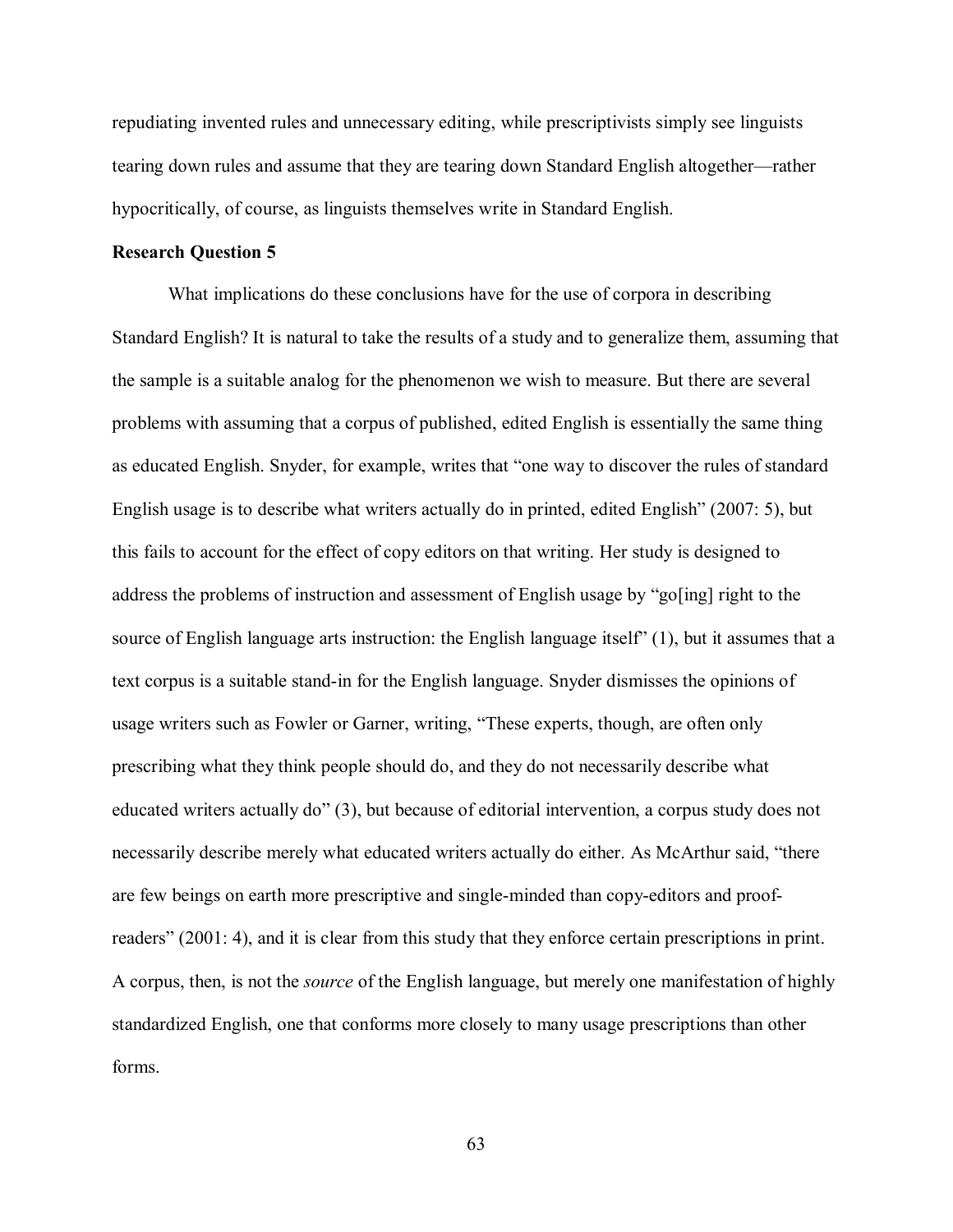Corpora of published writing have other problems besides the inability to separate writers' usage from editors' usage. Even large balanced corpora such as the Corpus of Contemporary American Usage are not necessarily representative of all the English language or even all of written English, since many types of writing (text messages, emails, blog posts, letters, diaries, memos, and so on) are not included. Strictly speaking, any corpus study only tells us about the nature of the corpus. Any conclusions about the language in general are inferences or extrapolations that may not be completely accurate. The same holds true for the present study, naturally, but this study also illustrates one problem with relying on corpora to determine what Standard English is, especially when trying to make decisions about what should be taught or what should or should not be considered correct. We must first of all clearly define—inasmuch as such things can be clearly defined—what we mean by Standard English or by correctness. We must also be cognizant of the limitations of corpus studies, especially when attempting to disentangle usage prescriptions from actual usage.

The problem of deciding what is correct based on what is found in print is illustrated by a recent discussion between usage writer Bryan Garner and author Robert Lane Greene. Greene tries to discredit the *that/which* rule, which this study shows to be one of editors' favorites, but Garner responds with this curious defense: "In American English from circa 1930 on, 'that' has been overwhelmingly restrictive and 'which' overwhelmingly nonrestrictive" (Garner & Greene 2012). But this simply shows that since the rule's introduction and dissemination in the late nineteenth and early twentieth centuries, editors have been successful at enforcing it in print. The argument quickly becomes circular: the rule should be followed because editors are following the rule. Circularity may be a natural part of the standardization process, as stated above, since new utterances are measured against the norm of preexisting utterances. But this seems to be an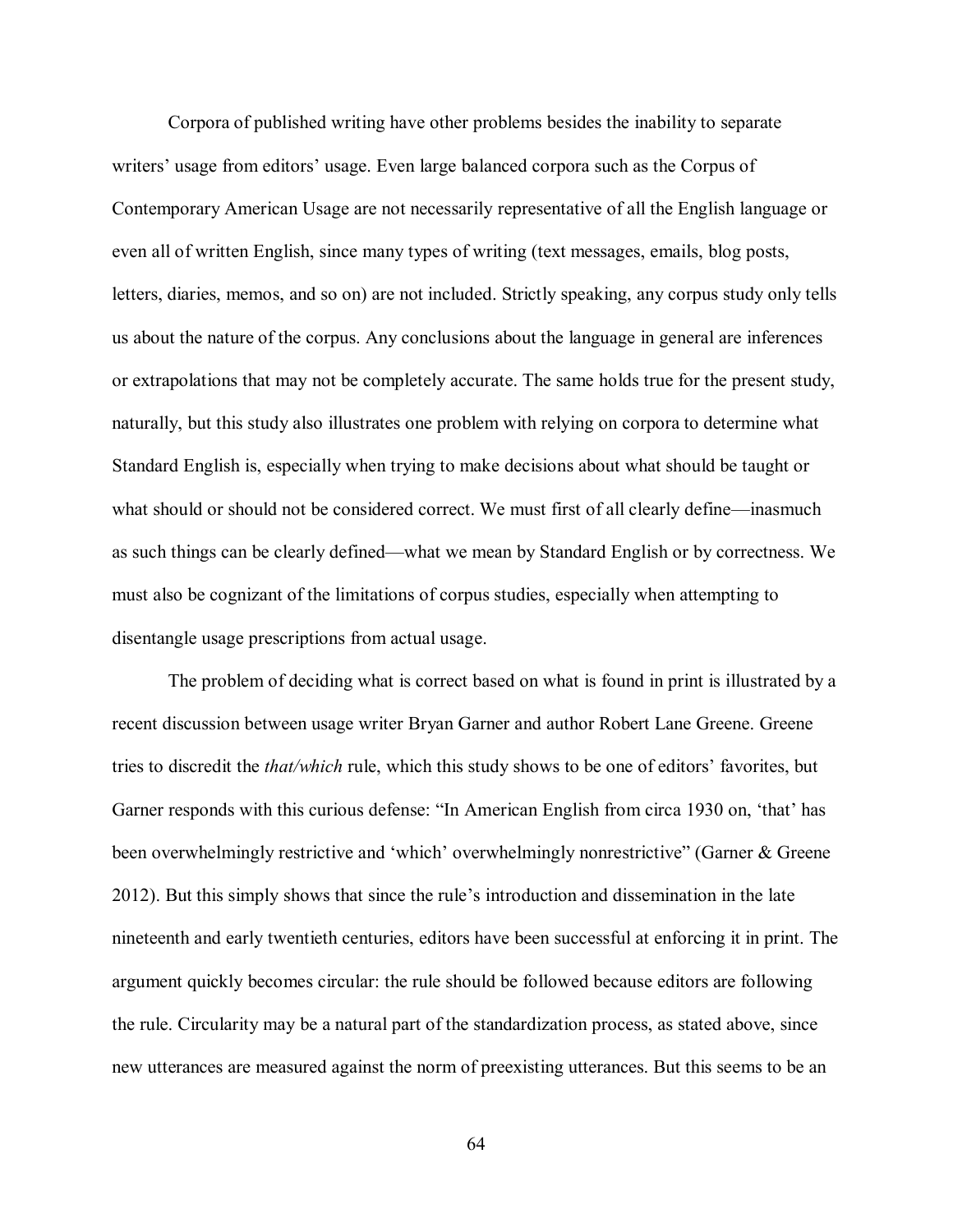unsatisfactory way to determine whether a rule should be followed, since usage commentators could invent any baseless rule, editors could diligently enforce it in print, and the resulting text would then be taken as evidence that the rule is valid and should continue to be enforced. Any corpus-based study that attempts to evaluate prescriptions based on so-called actual usage must be clear about *whose* usage is being evaluated; in other words, it must be able to take such editorial intervention into account. All we may infer from traditional corpus data is that certain usages occur at certain frequencies, and given certain criteria for Standard English, we may conclude that these uses are or are not standard. That is, traditional corpus data may tell us that the *that/which* rule is followed in print, but it does not tell us who is enforcing it (the writer or editor), who views adherence to the rule as correct or departures from it as incorrect, or whether it is worth an editor's time to enforce it.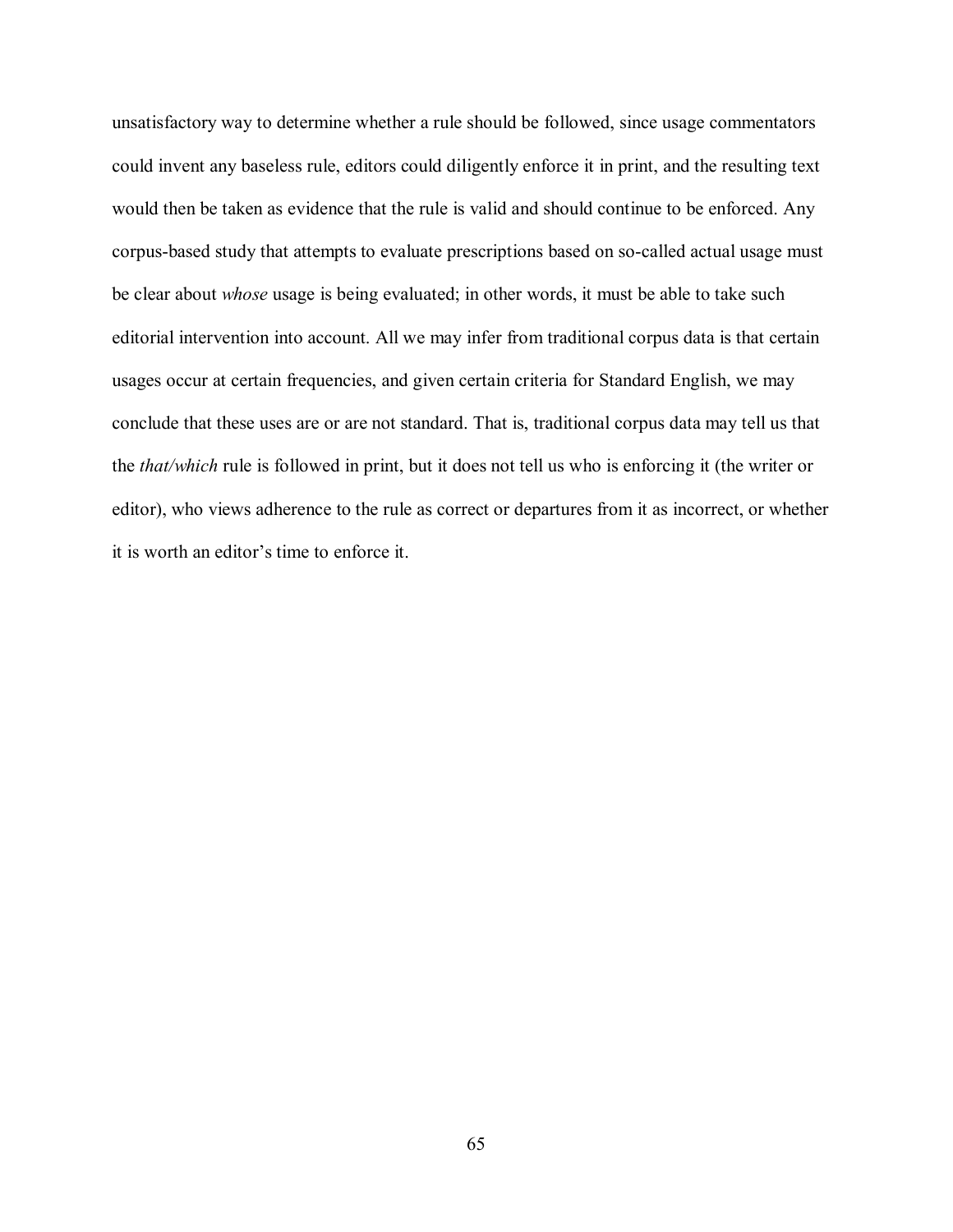## **Chapter 5: Conclusion**

This study gives us some important information on the nature of Standard English and editors' role in shaping it. Previous authors have pointed to educated, written English as the most standard (Bartsch 1987; Carter 1999; Cheshire 1999; Finegan 1980; Joseph 1987; McArthur 2001) and have noted the role of copy editing and prescriptivism in defining it, though to my knowledge none have explored that role in detail. Bartsch argued for a view of standard language as a hierarchy, with written language at the top (1987: 16), and it seems clear from this study that *edited* written language is at the very top, with educated but unedited written language below it. Editors clearly play a major role in creating and maintaining Standard Edited English by reducing optional variation.

Perhaps the most important finding of this study is that educated usage is not necessarily the same as edited usage. Many style guides and usage manuals explicitly defend and promote educated usage or the usage of the best writers, but the usage we see on the printed page often diverges from the educated standard in notable ways, particularly in relative pronoun and genitive forms and grammatical parallelism. Even items that occur at fairly low rates, like *affect* for *effect*, are targets for standardization. These changes may seem insignificant individually, but the cumulative effect of these edits is to create a form of the language with much less variation than what is normally found in educated usage. It is also clear that, despite Leslie Milroy's assertion that "standardization is best treated as a process, since attempts to locate a specific standard (product) are doomed to failure" (1999b: 173), edited English is clearly the end product of standardization process.

This study also points out some major problems for linguists attempting to determine what Standard English is by gathering data from corpora of published writing. Standardization is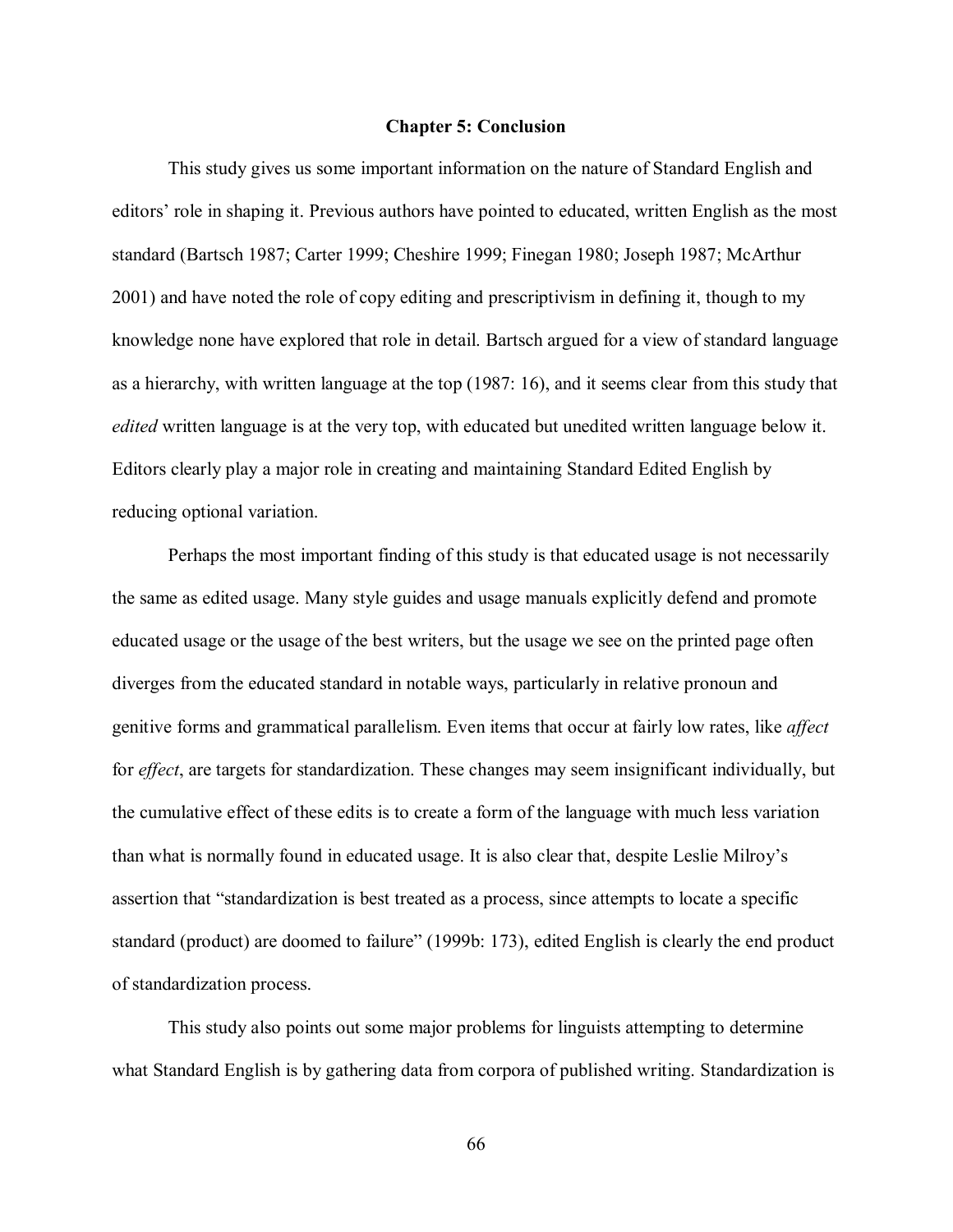certainly a process, and it is important to consider the stages of that process and not simply the end result. Even the data from this study cannot answer the question of whether one *should* follow any given particular rule; it can only tell us who *is* following it. This study adds an extra dimension to traditional corpus data about usage but cannot tell us which rules editors should be enforcing or deprecating, nor can it tell us whether the standardizing efforts of copy editors are worthwhile.

Furthermore, corpus-based evaluations of usage tend to rest on the assumption that usage that occurs "naturally" (the usage that people unselfconsciously use) is innately superior to "artificial" usage (the usage that people produce when they are consciously following the rules). Some authors have pointed out that this assumption is not necessarily justified and have even argued that the distinction between natural and artificial language is a false dichotomy (for example Cameron 1995; Joseph 1987). Cameron writes, "If 'natural' here means something like 'observed to occur in all speech communities to a greater or lesser extent', then the kind of normmaking and tinkering linguists label 'prescriptive' is 'natural' too: not all languages and varieties undergo institutional processes of standardization, but all are subject to some normative regulation" (1995: 5).

But an even more fundamental problem is that it is impossible to arrive at a rational conclusion about what *should* be considered standard or correct. Any attempt to do so ultimately rests on an irrational assumption such as "what is natural is best" or "whatever the majority does is correct"; all such appeals reduce to a philosophical *is–ought* problem. Thomas Pyles put it quite nicely:

Too many of us . . . would seem to believe in an ideal English language, God-given instead of shaped and molded by man, somewhere off in a sort of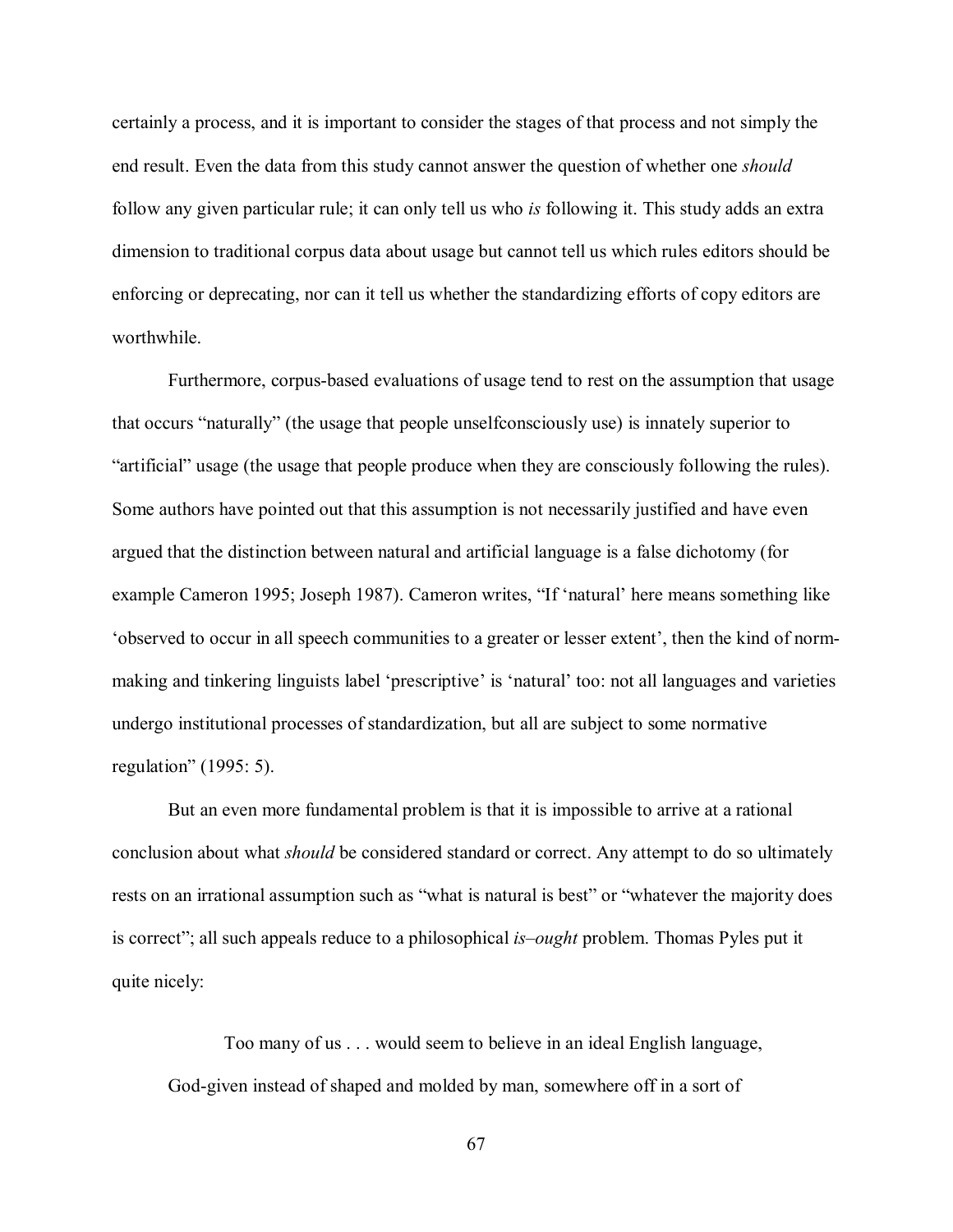linguistic stratosphere—a language which nobody actually speaks or writes but toward whose ineffable standards all should aspire. Some of us, however, have in our worst moments suspected that writers of handbooks of so-called "standard English usage" really know no more about what the English language ought to be than those who use it effectively and sometimes beautifully. In truth, I long ago arrived at such a conclusion: frankly, I do not believe that anyone knows what the language *ought* to be. What most of the authors of handbooks do know is what they *want* English to be, which does not interest me in the least except as an indication of the love of some professors for absolute and final authority. (2012: 169–70)

The same holds true for linguists arguing for a democratic basis of correctness or Standard English. An appeal to actual usage—or at least usage as found in corpora—may be more morally defensible than ex cathedra declarations from grammarians and usage commentators, but it is still merely an indication of what we want language to be: democratic and free from what we see as burdensome regulation. It may be impossible to disentangle usage prescriptions from unselfconscious usage and to construct a truly rational basis for determining correctness, but it is important to acknowledge these problems before proceeding.

As stated above, this study cannot answer these questions or solve these problems on its own. However, it seems important to ask these questions. Countless hours are spent editing text for publication under the assumption that edited text is worth the premium it commands over unedited text. And since editors are frequent targets of layoffs and are increasingly tasked with additional responsibilities such as layout, it seems prudent that they focus on the editing tasks that have the greatest return on investment. If one of the goals of editing is to increase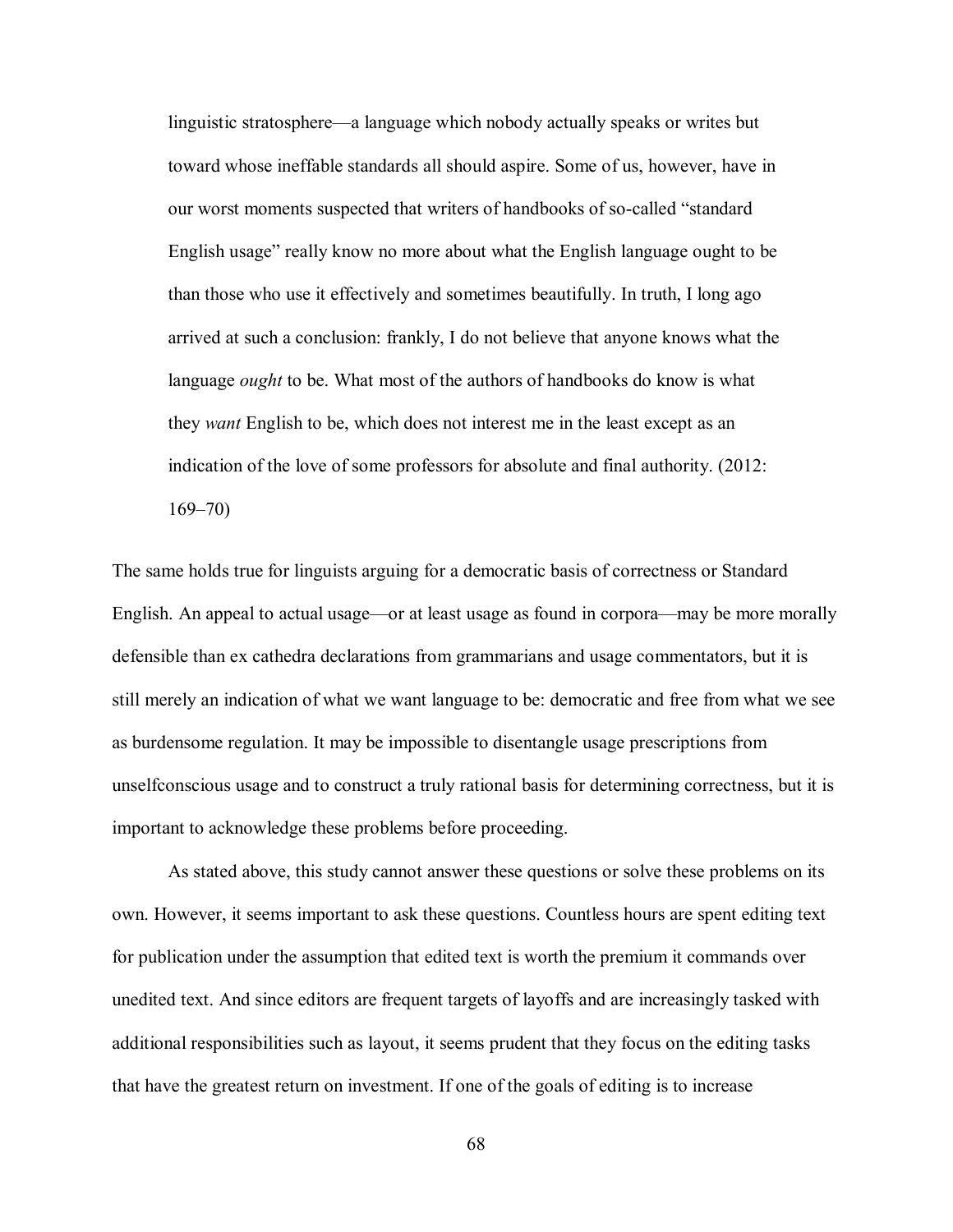correctness, then editors and style guide authors must first ask what correctness is and whether their changes are in service of that goal.

## **Areas for Further Study**

Though this study is limited in scope and did not have ideal data sources, hopefully it will pave the way for future research in editing and standardization. Perhaps the biggest remaining hurdle is the task of obtaining edited manuscripts for analysis. Unlike many other texts, they are not publically available, and publishers may be reluctant to lay bare the editorial process, though there is precedent. *One Book/Five Ways* (1994) was written as the result of an experiment in which one manuscript was given to five different university presses to see the different ways in which each would handle the project. The entire publication process of each press, from acquisition through copy editing and design to printing, was detailed in the book, including images of copy-edited pages.

Ideally, future studies would obtain a larger number of manuscripts from a variety of publishers and genres, perhaps in a distribution that would make it comparable to the Corpus of Contemporary American English (COCA). However, such a project would be incredibly time intensive; this project involved over six hundred pages of edited text and required countless hours of scouring that text for usage changes and then tabulating them. A large-scale study of this nature may simply require too much work for too little reward. Aside from function words like the relative pronoun *which* and the preposition *towards*, many of the individual words targeted by editors occur at relatively low rates. One possible solution is to construct or use corpora of similar types of text, one of which has unedited text and the other of which has edited text. This is not entirely without problem, since it may be difficult to find suitable text; the unedited text should still be professional, formal, and at least self-edited if it is to be comparable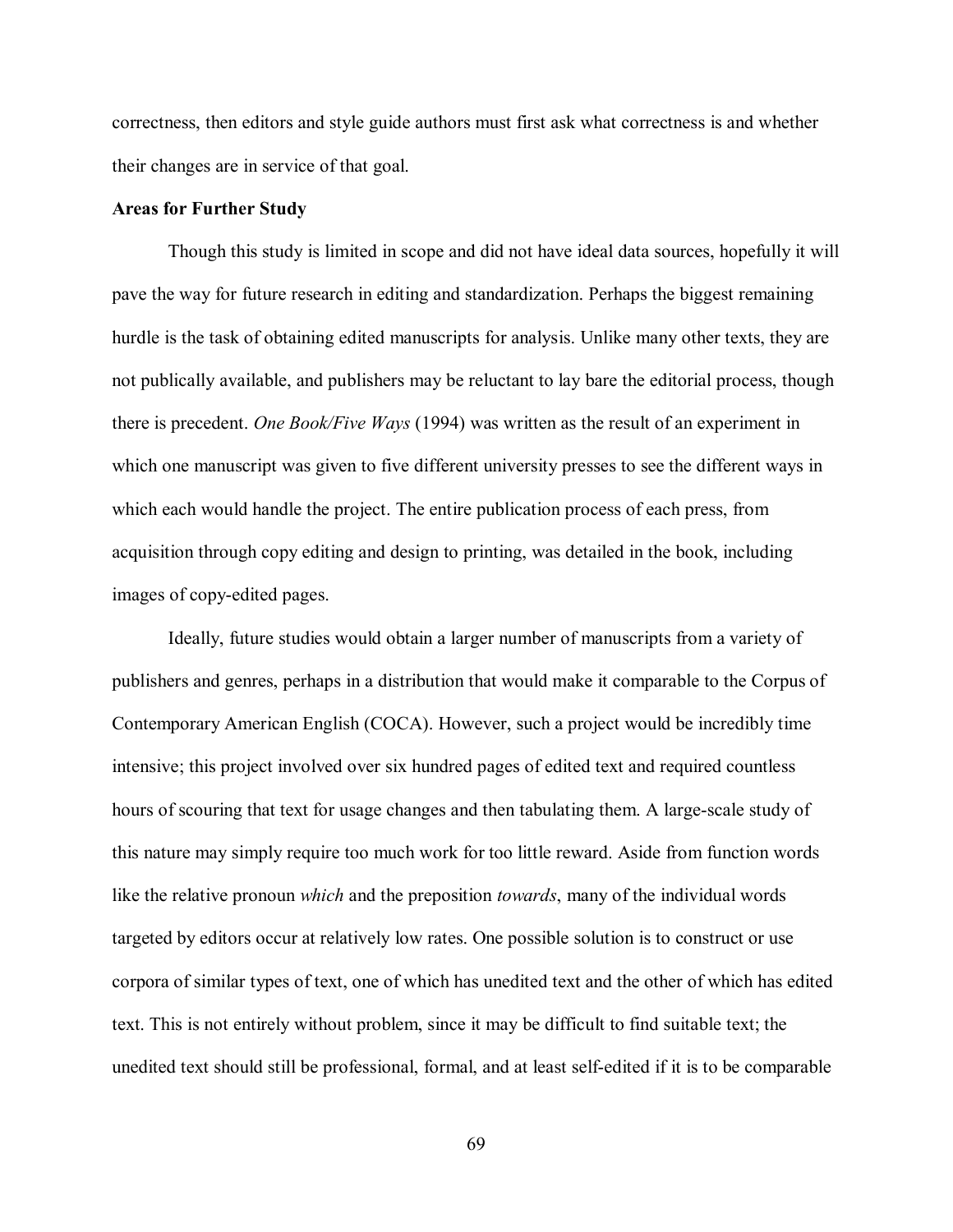to published edited text. However, such a workaround will not positively identify copy-editing changes in the edited text; the effect of editing will simply have to be inferred from different rates of occurrence of lexical items or constructions in the two corpora. But this may not be a serious problem unless the goal is a sort of ethnographic study of copy-editing practice. Such a study should be sufficient for making generalizations about the nature of Standard English and Standard Edited English. It may also be fruitful to simply compare the results of this study to results gleaned from the Corpus of Contemporary American English, the Corpus of Historical American English (COHA), and other corpora. This present study gives us a synchronic view of the codification of certain usage items, while a comparison of data from COHA would give us a diachronic view. Thus we could see how usage has changed over time and infer what effect copy editing has had on slowing or driving usage changes.

I believe that further studies should also evaluate the efficacy of copy editing, especially the value of following some of the more common usage rules. Copy editing is a time-intensive and costly stage in the publishing process, and editing practice is frequently the result of tradition or other unexamined assumptions about reader expectation and how readers engage with text. Though some linguists have called for a more scientific approach to prescriptivism (see for example Liberman 2008), with research methods from fields such as psycholinguistics applied to problems of usage, so far it appears that little to no research in this field has materialized. Perhaps more linguists will take editing and prescriptivism seriously as a social and cultural phenomenon and not simply try to debunk it as a flawed and unscientific approach to language or dismiss its practitioners as cranks and pedants. It is my hope that this thesis may help to close the gap between prescriptivism and descriptivism.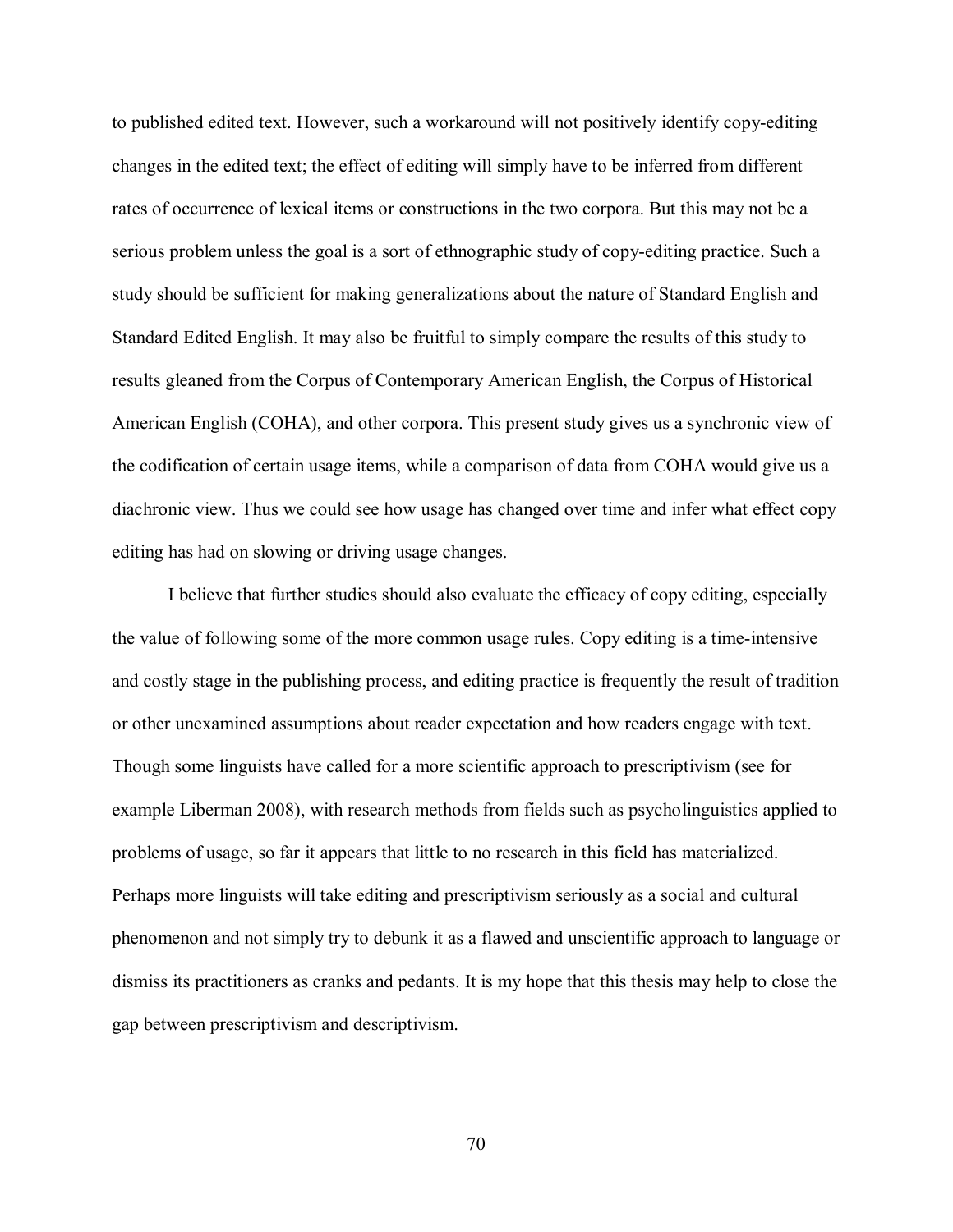## **Bibliography**

- Association of University Presses. 1994. *One book/five ways: The publishing procedures of five university presses*. (2nd ed.) Chicago: University of Chicago Press.
- Bartsch, Renate. 1987. *Norms of language: Theoretical and practical aspects*. New York: Longman.
- Beason, Larry. 2001. Ethos and error: How business people react to errors. *College composition and communication* 53.33–64.
- Bex, Tony, and Richard J. Watts. (eds.) 1999. *Standard English: The widening debate*. New York: Routledge.
- Brenner, Erin. 2012. Protecting the tower or holding back the tide? *Copyediting*, 28 February, 2013. Online: http://copyediting.com/protecting-tower-or-holding-back-tide.
- Bridgwater, William. 1985. Copyediting. *Editors on editing*, ed. by Gerald Gross, 69–88. (Rev. ed.) New York: Harper & Row.

Cameron, Deborah. 1995. *Verbal hygiene*. New York: Routledge.

- Carter, Ronald. 1999. Standard grammars, spoken grammars: Some educational implications. *Standard English: The widening debate*, ed. by Tony Bex & Richard J. Watts, 149–66. New York: Routledge.
- Cheshire, Jenny. 1999. Spoken standard english. *Standard English: The widening debate*, ed. by Tony Bex & Richard J. Watts, 129–48. New York: Routledge.
- Connatser, Bradford R. 2004. Reconsidering some prescriptive rules of grammar and composition. *Technical communication* 51.264–75.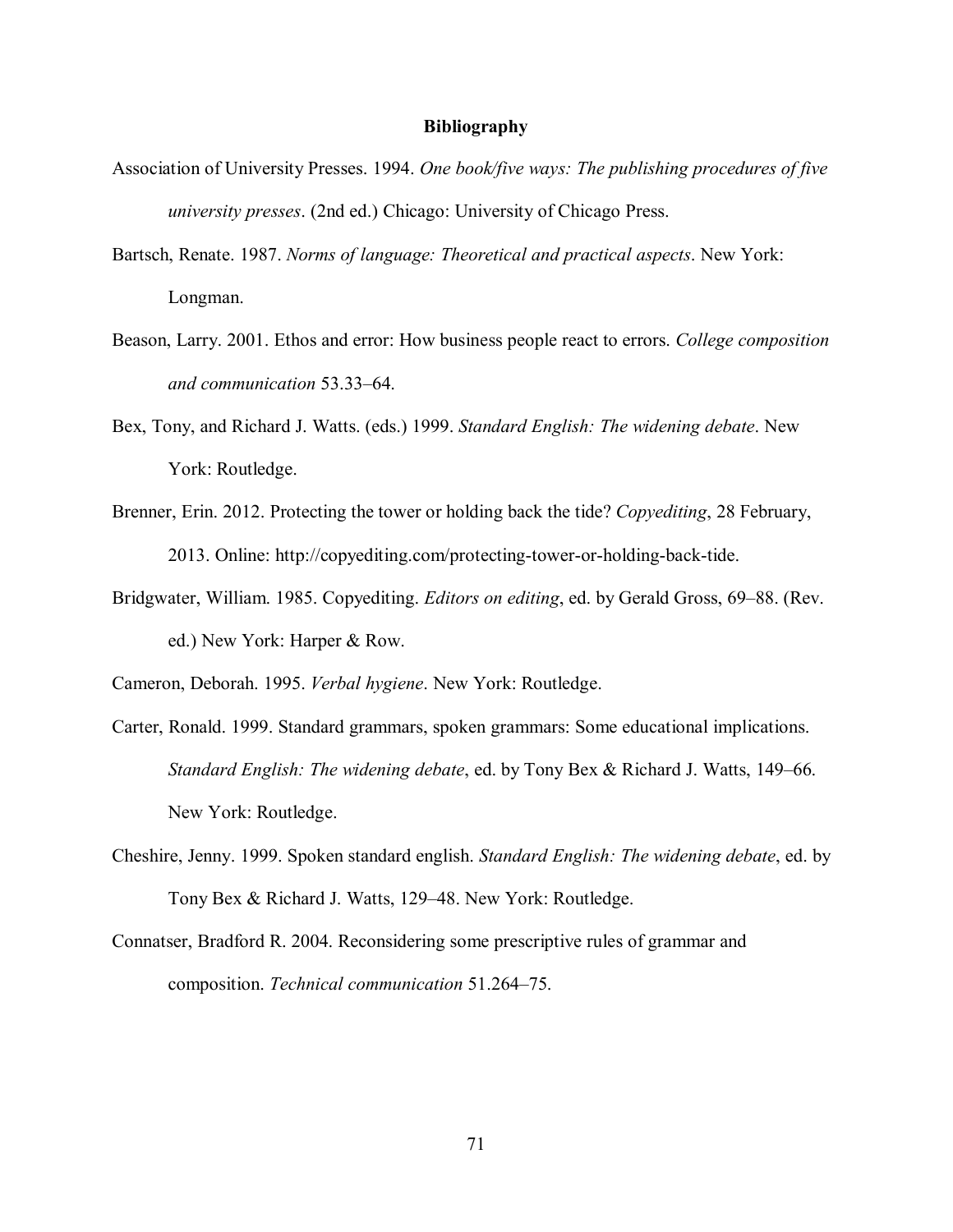- Connors, Robert J. & Andrea A. Lunsford. 1988. Frequency of formal errors in current college writing, or Ma and Pa Kettle do research. *College composition and communication* 39.395–409.
- Davies, Mark. 2008–. The Corpus of historical American english: 400 million words. Online: http://corpus.byu.edu/coha.
- Ebbitt, Wilma R. & David R. Ebbitt. 1990. *Index to English*. New York: Oxford University Press.
- Einsohn, Amy. 2006. *The copyeditor's handbook: A guide for book publishing and corporate communications*. Berkeley: University of California Press.
- Finegan, Edward. 1980. *Attitudes toward English usage: The history of a war of words*. New York: Teachers College Press.
- Finegan, Edward. 2003. Linguistic prescription: Familiar practices and new perspectives. *Annual Review of Applied Linguistics*. 213–24.
- Garner, Bryan A. 2003. Grammar and Usage. *The Chicago manual of style*, 145–237. Chicago: Chicago University Press.

Garner, Bryan A. 2009. *Garner's modern American usage*. New York: Oxford University Press.

Garner, Bryan A. & Robert Lane Greene. 2012. Which language rules to flout. Or flaunt? *Room for debate: The New York times*, 27 September 2012. Online: http://www.nytimes.com/roomfordebate/2012/09/27/which-language-and-grammar-rulesto-flout/.

Hairston, Maxine. 1981. Not all errors are created equal: Nonacademic readers in the professions respond to lapses in usage. *College English* 43.794–806.

Haugen, Einar. 1966. Dialect, language, nation. *American anthropologist* 68.922–35.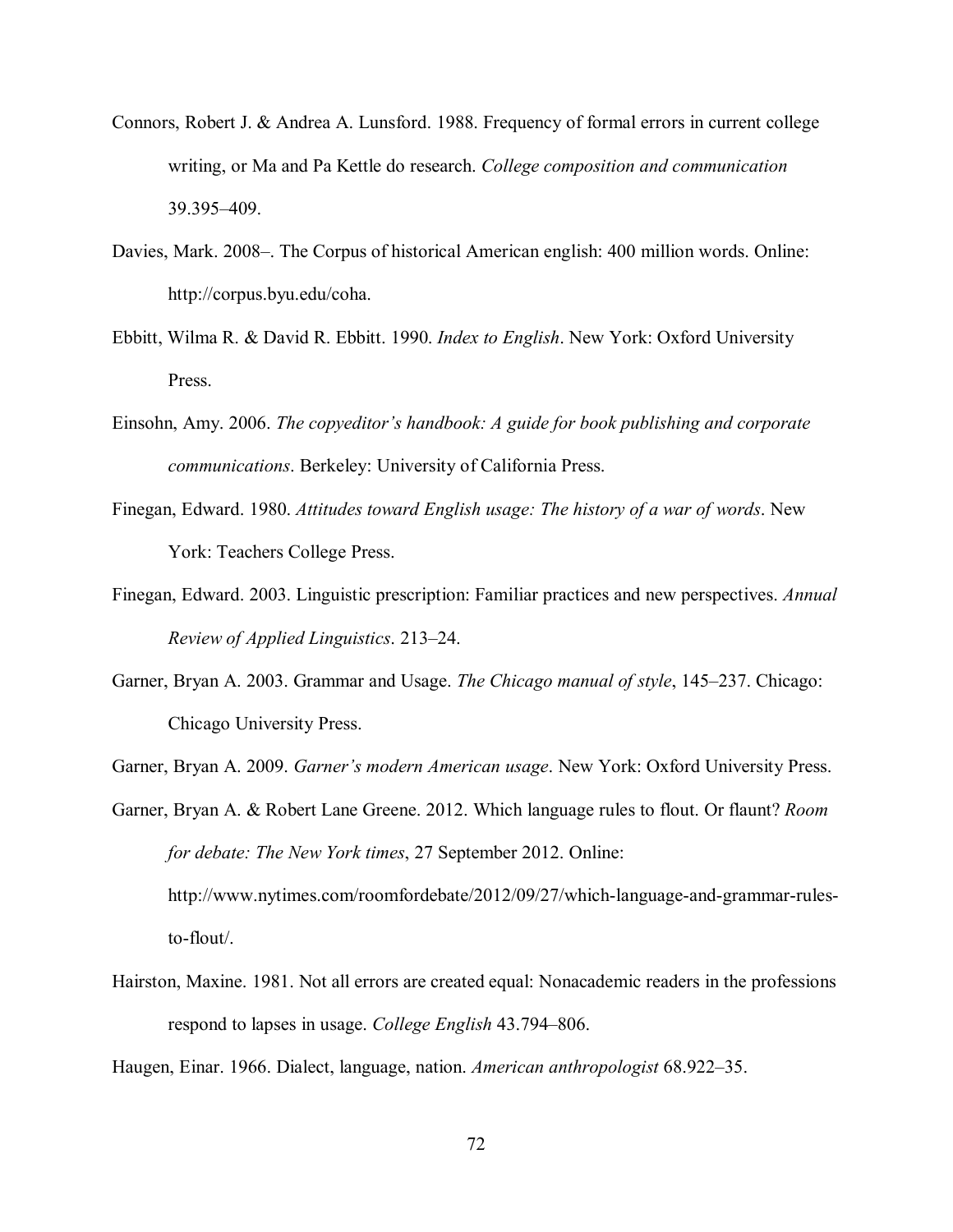- Hope, Jonathan. 2000. Rats, bats, sparrows and dogs: Biology, linguistics and the nature of Standard English. *The development of Standard English, 1300–1800*, ed. by Laura Wright, 49–56. Cambridge: University of Cambridge Press.
- Joseph, John. 1987. *Eloquence and power: The rise of language standards and standard languages*. London: F. Pinter.
- Knott, Thomas A. 1934. Standard English and incorrect English. *American speech* 9.83–89.
- Leonard, Donald J. & Jeanette W. Gilsdorf. 1990. Language in change: Academics' and executives' perceptions of usage errors. *Journal of business communication* 27.137–58.
- Liberman, Mark. 2008. Prescriptivist science. In *Language log*, 30 May 2008. Online: http://languagelog.ldc.upenn.edu/nll/?p=199.
- Mackiewicz, Jo. 1999. Gauging prescriptivism in writing handbooks. *IEEE transactions on professional communication* 42.55–58.
- Mathewson, James. 2010. A Fourth of July lesson in the value of editors. In *Writing for digital*, 4 July 2010. Online: http://writingfordigital.com/2010/07/04/a-fourth-of-july-lesson-in-thevalue-of-editors.
- McArthur, Tom. 2001. Error, editing, and World Standard English. *English Today* 17.3–8.
- McLain, Richard. 1976. The role of explanation in teaching Standard English: Constitutive and regulative rules in language. *College English* 38.242–49.
- Milroy, James. 1999. The consequences of standardisation in descriptive linguistics. *Standard English: The widening debate*, ed. by Tony Bex & Richard J. Watts, 16–39. New York: Routledge.
- Milroy, James & Lesley Milroy. 1999. *Authority in language: Investigating Standard English*. New York: Routledge.